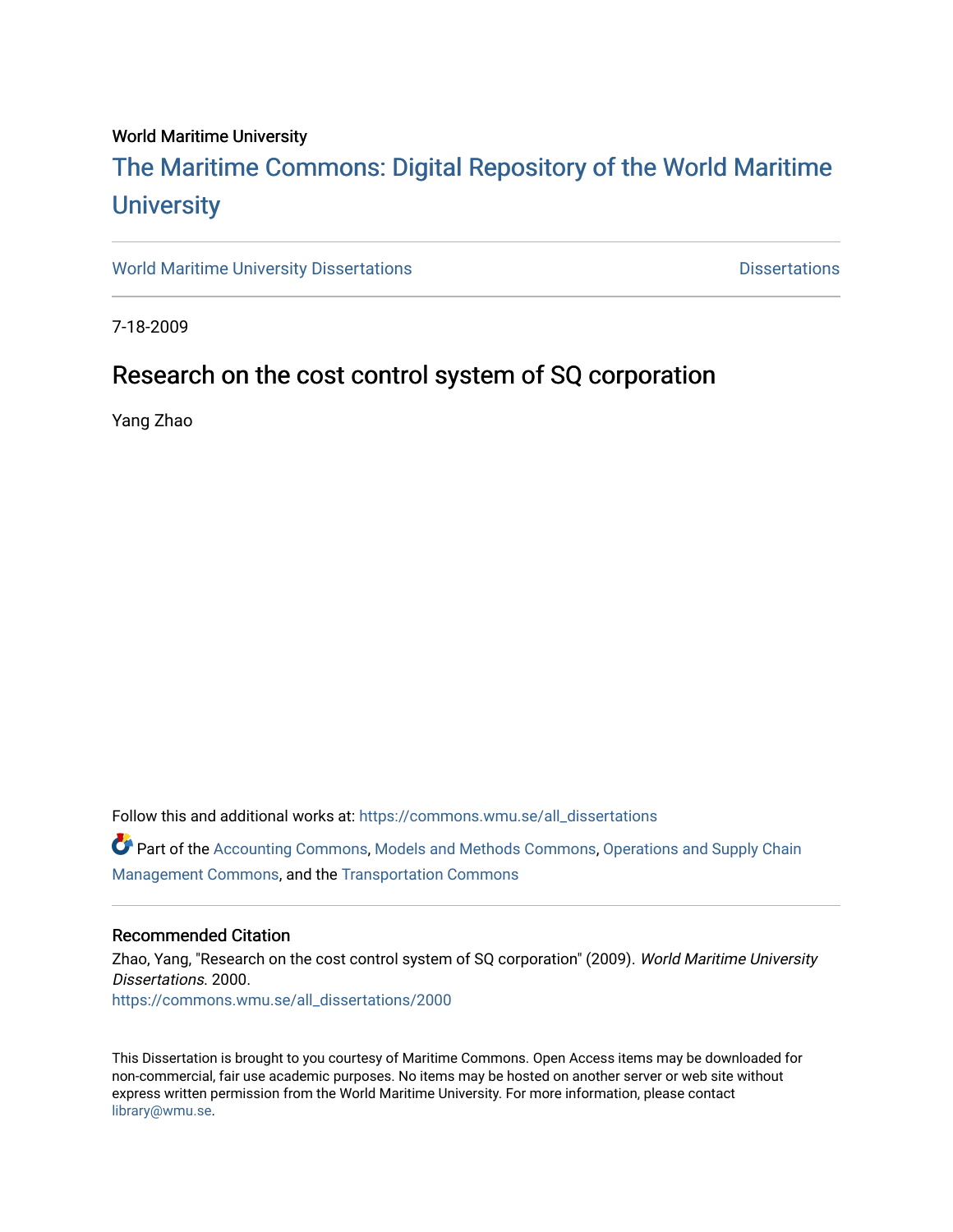

### WORLD MARITIME UNIVERSITY

Shanghai, China

ITL – 2009

# Research on the Cost Control System of SQ

# **Corporation**

By

### Zhao Yang

### China

A research paper submitted to the World Maritime University in partial

Fulfillment of the requirements for the award of the degree of

## MASTER OF SCIENCE

In

## INTERNATIONAL TRANSPORT AND LOGISTICS

@Copyright Zhao Yang, 2009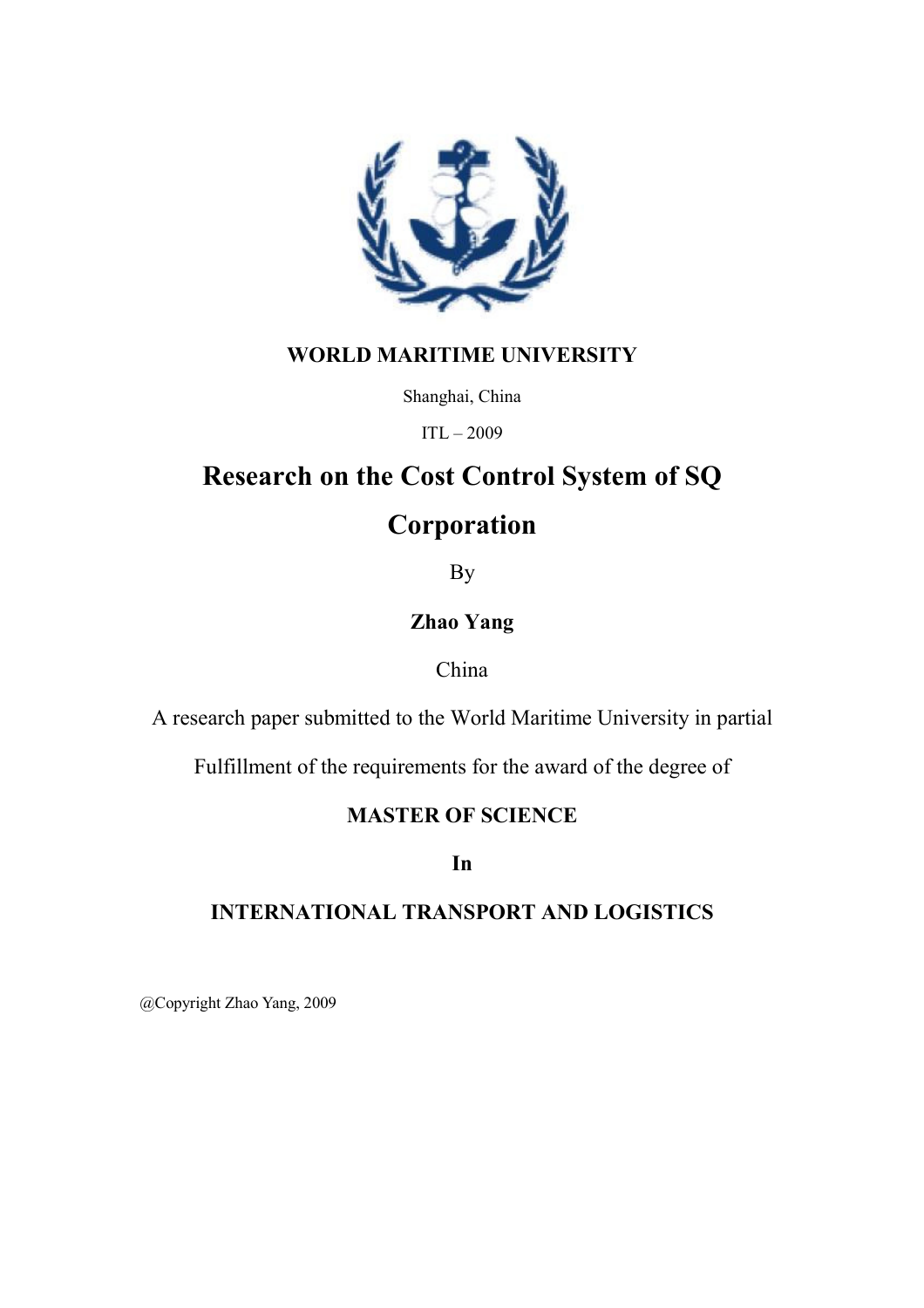### **DECLARATION**

I certify that all the material in this dissertation that is not my own work has been identified, and that no material is included for which a degree has previously been conferred on me.

The contents of this dissertation reflect my own personal views, and are not necessarily endorsed by the University.

(Signature):\_\_\_\_\_\_\_

 $(Date):$ 

Supervised by Professor Zong Beihua Shanghai Maritime University

Assessor

World maritime university

Co-Assessor

Shanghai maritime university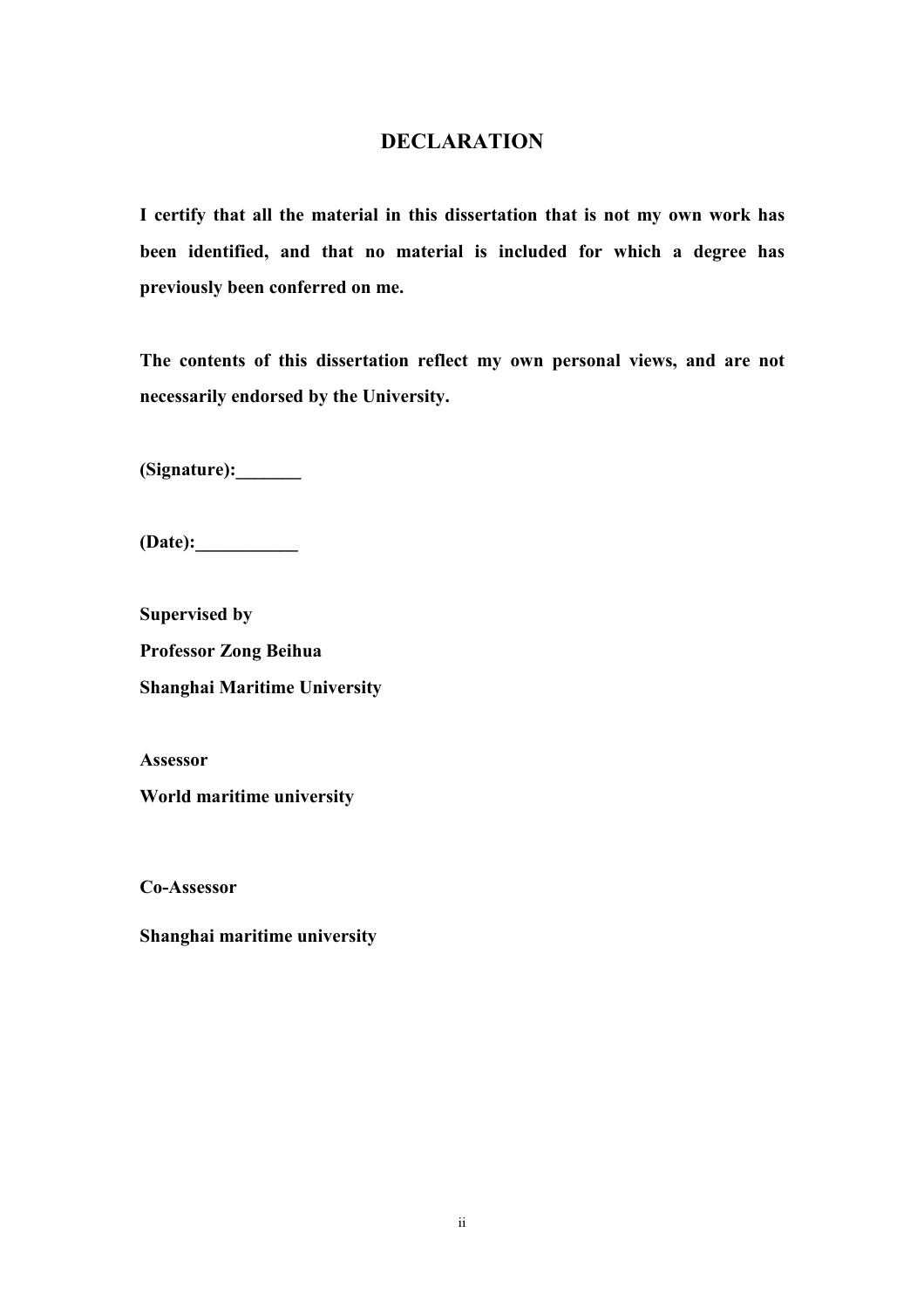#### **ACKNOWLEDGEMENT**

First, I am extremely grateful to the World Maritime University and Shanghai Maritime University for the opportunity to study international transportation and logistics, without this program, I am a layman in logistics.

Second, I am want to acknowledge the invaluable help of my supervisor Professor Zong Beihua, who has given me constant consultant when I writing the paper, and has guided me and commented through out the whole process of the papers. I am extremely grateful for the valuable advices that she has offered in the creation of the paper, and the great supports she has given in my paper writing. She was very strict with my paper, and checked my paper with great attention several times.

Third, I am thankful to Mr. Liu Tongan, Ms. Zhou Yingchun, Ms. Huang Ying, Ms. Hu Fangfang and all the others who working in the administration office. They give me so much help both in study and in daily life. I am also grateful to all the professors who gave us wonderful lessons. Besides, I would like to thank all my classmates whoever give me so much care during the two years, especially for Marry Ma, Raul Liu and David Wang who help me a lot to suit for the life in Shanghai, as well as in studying the courses.

Finally, I would like to show my appreciation to my beloved parents, who offered me the chance to studying logistics in Shanghai, and give me full support during the whole studies in Shanghai.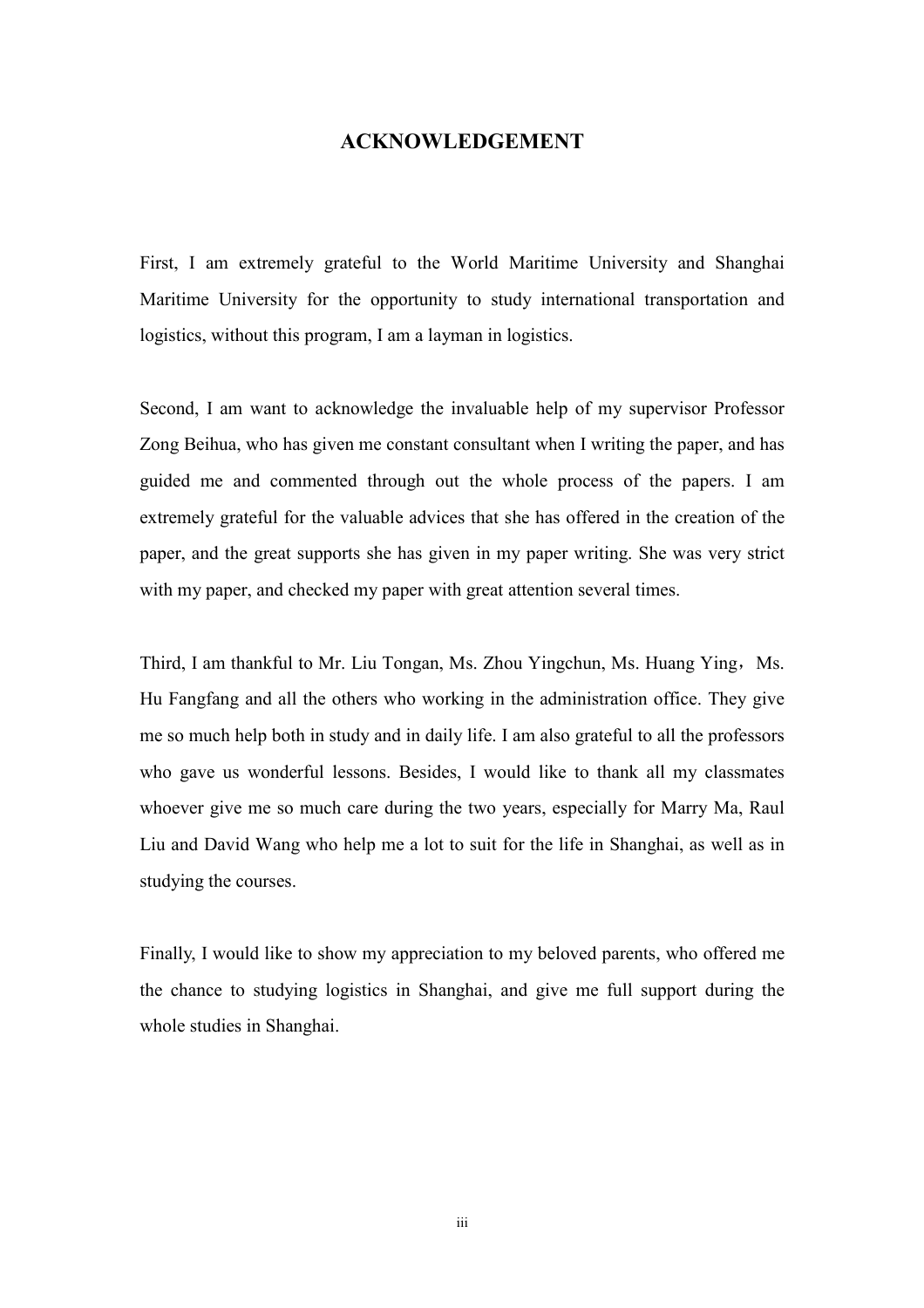#### ABASTRACT

#### Title of Dissertation: Research on the Cost Control System of SQ Corporation

#### Degree: Master of Science in International Transport and Logistics

Abstract: As the sustainable development of national economic, and the increasing of living standard, the demand of car consumption expanding speedy in China. And that amazing consumption accelerates the growing of third party vehicle logistics. From the first, car logistics was regarded as the most complicated and professional field. At present, although Chinese logistics industry has gained some achievements, the huge distance with Europe and United States still exists. The management and technology of third party vehicle logistics are behindhand, most of them just have warehousing and transportation functions. Another shortage is the low control of cost management; it is the factor which hinders the development of third party vehicle logistics enterprises. The conventional costing methods allocate the cost according to the direct labor working-time or resource. But there is no evidence shows that the cost and these two factors. So, it means the traditional costing method could not provide accurate cost information for enterprises' managers.

In this essay, the writer tries to utilize the Activity Based Costing method in Chinese third party vehicle logistics enterprises. Take SQ Company as example, applies the ABC step by step; what's more, build ABC model and establish cost control system.

There are six chapters in the essay. The first chapter introduces the background and significance of the theme, stated the content and framework of the thesis. Chapter two reviewed former researches both aboard and in domestic. Also introduce the Activity Based Costing in detail, and give brief introduction of System Analysis Method. Chapter three, four and five are the main body of this essay. In chapter three, the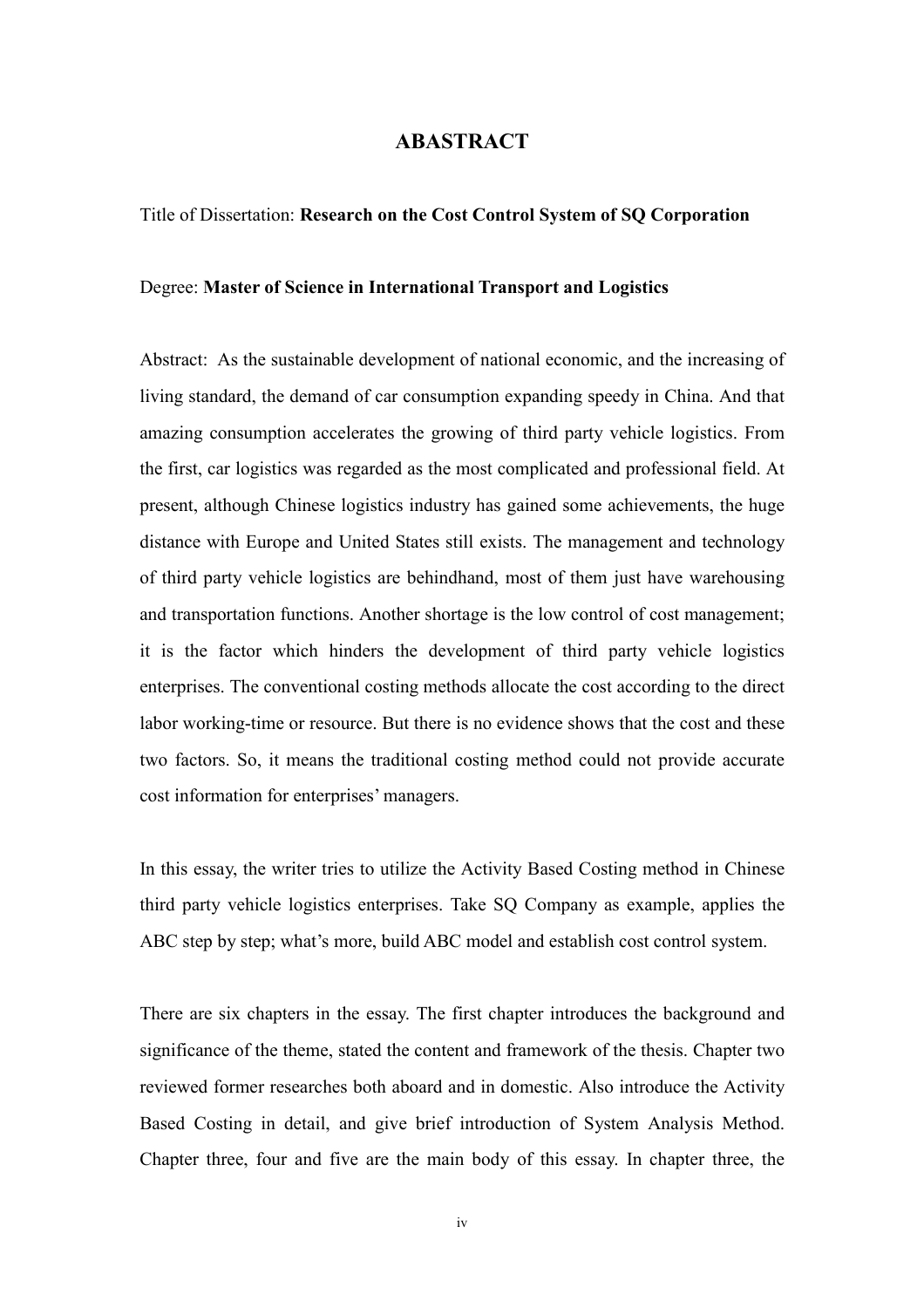writer analyzes the present costing method of SQ Company, a third party finished-vehicle logistics enterprise in China. Besides, the writer explains the conventional method by a practical case. The ABC model of SQ Company was built in chapter four, the first model was based on the basic theory of ABC, and the second one was on the basis of activity's characteristics. According to the situation of SQ Company, the writer chooses the second model to calculate its activity cost. In chapter five, the writer establishes the whole cost control system for SQ company, compare the ideal standard cost to practical cost. Analyze the result, and give suggestion to SQ Company, help them to control and manage their cost better. Last but not least, sum up the whole paper in chapter six.

Key words: third party finished-vehicle logistics, cost accounting, Activity Based Costing, cost control system.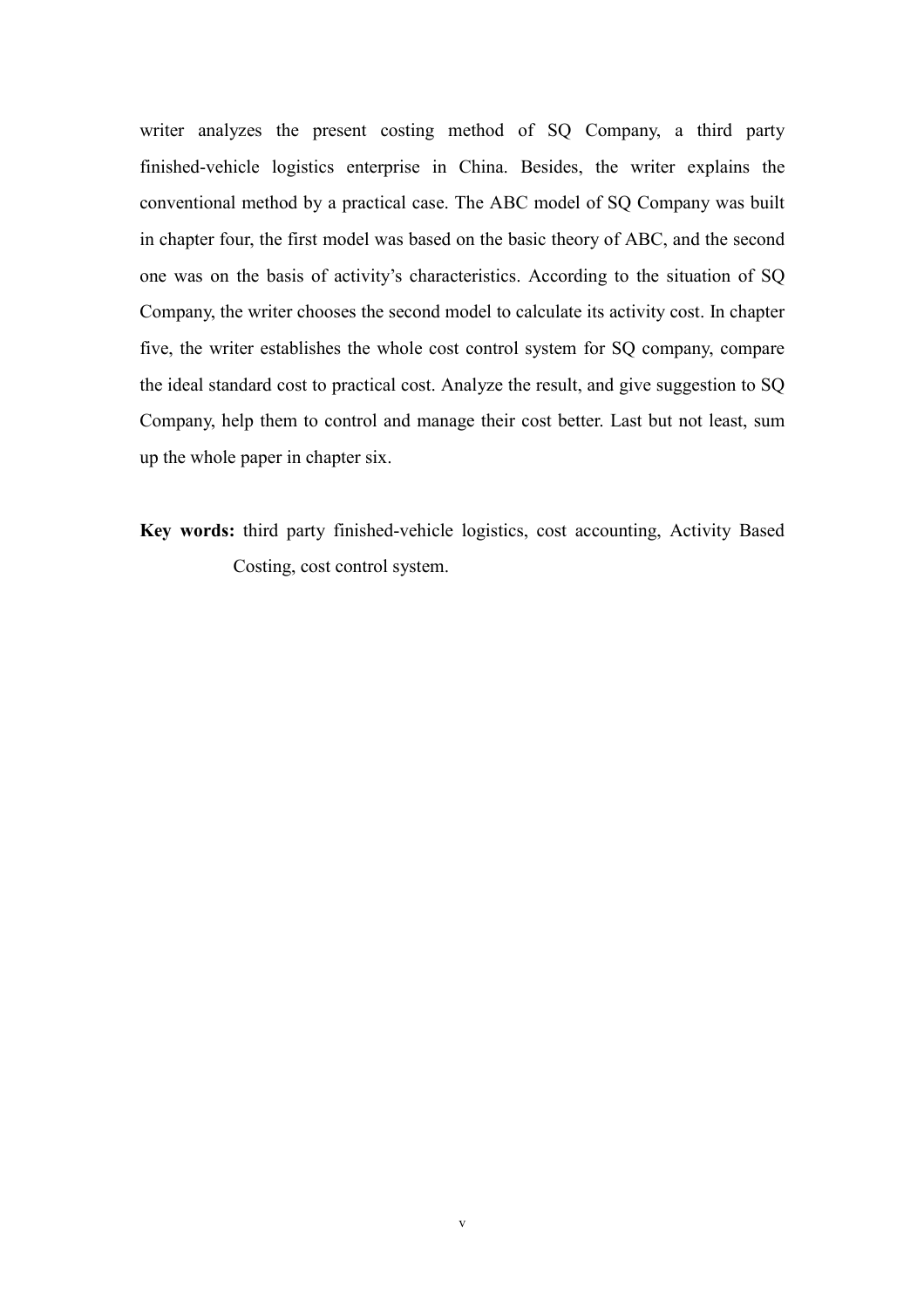## TABLE OF CONTENTS

| 2.2.3 Application of ABC method in Logistics Enterprises 11  |
|--------------------------------------------------------------|
| Chapter III Traditional costing management of SQ Company  17 |
|                                                              |
|                                                              |
|                                                              |
|                                                              |
|                                                              |
|                                                              |
|                                                              |
|                                                              |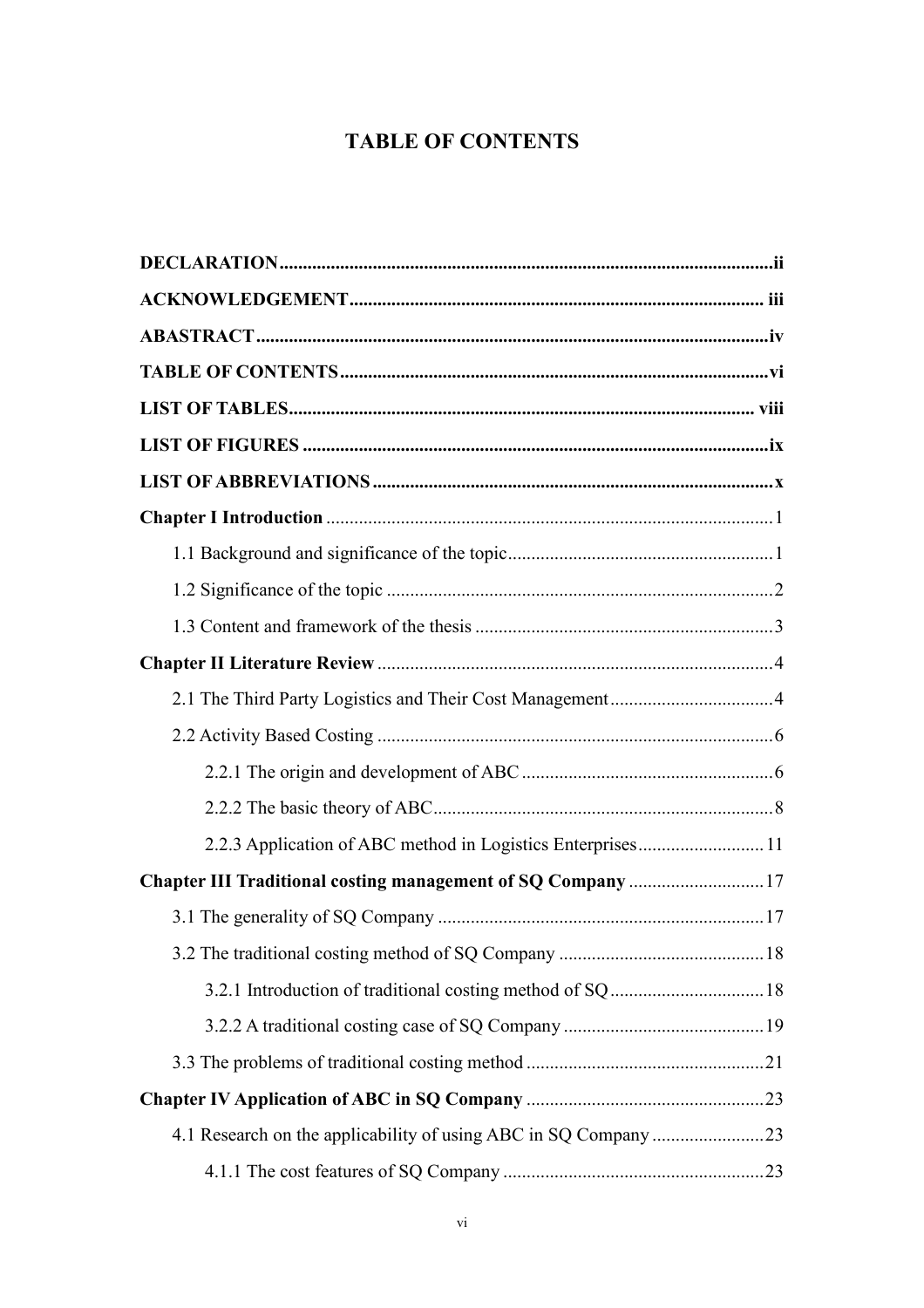| 5.1 Divided activities into value-added and non value-added activities43 |  |
|--------------------------------------------------------------------------|--|
|                                                                          |  |
|                                                                          |  |
|                                                                          |  |
|                                                                          |  |
|                                                                          |  |
|                                                                          |  |
|                                                                          |  |
|                                                                          |  |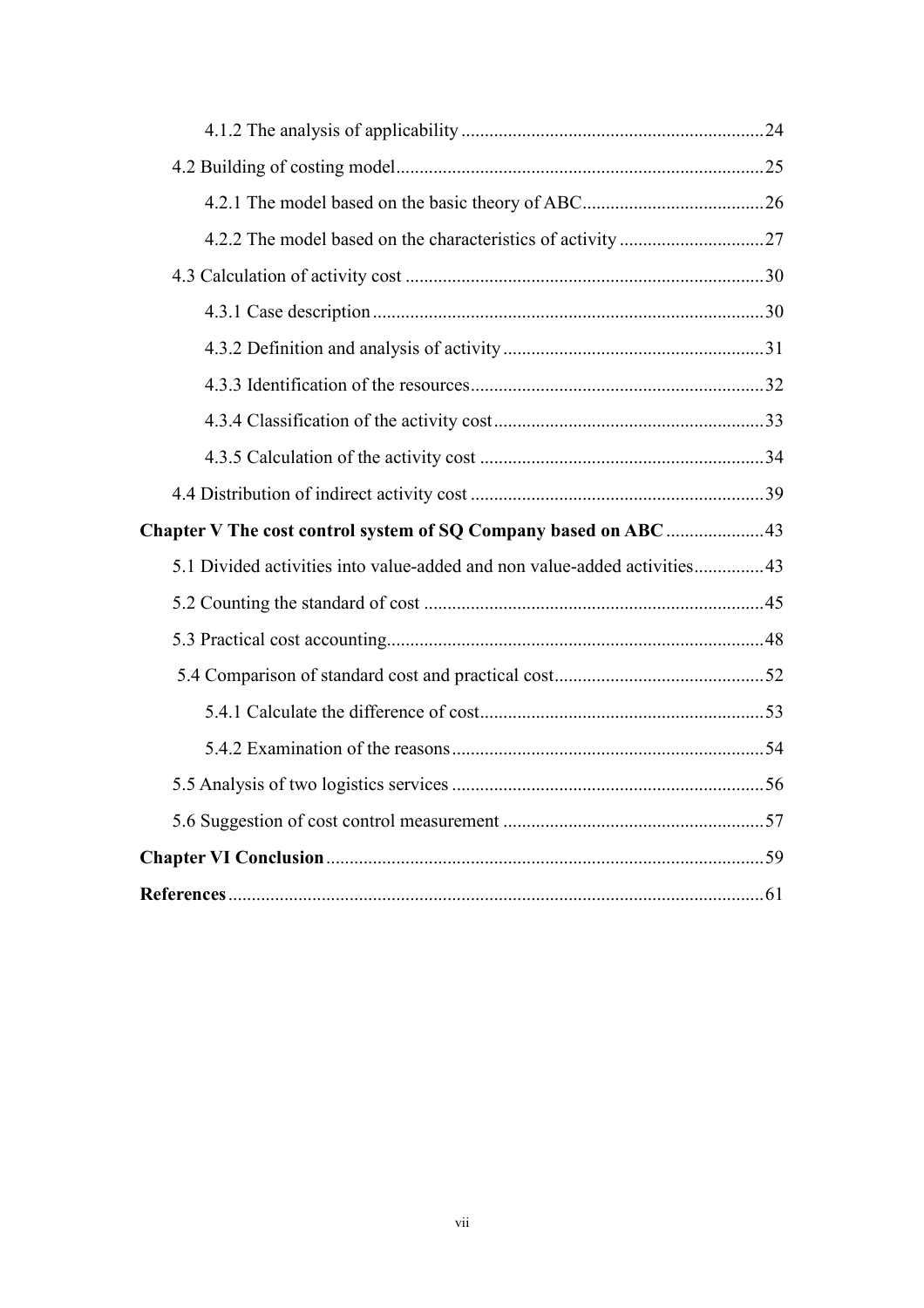## LIST OF TABLES

| Table 4. 12 Distribution ratio of activity driver in X Company40 |  |
|------------------------------------------------------------------|--|
| Table 4. 13 Distribution ratio of activity driver in Y Company41 |  |
|                                                                  |  |
|                                                                  |  |
|                                                                  |  |
|                                                                  |  |
|                                                                  |  |
|                                                                  |  |
|                                                                  |  |
|                                                                  |  |
|                                                                  |  |
|                                                                  |  |
|                                                                  |  |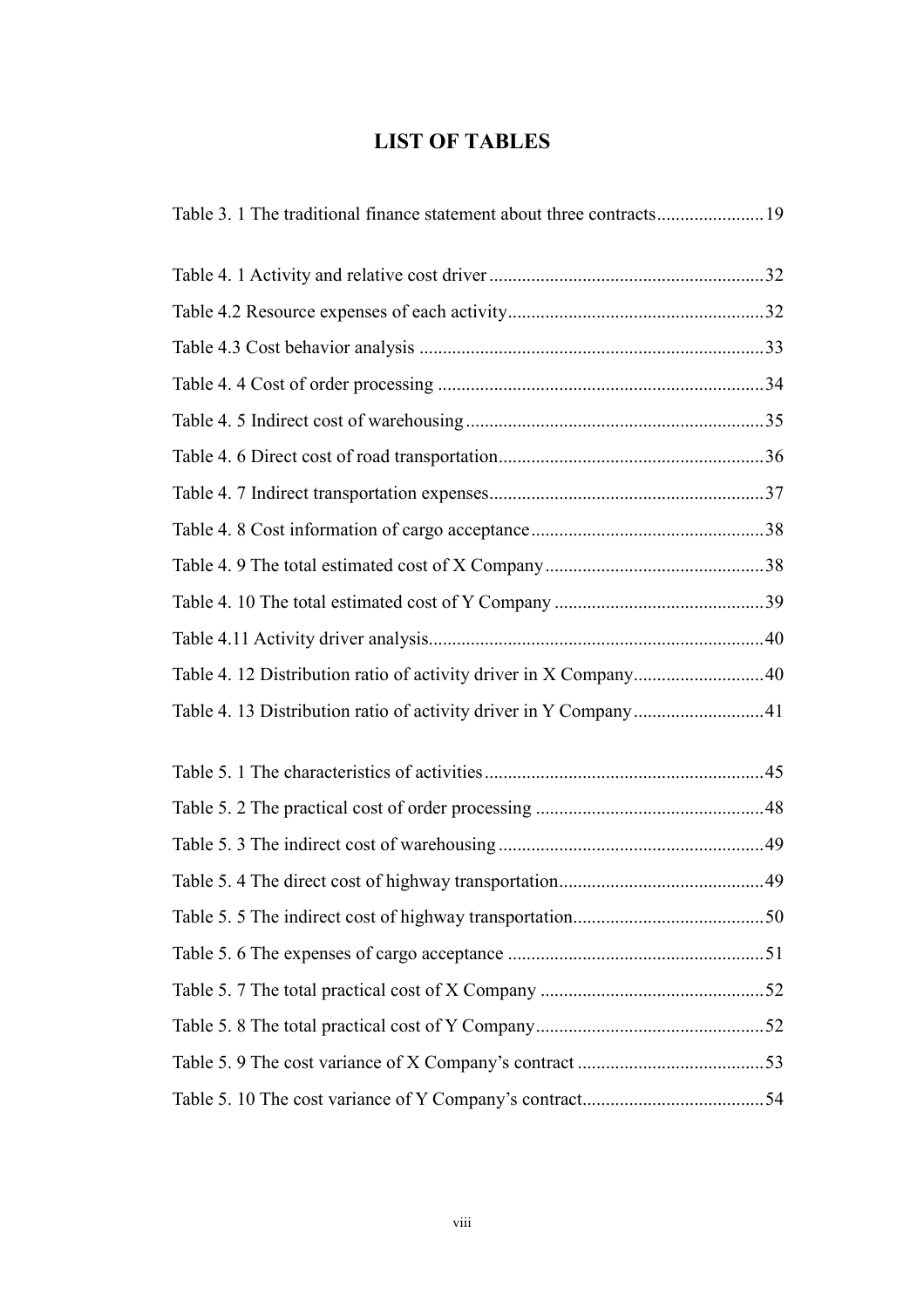## LIST OF FIGURES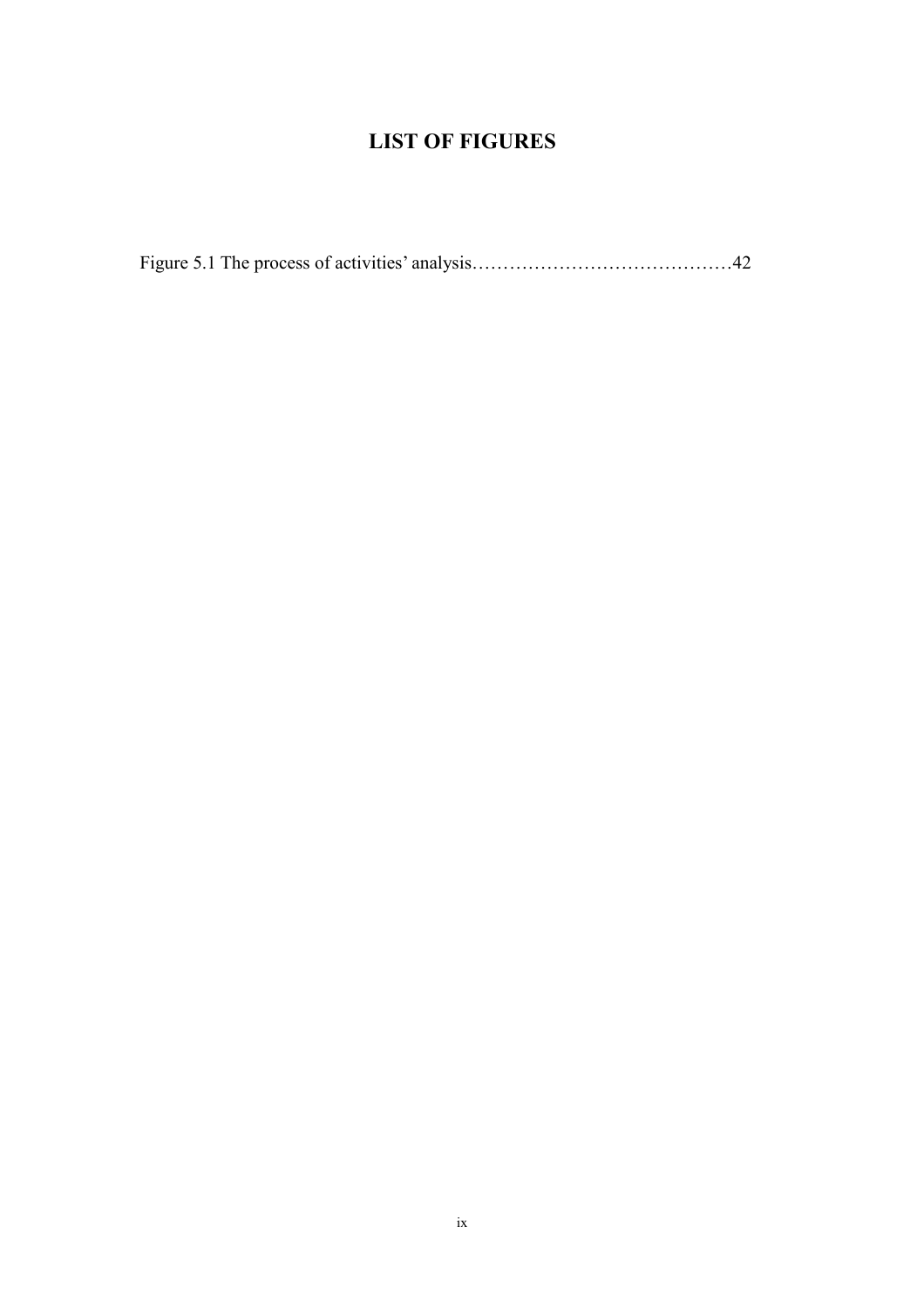## LIST OF ABBREVIATIO
S

ABC: Activity Based Costing

ACD: Activity Cost Driver

VSC: Vehicle Storage Center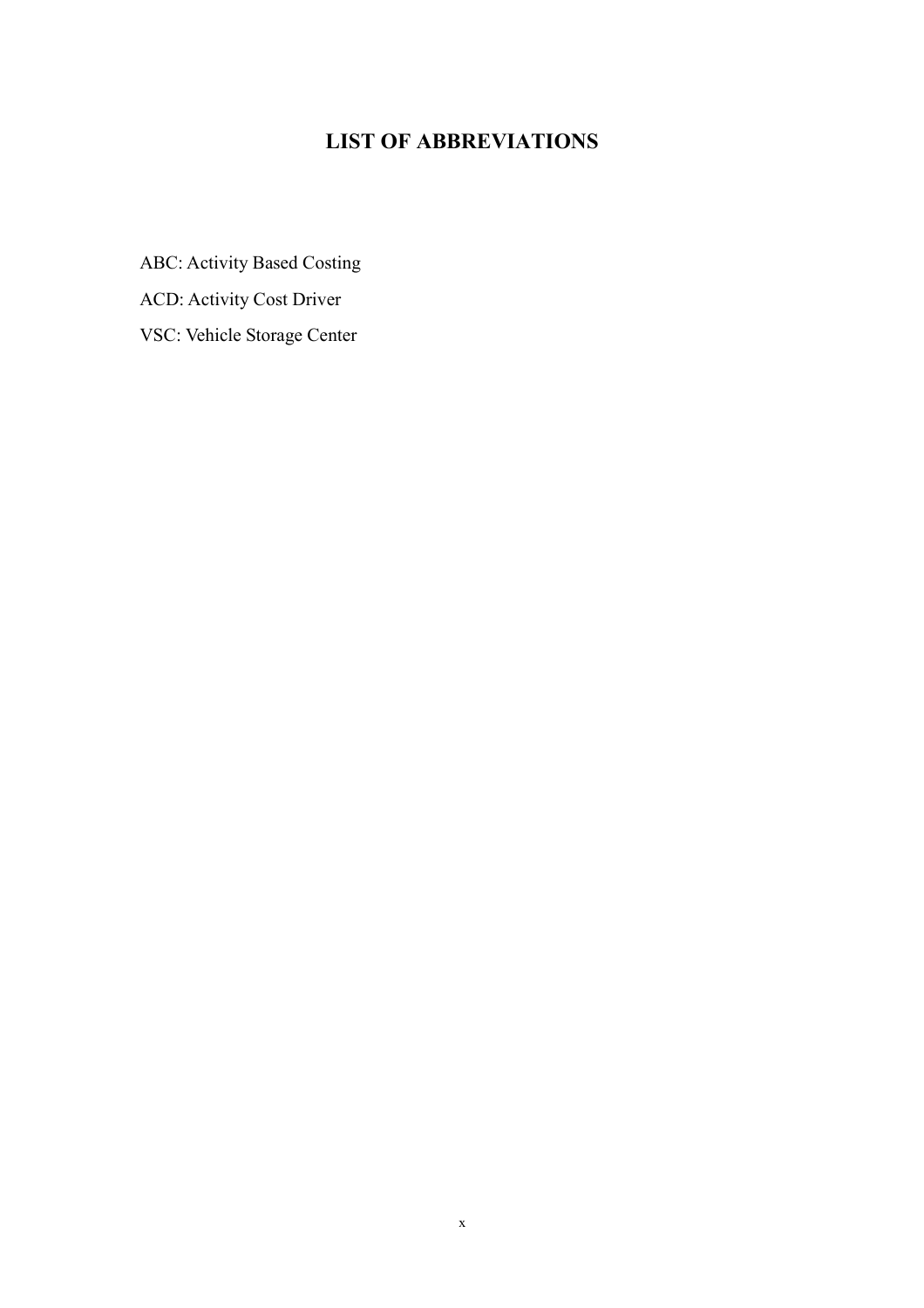#### Chapter I Introduction

#### 1.1 Background and significance of the topic

With the rapid development of global economy and modern technology, logistics prospered in the world. Logistics industry is considered as the artery and foundation of the national economic in international. The degree of logistics becomes the indicator which could measures the modernity and national strength of a country. It is often likened to an accelerator of economic development. As the development of economic, the logistics industry also has advanced briskly, especially in vehicle logistics.

Owing to China's opening up to the outside world and economic development, the automobiles consumption has become popular and hot. In China, the productivity of cars exceed 2,240,000 in 2004; in 2005, the output of cars close to 3,000,000; the total productivity of automobiles in 2006 is 7,280,000, up 27.6% over the previous year, and the number of cars is 3,870.000; in 2007, there are 4,720,000 cars produced, and the capacity of automobiles is 8,880,000; in 2008, we produced more than 9,500,000 automobiles, about 5,000,000 are cars. As yet, the volume of domestic automobiles production is more than Germany, rank third only to U.S and Japan. Furthermore, China has become the second large market of automobile in the world, next to U.S. According to forecast of related specialists, the number of house-car will come up to 146,600,000 in 2010, run to 720,000,000 by 2020. The rapid development of automobile industry brings enormous growth space for Chinese vehicle logistics. But it is still behind Europe and United States.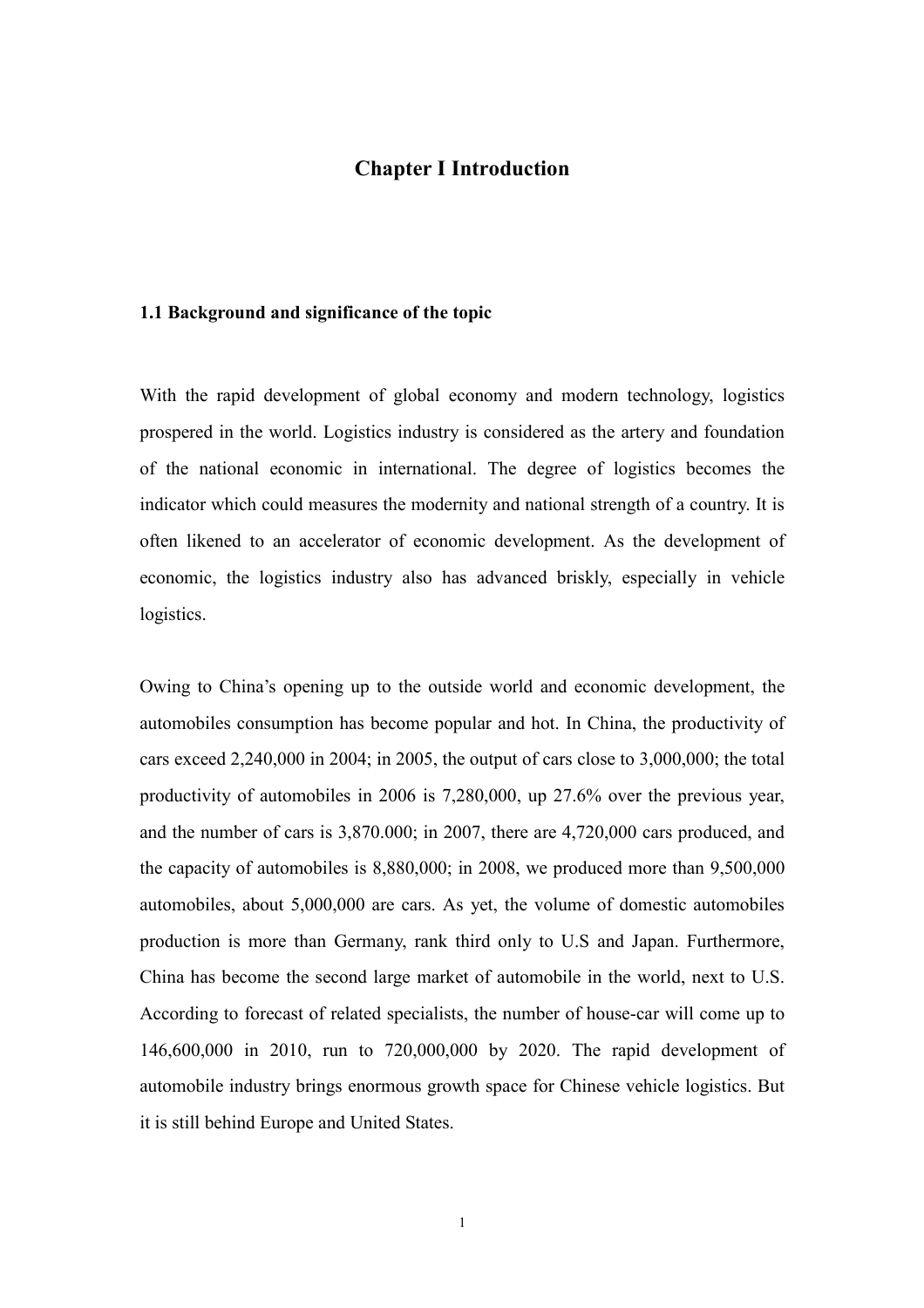Firstly, in Europe and United States, more than 80 percents car manufacture outsourcing their logistics function to third party logistics enterprises. They can responsible for the planning and maintenance of logistics system, transportation, warehousing, discharge, distribution and other services. But in China, most car manufactures transporting their products by themselves. Secondly, the statistical report indicates that the logistics cost accounts for 8 percent of sales, 10 to 15 percent of production cost in Europe and America; in Japan, it even could achieve 5 percent of sales. But in China, it is more than 15 percent of sales, about 20 percent of production cost. According to China Federation of Logistics & Purchasing, the demobilization ratio of vehicle transportation in China is 39 percent; the total transportation cost is three times than Europe and America.

What is the reason which restricts the development of third party vehicle logistics? The answer is high cost. The third party vehicle logistics is not mature by now, there are many problems need to be solving. The cost is too high to accept by vehicle producer and, lacking of cost control and management are urgent affairs. Most traditional costing method was based on quantity which suit for single variety but lot size products. However, as the species richer, the reduction of direct expense and batch, and the increase of indirect cost, the cost information received by traditional costing method was distorted, could not be take as the foundation of cost control or pricing. So, finding a new costing method is the most pressing matter of the moment, at the same time, it is the issue deserve to research.

#### 1.2 Significance of the topic

The thesis makes systematical analysis of third party vehicle logistics, apply Activity Based Costing on cost management of third party vehicle logistics. Presents a thorough study of how to control the vehicle logistics cost by Activity Based Costing method. Propose an appropriate cost accounting method for third party vehicle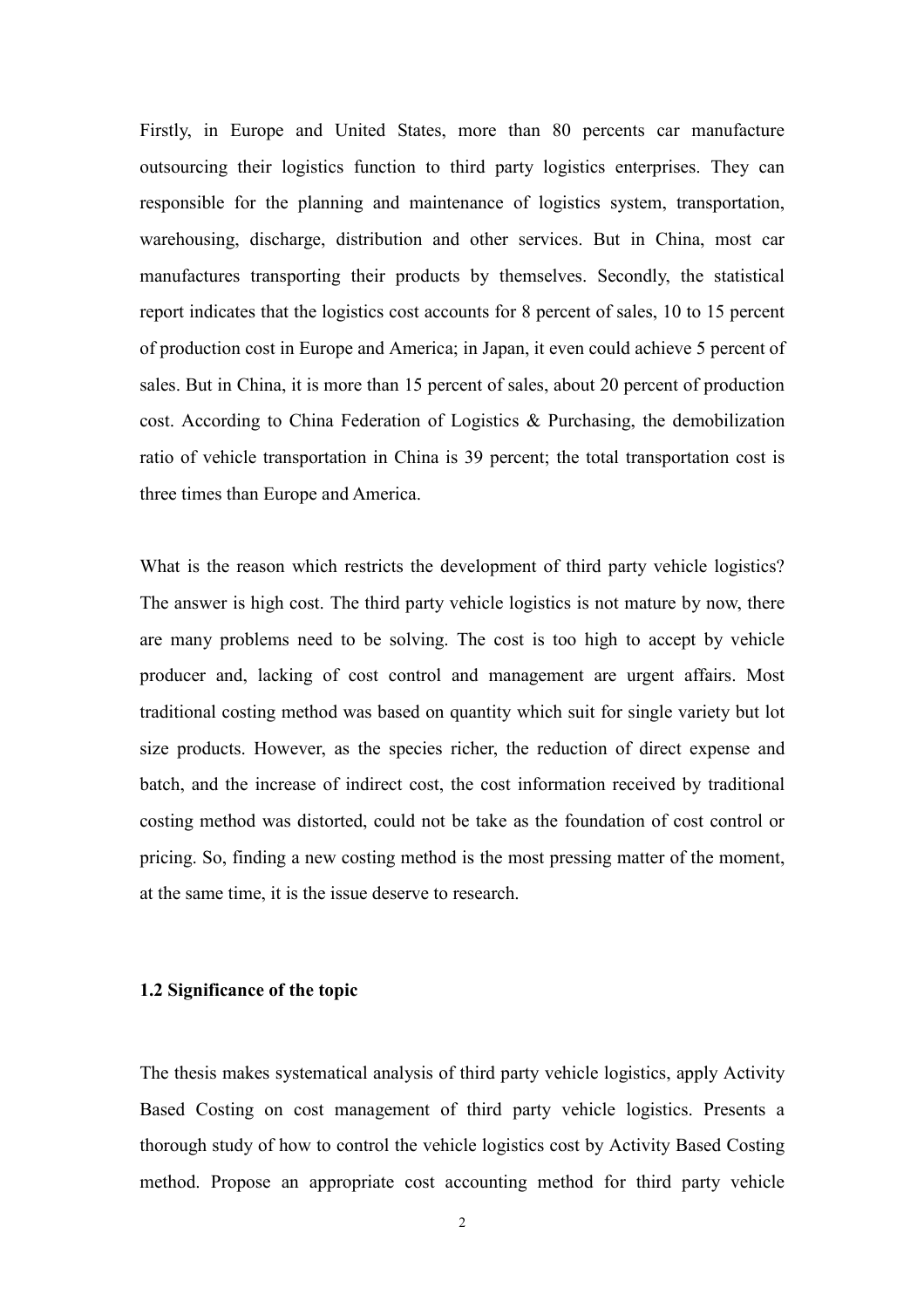logistics. Besides, establish cost control system which on the basis of activities, test and verify the model by a case. Moreover, the writer analyzes the consequence of costing, explain the meaning of data information in detail.

By using Activity Based Costing method to control cost, third party logistics enterprises could calculate the logistics cost more accurate, provide useful data reference and support for decision maker; put emphasis on the consummation and resources consumption of each activity, so it is favorable for strengthen the cost consciousness; help manager to understand how, when and where did the expense incurred, thus carry on the efficacious control of logistics cost; ABC could divides the activities into non-value-added activities and value-added activities, it is conducive to improve the planning of logistics service and business process reengineering, promote competitiveness of enterprises; last but not least, to make use of Activity Based Costing method, Chinese third party vehicle logistics enterprises could integrate with the international logistics corporations.

#### 1.3 Content and framework of the thesis

The thesis focuses on the implication of Activity Based Costing in SQ Corporation, a third party finished-vehicle logistics enterprises. To achieve this purpose, the writer first presents the situation of vehicle third party logistics, and introduces the traditional costing method of them. Besides, makes a detailed description about Activity Based Costing method, including the origin and development of ABC, and how does ABC method used in logistics enterprises. Then, the writer introduces the traditional costing method of SQ Corporation, and applies it on a specific case. Afterwards, builds costing model of SQ Company which based on the ABC method, and also use it in a real case. Moreover, establishes cost control system according to the costing model for SQ Company. Last, summarizes the whole thesis, gives recommendation for SQ Corporation.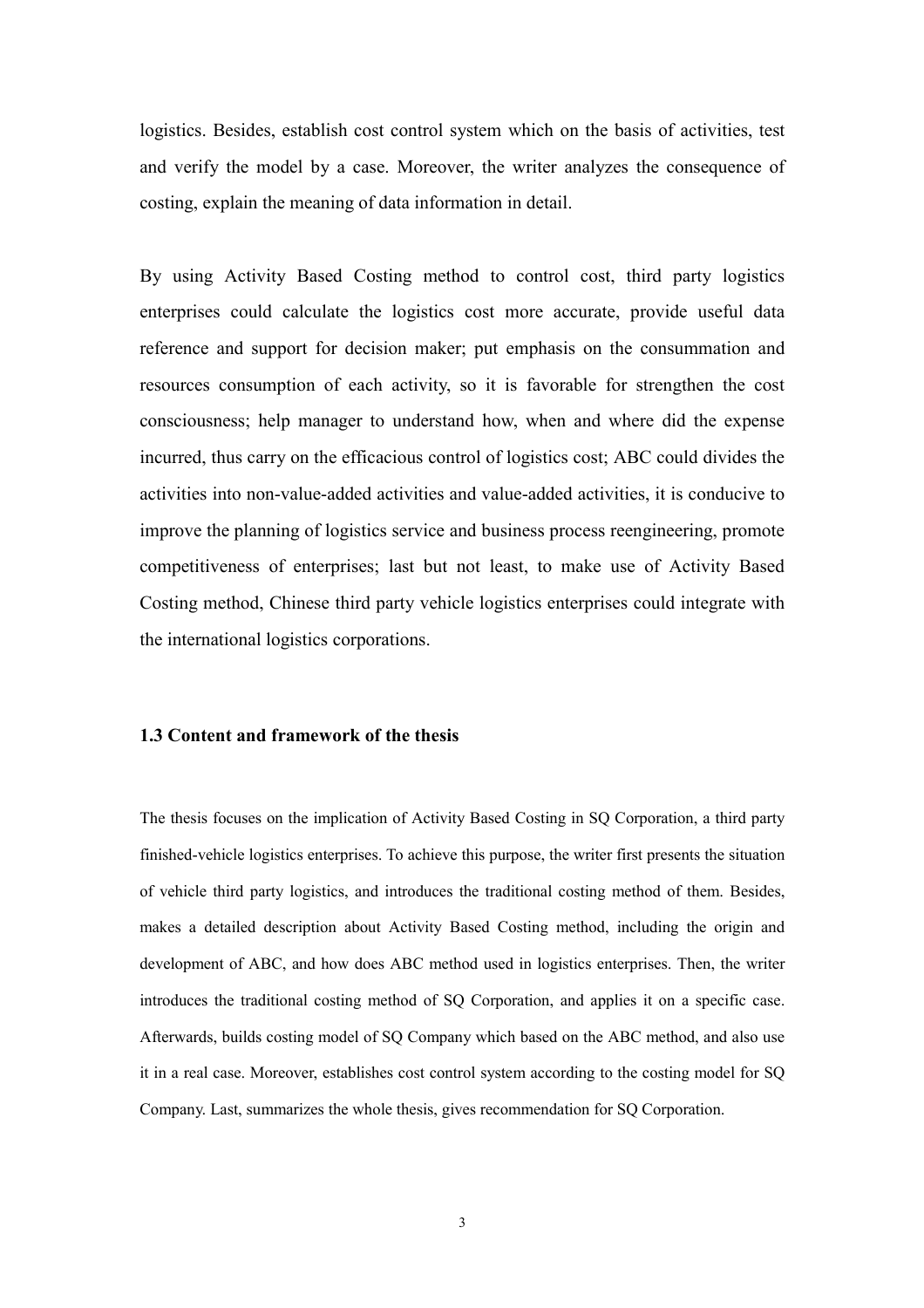#### Chapter II Literature Review

#### 2.1 The Third Party Logistics and Their Cost Management

Logistics is an objective fact which existing with human production activities, but the relative concept of logistics was emerged from the beginning of last century, study it as a subject is a phenomenon in these latter decades. Recognize logistics in theory originated from 1901, John F. Crowell first discourse the logistics of agricultural products in a U.S. government report. It marks the prelude to the follow research on logistics.

Lomas (1997) defined the third-party logistics provider as "a firm that provides outsourced or third party logistics services to companies for part, or sometimes all of their supply chain management function". "Third-party logistics involves the utilization of external organizations to execute logistics activities that have traditionally been performed within an organization itself" (Baziotopoulos, 2008).

In early 1980s, China innovated the concept of logistics from Japan, the tide of the logistic industry is rising along with the development of rapid economy. During the process, it's beginning from straightforward imitation, and after self-renovation, logistics makes contributions to cost saving. Since the rapid growth of logistics industry, the research of logistics is moving to a climax. Dong Qianli (2000) study on the theory and practice of third party logistics, he believe that the conditions are ripe for China develop third party logistics. Tian Yu and Gong Guohua (2000) discuss whether the enterprises should outsource their logistics function. They suggested that make choice according to three aspects: the strategic importance of logistics sub-system in the company, the strategic significance of single logistics function,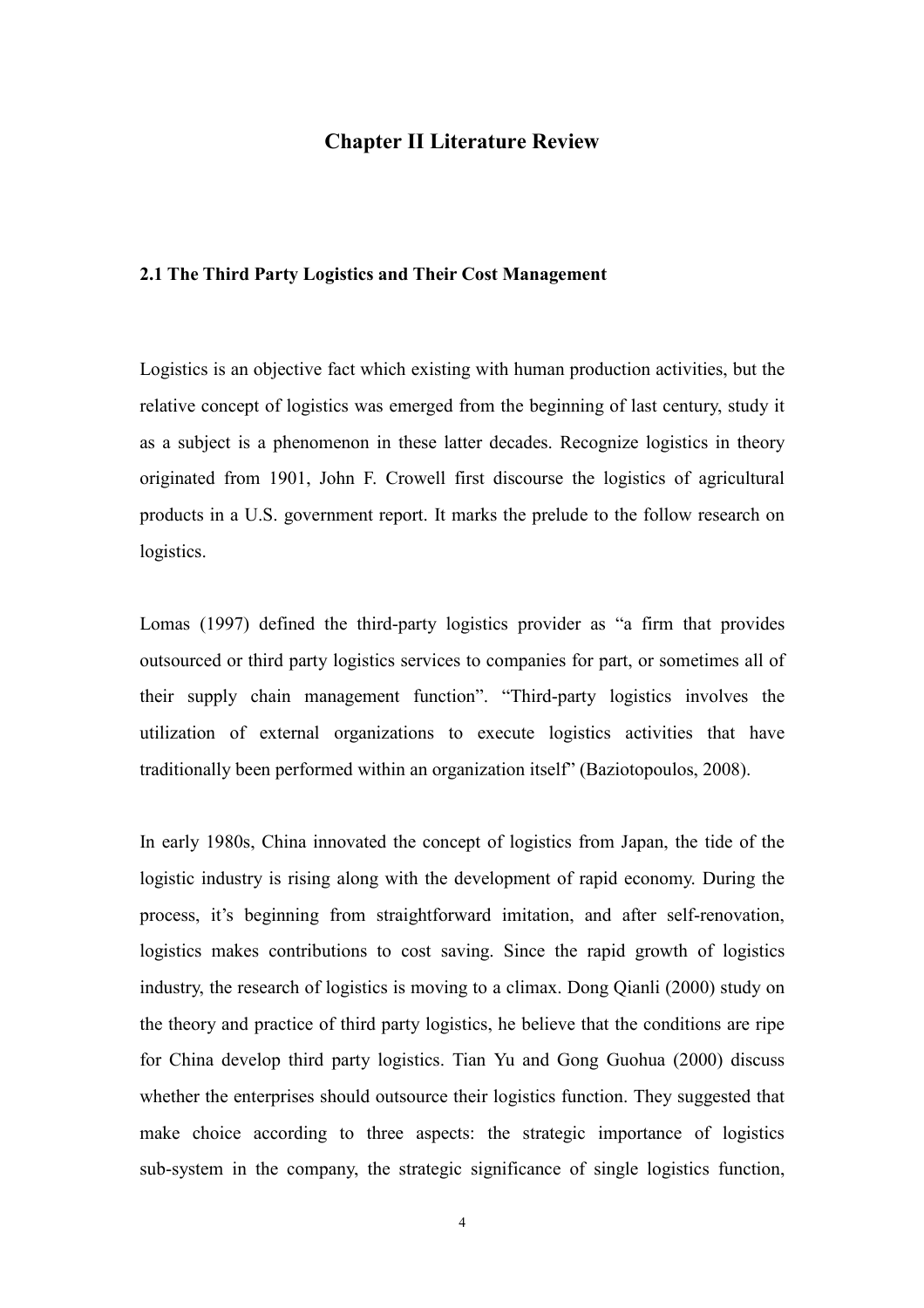compares the cost of self-running with outsourcing. Yu Jiang (2003) analyzes the reason of more and more company outsourcing their logistics function, explore the key factor of outsourcing and how did enterprises manage the relationship with Third Party Logistics Company.

In March, 1976, Japan issued "The Uniform Standards of Logistics Costing". The document set logistics costing as three different standards. The first standard divides logistics cost by payment forms: freight, storage expense, packing expense, internal transport cost, payments of labors, management cost and interest. By this method, manager could know the total cost and which object cost most, and it is efficient to decide key point in cost control. The second way was decided by logistics function, there are package, distribution, warehousing, cargo handling, information and management in second type. Through this method, people can found that which function cost more capital, and then, rationalize it. Besides, it can calculate standard logistics cost, manage activities, set the reasonable target. Next one was depended on applicable object, it showed that the cost distribution ratio of each objects. For instance, the company can take product, area, customer or business entity as objects. If take customers as object, the logistics company could provide different service to different customers based on their costs.

Xu Guangyi and Zhao Jiwei (2003) showed how to balance the trade-off between logistics service and cost. Cheng Rongyao and Yan Baojie (2003) proposed the principle of logistics cost calculation, explain the steps of calculation on the basis of cost formation mechanism; introduce the different ways to count the logistics cost; analyze the distinctiveness and significance of logistics cost calculation, put emphasis on logistics cost management.

Gao Jianbing and Huang Yan (2000) focus on the control of logistics cost, he recommend logistics enterprises pay more attention on systematization and combination control, and let computer network system go to work as much as possible.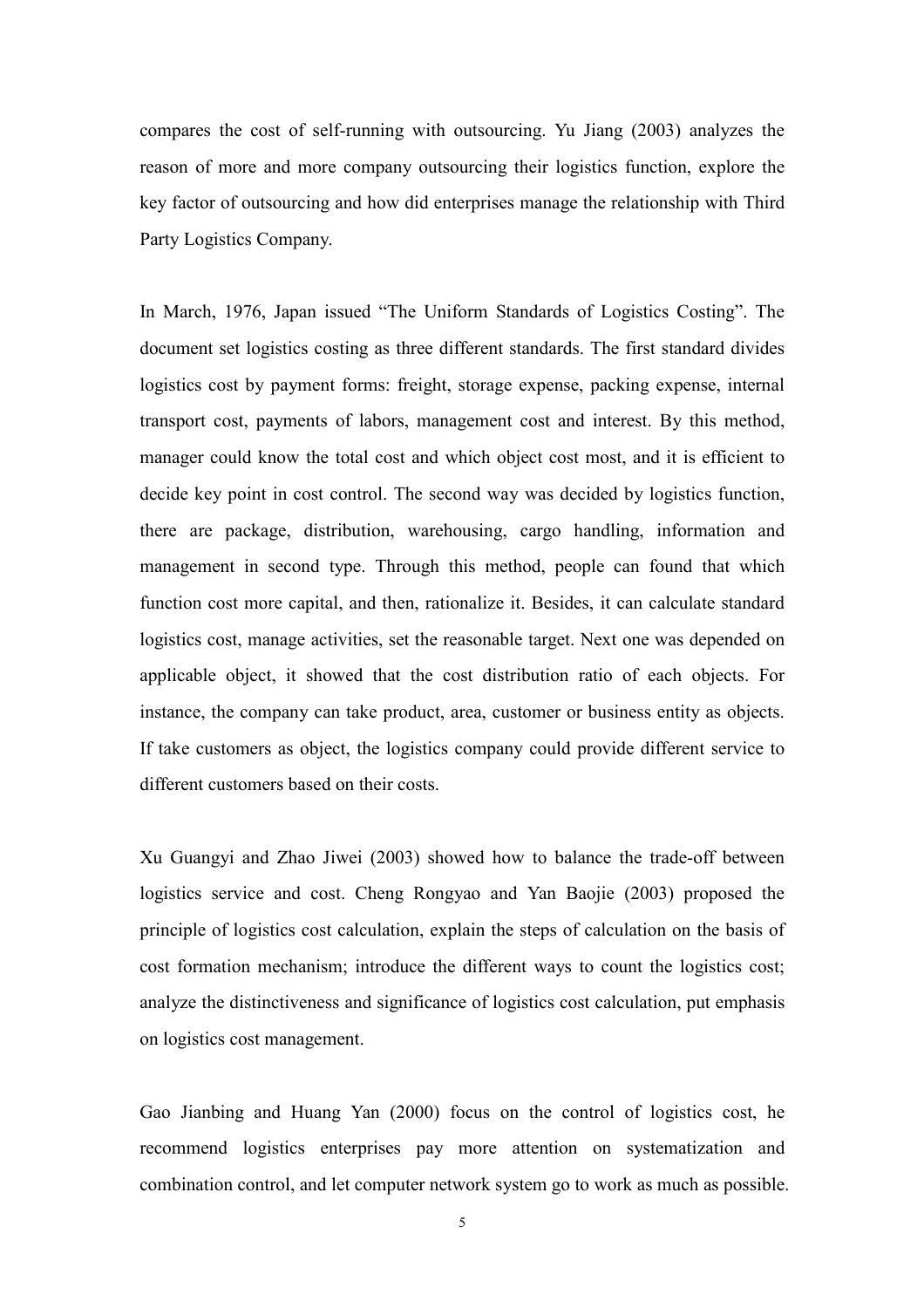The research of Activity Based Costing method in China, keeps pace with the developed countries.

#### 2.2 Activity Based Costing

#### 2.2.1 The origin and development of ABC

James. A. Brimson wrote "Activity Accounting: Activity Based Costing" in 1991, describe Activity Based Costing method from the view of accounting. Introduce the concept, theory, features and functions of ABC. "Activity Based Costing (ABC) is a costing model that identifies activities in an organization and assigns the cost of each activity resource to all products and services according to the actual consumption by each one; it assigns more indirect costs into direct costs"<sup>1</sup>. ABC centers on activity, tracking and reflect all the activities' behavior by confirm and measure activity cost. It could provide useful information to eliminate non-value-added activities and improve value-added activities. ABC model prompt the manager to minimize loss and waste, enhance the scientificity and validity of decision making, planning and controlling of enterprise.

Follow the definition above stated, we know the three key point of ABC: first, ABC is one of the cost accounting method, it is placed under the division of cost-management accounting. Second, the principle of ABC is "costs consumed by activities, activities consumed by products" (Narayan Sethuramon, 2002). Third, the definition exposed the core and objective of ABC, control the cost by activities.

Bussey (1993) analyze the factor which favor the growing of Activity Based Costing. Important factors are: the increase of fixed and the decrease of direct labor cost, societies highly developed especially in technology or industry, product

 1 http://en.wikipedia.org/wiki/Activity\_based\_costing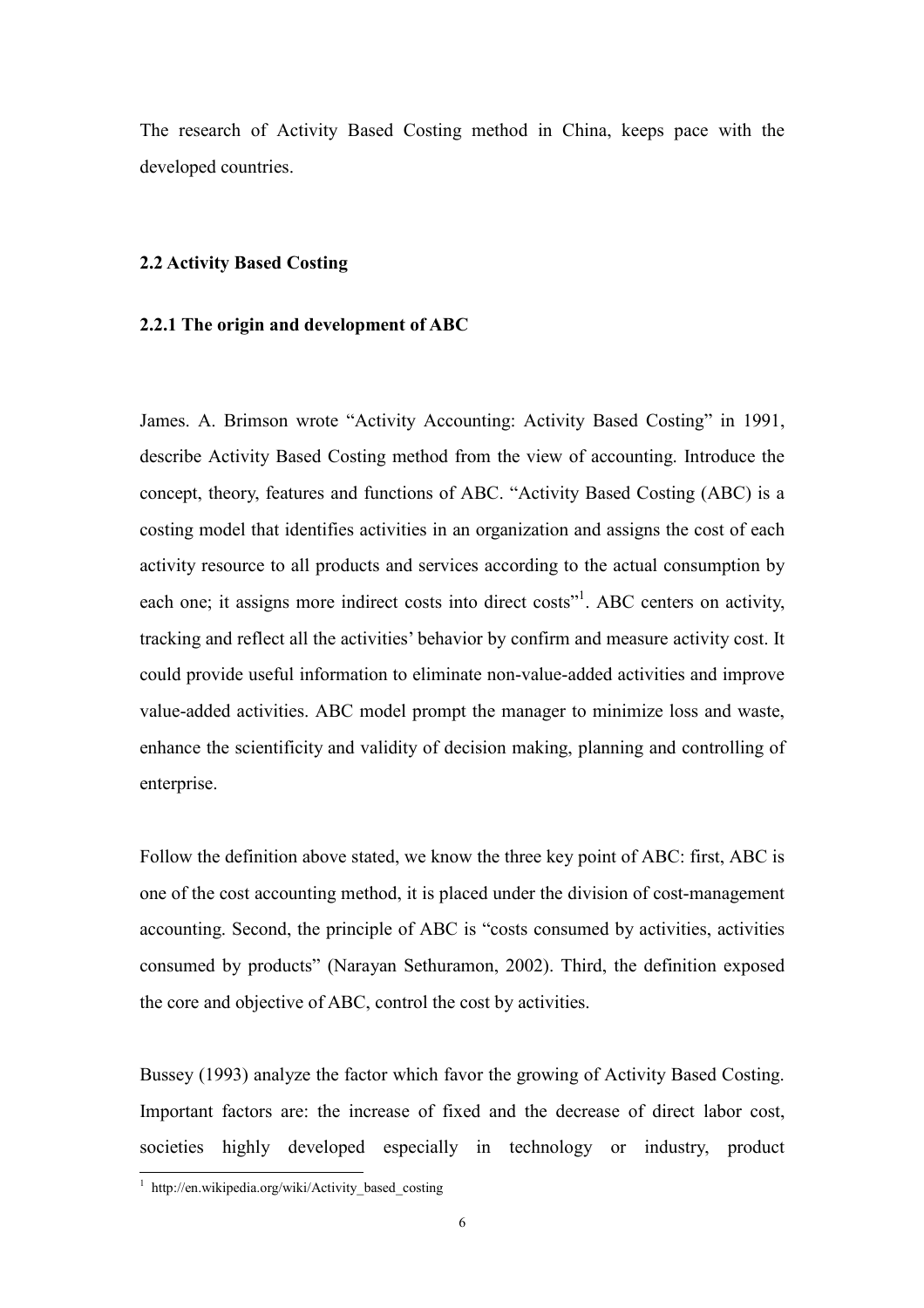diversification, fierce competition in every walk of life and deregulation. He underline that conventional costing method could not provide refined cost information, it is the common problem of manufacturing and service industry.

Because of economic and technologies grew in leaps and bounds, the proportion of direct cost and manufacturing expenses were changed. As a result, the traditional cost calculation method, which shared the manufacturing cost according to the quantity of production, distorted the actual product cost severely. In order to solve this problem, American scholar Robin Cooper and Robert Kaplan (1988) proponent of the Balanced Scorecard, put forward a cost calculation method which ground on the activities--Activity Based Costing. They described ABC as "an approach to solve the problems of traditional cost management systems". Those traditional costing method are unable to determine the accurate cost of production or services. As a result, managers were often making wrong decisions since the tortured data. Activity Based Costing has professional definition until 1987, Robert S. Kaplan and W. Bruns introduced ABC in their book "Accounting and Management: A Field Study Perspective". And then, numerous American universities, accountants and enterprises associated with each other, carry out research in this field. The representative works are as follow.

Joon Jong No and Brian H.Kleiner (1997) discussed the weakness of traditional costing method. They point out that conventional method could not adjust to product diversification and computer-integrated manufacturing, it can report seriously distorted product costs. Using ABC method, multi-product manufacturers could improve their efficiency; grasp the cost of each product exactly. Besides, they construct ABC system design and implementation. The design of an ABC system consists of five steps: aggregate actions into activities; report the cost of activities; identify activity centers; select first-stage cost drivers; and select second-stage cost drivers. The seven stages in the ABC system implementation are: an ABC seminar; a design seminar; design and data gathering; progress meetings; an executive seminar;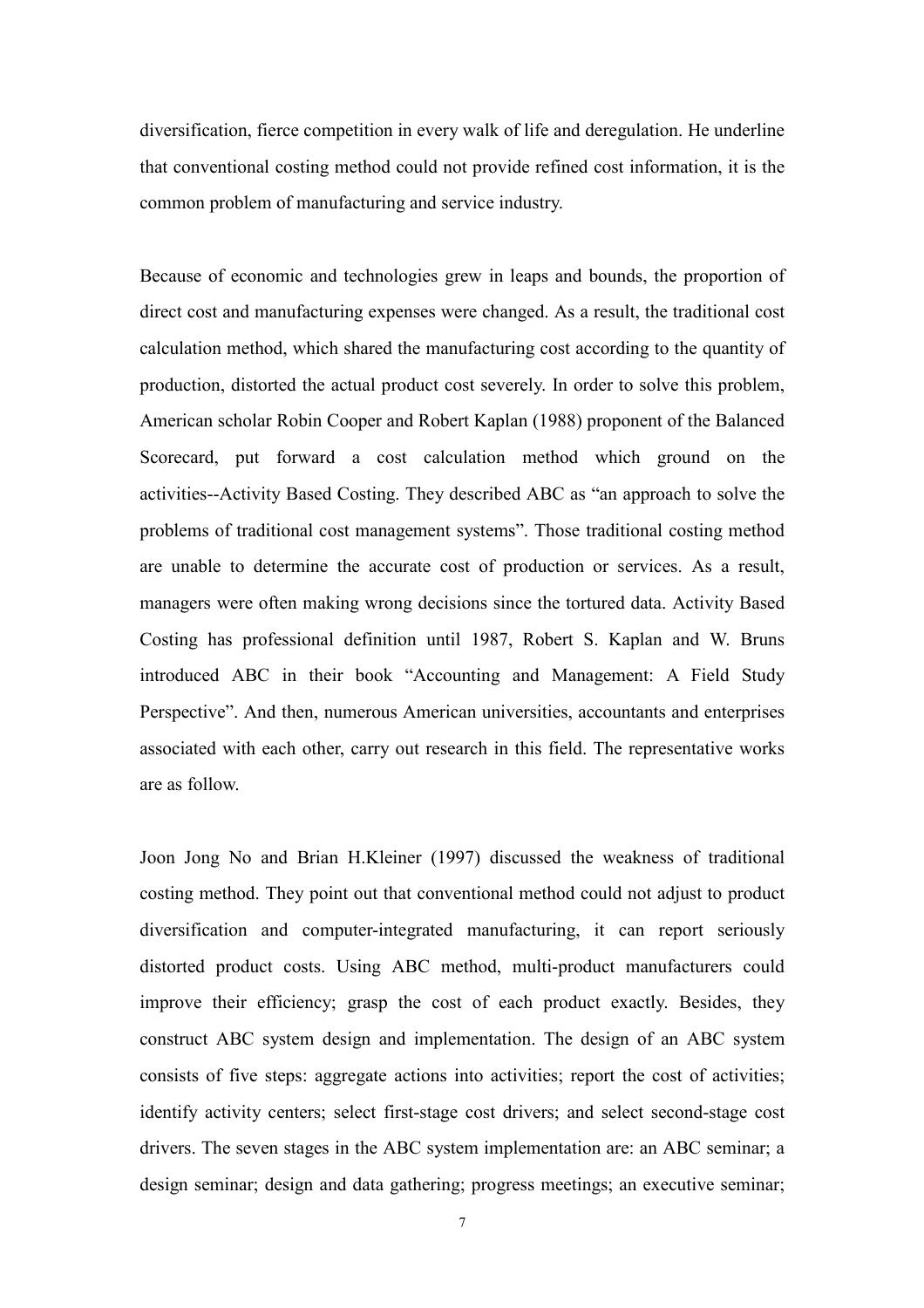result meetings; and interpretation meetings<sup>2</sup>.

#### 2.2.2 The basic theory of ABC

Generally speaking, there are four key factors of ABC: activity, resource, cost object and cost driver. They are the basic and essential elements of Activity Based Costing method.

#### 2.2.2.1 Activity

Activity is the core of ABC. "Activity means the internal movement which consume resource for some purpose, it serve as a bridge between the resource and product cost" (Cooper, 1993). Activities are interrelated in the whole process, and they are independent at the same time. As independent factors, they are the units which differentiate control and management. And when related activities colleted together, it is activity center.

According to Cooper and Kaplan (1991), the fundamental features of activity are as follow. First, activity is the process that from the input of resources to the output. Second, activities run through the whole process of product and operate. The product was completed by activities from design to sell. Besides, marketing also can not implement without activities. Last but not least, activities are measured by the measurement standard. This is the most important feature of activity.

Cooper and Kaplan (1991) stated that activities are classified by its characteristic, generally speaking, there are four kinds. The first one is unit-level activities; unit-level activities are aimed at the productivity or service of unit product. The

 2 http://www.valuebasedmanagement.net/methods\_abc.html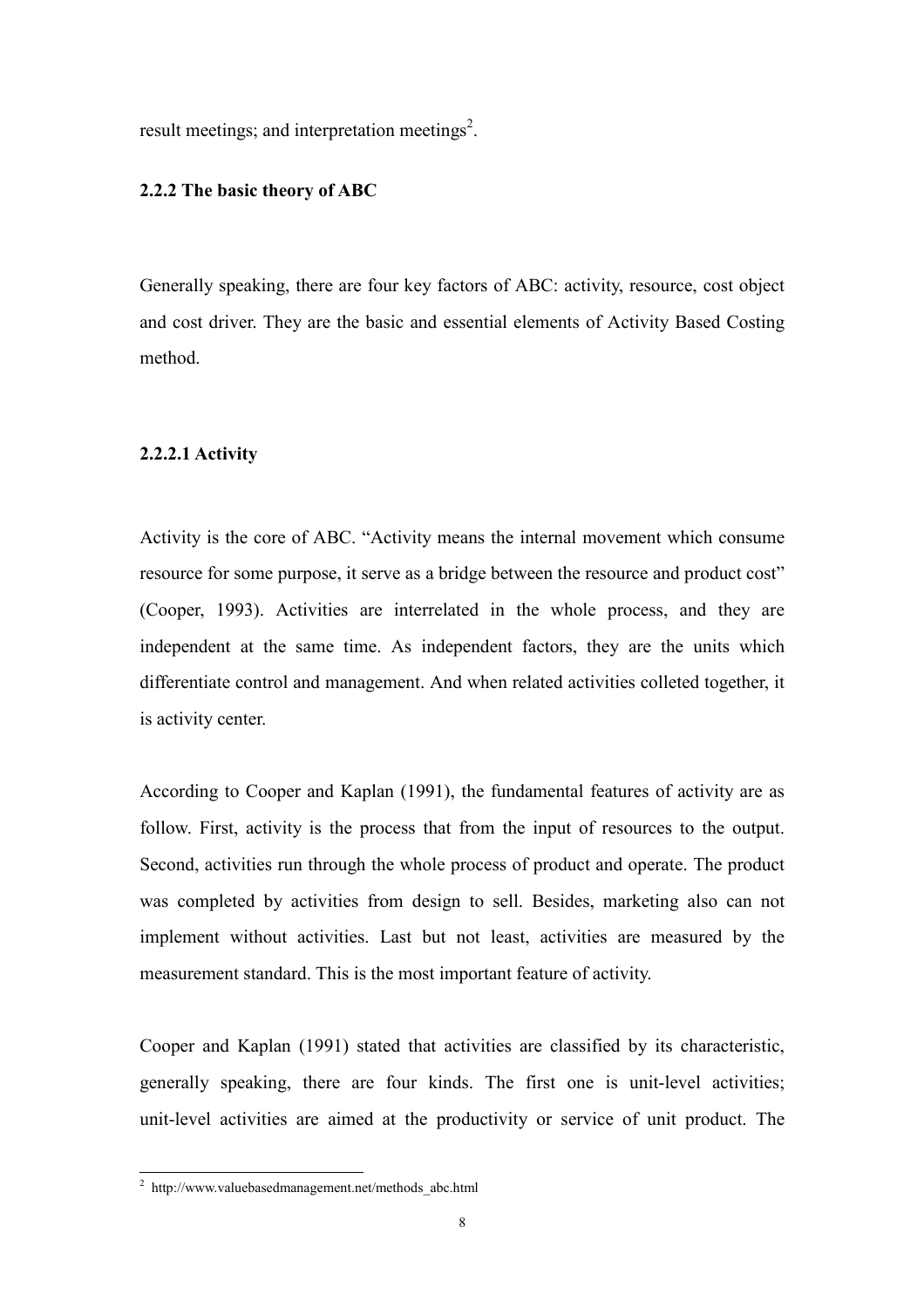resources consumed by unit-level activities are proportional to the productivity or service of products; in other words, the resources consumed by unit-level activities are proportional to the direct labor hours or machine hour. The second kind is batch-level activities, they are the activities benefits a batch product, has no relation with the units of each batch. Next one is product-sustaining activities, which are conducive to a species of product. Product-sustaining activities have no reference to the quantity or batches of product, but they are proportional to the type of product. The last kind is facility-sustaining activities, it refers to the activities which made the enterprise operates properly. Besides, they have no concern with the type, batch or quantity of product. Usually, these activities are good for an institution or a  $department<sup>3</sup>$ .

#### 2.2.2.2 Resource

Resource is the source of cost; it is the original form of cost. If we regard enterprises as an input-output operation system, that exchange substance with the outside world; so all the factors within this system belong to the resources, including man power resource, physical resources and financial resources. Therefore, scholars divide resources into currency resource, material resource, human resources and power resource (James Brimson, 1991).

The main sources of resources' cost is general ledger, it could provide information about wage, depreciation, and tax. Account already existed in traditional cost accounting, such as manufacturing expenses, direct material and direct labor. In ABC system, resource account is not only a way of systematization, but also the main subject of distribution. The manufacturing cost was assigned in line with working hours, and the account of actual manufacturing cost took part in assignment direct. This mode was lead to the distortion of information, and more resources in account,

 3 http://www.emblemsvag.com/abc.htm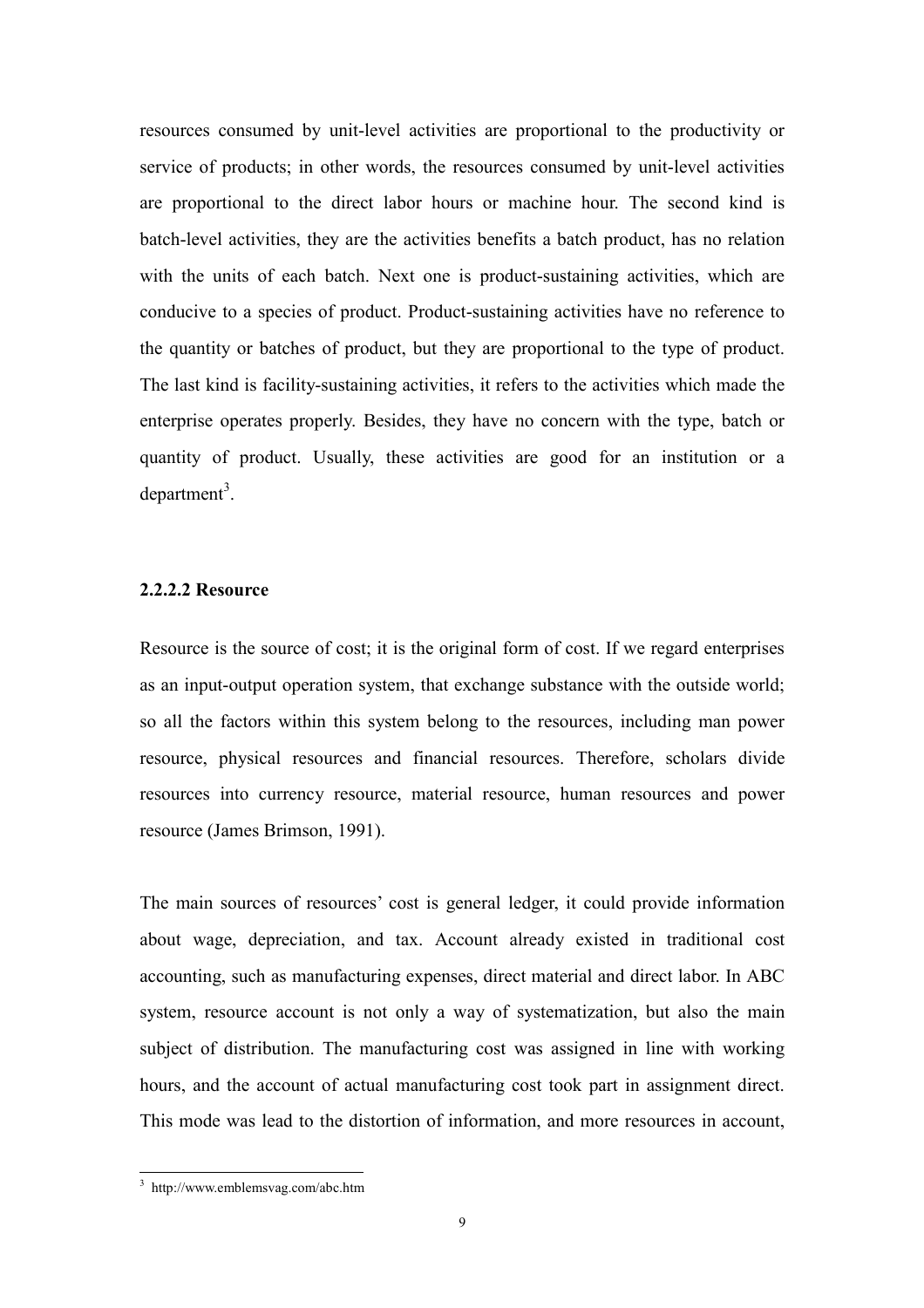the distortion were more serious. ABC method establishes a multiplicity of resource accounts which has hierarchical structure, and improves the accuracy of cost distribution by means of account segmentation<sup>4</sup>.

#### 2.2.2.3 Cost Object

"A cost object is a tangible input for a product manufactured/Service provided, like labor or material" (Wikipedia). It is the object which corporation wants to measure costs; it is fixed according to the needs of corporation. For example, corporation could regard production batch as cost object, as well as each type of commodity. Besides, if the company applies "Customer Portfolio Management" to define the target customers , each customer's profit is the key indicator; in that case, every customer is the cost object. On the whole, cost object is the finally object of computation and allocation, it can be product, service and customer etc. Based on the cost accumulation and assignment of various cost objects, the firm will get different data information which could provide diverse foundation for decision making or analysis.

#### 2.2.2.4 Cost Driver

Cost Driver is the core of ABC theory. Generally speaking, a cost driver is "any activity that causes a cost to be incurred"<sup>5</sup>. It is the cause of cost assignment; meanwhile, it is the intervening factor between cost object, directly related activities and resources. It is important to note that the relationship between active and cost driver is not only one-to-one mapping, but also one to multi mapping.

In choosing cost drivers, the principal idea is that the drivers must reflect the cause-and-effect relationship. For instance, the company want to calculate the cost of

 4 http://www.manaren.com/news/1010017102/

<sup>5</sup> http://en.wikipedia.org/wiki/Cost\_driver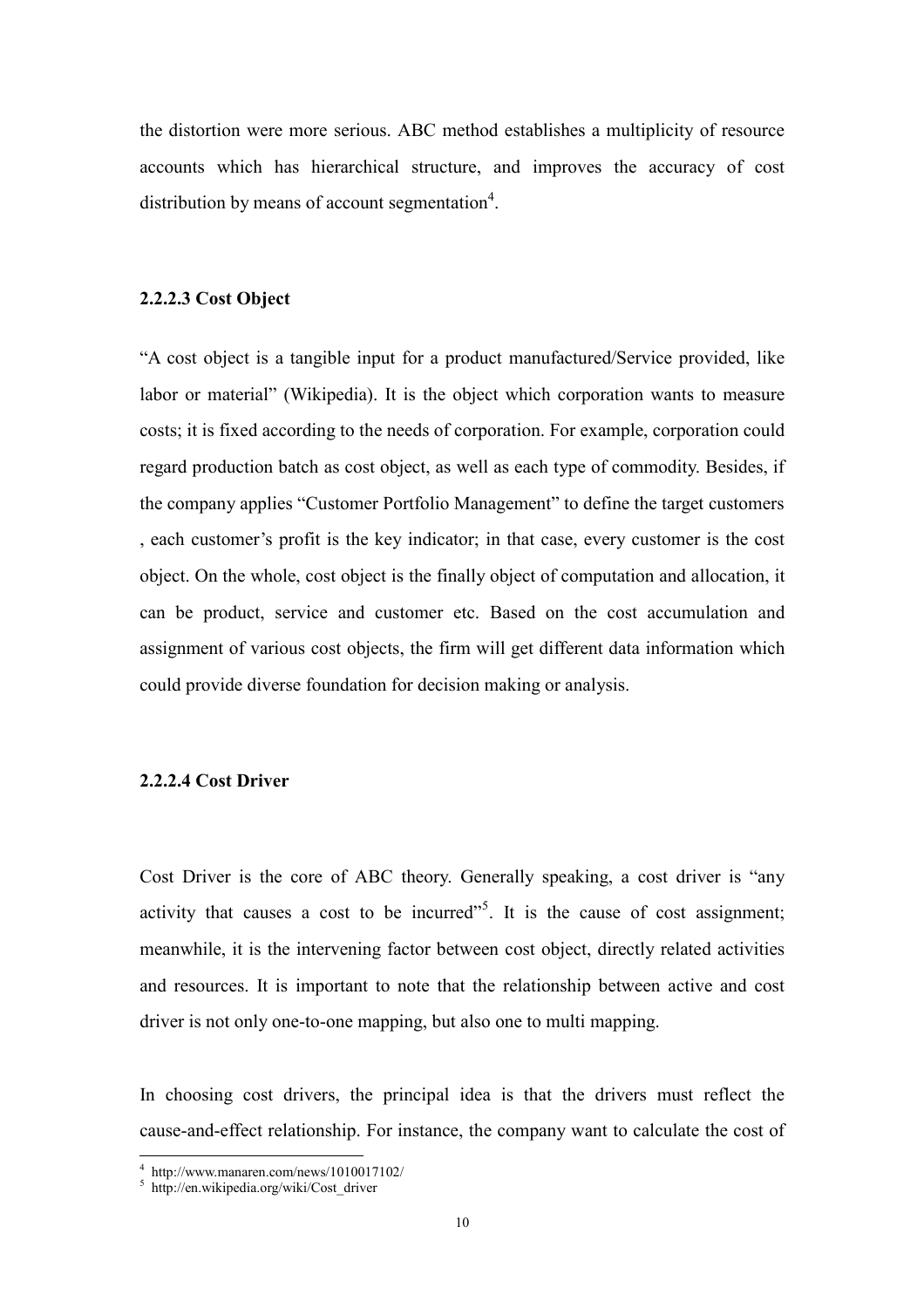receive orders. In this case, the purchasing orders cause the costs of the activity, and the number of orders is the cost driver.

According to Shank and Govindarajan (1993), there are two main types of cost driver: Structural Cost Drivers and Executional Cost Drivers. Structural cost drivers that are derived from the business strategic choices about its underlying economic structure, such as scale and scope of operations, complexity of products, use of technology. Executional cost drivers that are derived from the execution of the business activities such as capacity utilization, plant layout, and work-force involvement.

But most scholars thought that the cost drivers should divided into two catalogues: Resource Driver and Activity Cost Driver. Resource Driver means the way and the cause of activity consumes resource, it can reflect the causative connection between the amount of activities and resources consumption. For example, the production quality test needs inspectors, special equipment and consume certain energy, such as electricity. So, test activity is cost object, and the resources it consumed are the cost of test. But the cost of energy could not calculate straightly, accountant should allocate the cost based on the power rating and running time of equipments. In more specific terms, the power rating times the running time equals resource driver of energy cost. Activity Cost Driver (ACD) is the standard that distributes the cost of activity center to cost object. Activity Cost Driver has a connection with activity classification. If it is unit-level activities, the ACD is volume of production; on condition that batch-level activities, ACD are the batches of manufactures; and supposing it is product-sustaining activities, the number of varieties of products is ACD.

#### 2.2.3 Application of ABC method in Logistics Enterprises

Antons (1992) said that, most manufacturing enterprises use similar method to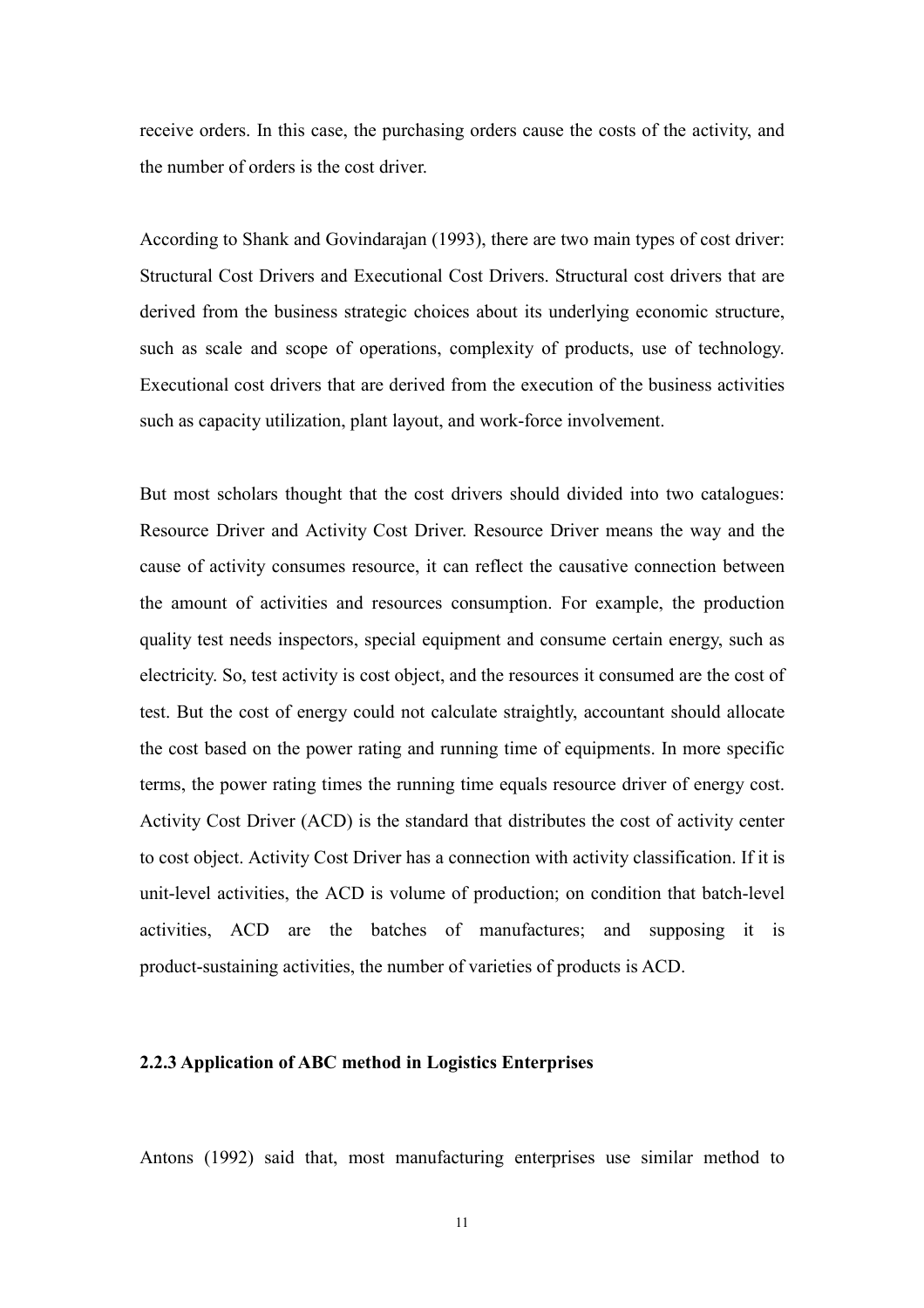manage their internal activities, but in service industry, each business has different activities from others. For instance, insurance, bank and medical services have total different activities inside. This may be is the reason that the service industries adopt ABC system later than manufacturing, but he believes that ABC could apply on each service industry.

Cooper and Kaplan (1991) analyze the necessity of apply ABC on service industry. On the one hand, deregulation brought freedom for finance, medical care, transportation and communication. The service industry are more autonomous to design new product or service, pricing own product or service. At the same time, the competitors in a industry grow in number. Only the company which has fully understands on market, customer and itself can survive. On the other hand, the costs of marketing, research and development, customer service have higher and higher ratio of total cost. But the former costing systems focus on direct material, labor and manufacturing expenses, can not handle the new situation. Cooper and Kaplan believe that ABC system could apply on logistics enterprises. First, the proportion of indirect cost was higher than direct cost in logistics. During the process of logistics service, most costs belong to indirect cost. The direct costs such as labor and materials sharp decreased owing to the increasing technology and productivity. Activity Based Costing is aim at the enterprises which have high ratio of manufacturing expenses or indirect cost. Next, Logistics Corporation has strict demand on customerized service. Logistics Company provides intangible service for customers, and each customer have individual requirement about his or her service. It is complicated for Logistics Company manages these requirement. ABC method specialize in the problem that product diversified and production model varied frequently. Last, ABC could assist enterprises with logistics cost management, such as pricing, customer profitability analysis and logistics process improvement.

American Institute of Management Accountants issued "Logistics Cost Management". The proclamations intended to improve identification, measurement and management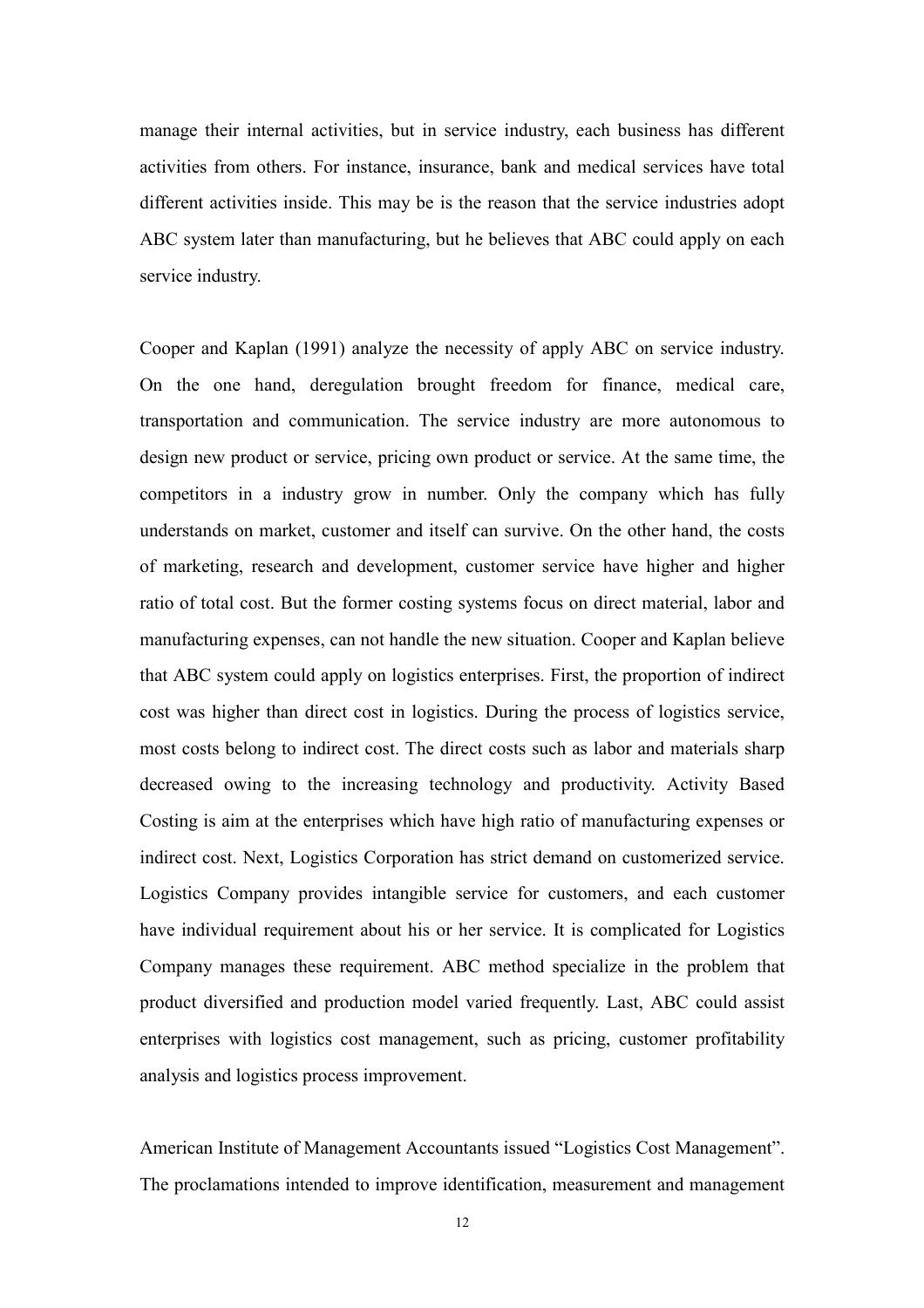of logistics cost. It described comprehensive logistics which appropriate for supply chain logistics' cost management. The report offer a systematic thought to cost accounting system of logistics, and defines the typical logistics activities as follow: procurement, transportation, warehousing, material, inventory management, customer service, order processing, forecasting, production planning, information system and support activities. In the meanwhile, the article described "ABC application in logistics" in detail, including the theory and seven stages of ABC. Finally, the essay take a logistics company as example, accounting its logistics cost and activity cost by Activity Based Costing, then compare activity cost with traditional cost.

In Japan, logistics cost management is highly appreciated. Professor Tang Zefeng (1982) of Kanagawa University stated that, there are four phases in logistics cost management: understand the real situation of logistics cost, purchase budget management, set benchmark or standard value, and integrated with accounting system. At that time, Japanese endured as third stages.

In 1996, American Productivity & Quality Center (APQC) intensive research into the performance of Activity Based Costing Management (ABCM). Many scholars set up a group to look into the 750 logistics enterprises, focus on how managers took advantage of Activity Based Costing Management. The scholars summarize three pieces of information from the surveys: first, more than 60 percent managers have experience of using activity based costing management information to make decision, and the production managers use it most frequently. Twenty percent production managers believe that they must consider cost information when make production decision. Obviously, ABCM information is not only adequate for cost accounting and external reporting, but also for output decision and administration. Secondly, more than half logistics enterprises agree that ABCM information could help them to make better decisions. In addition, most logistics firms willing to cut down the cost through improve activity planning, and reacted well to its effects. This is the unique channel to reduce the cost, which different from orthodox cost management. Third, over 26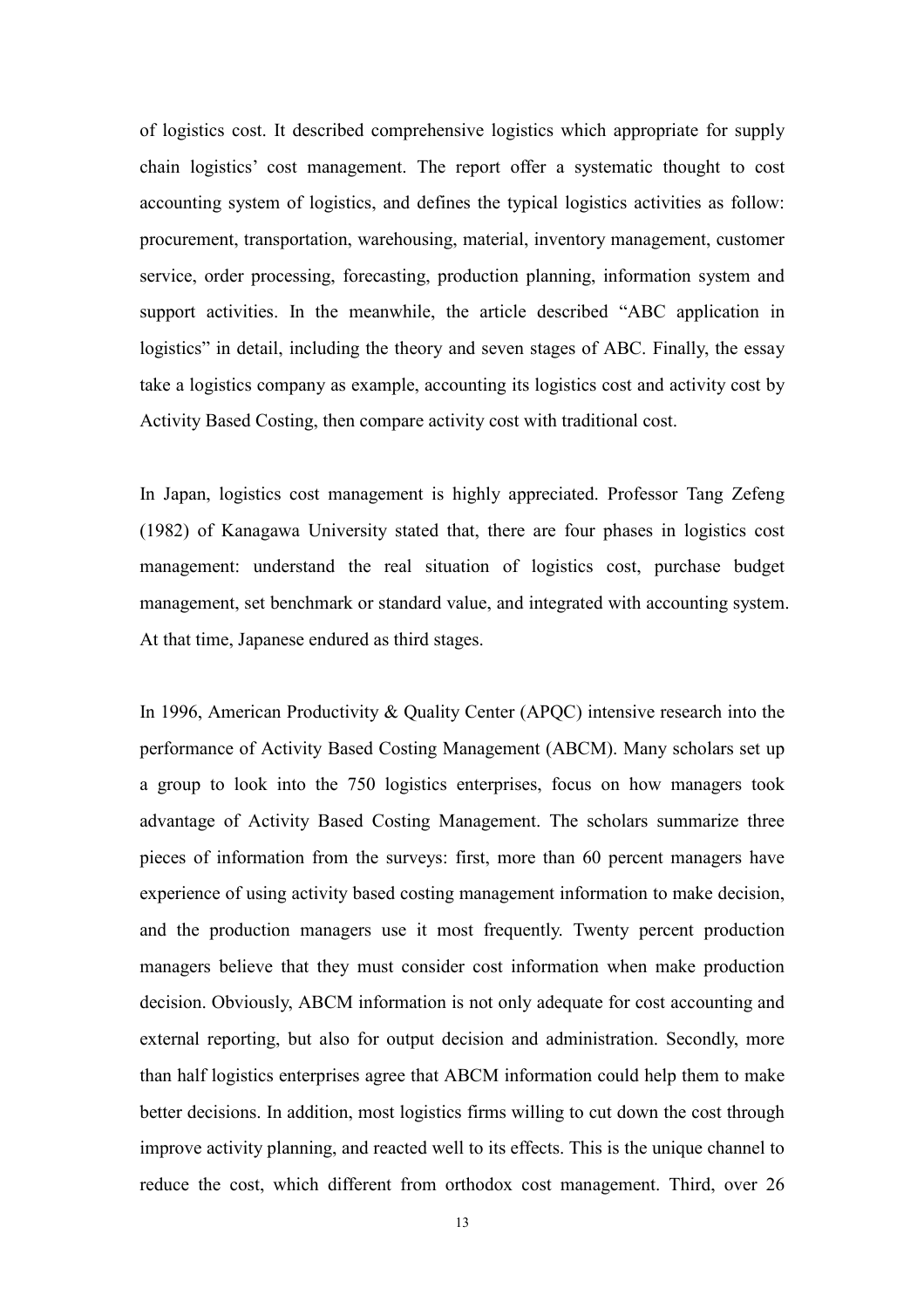percent managers thought that the utilization of ABCM was a tremendous success. The chief operating officers of ABCM satisfied with it most, 52.3% of them consider it as "an extremely success" or "a great success". And 40.4% upper-level managers choose "an extremely success" or "a great success". The statistical data shows that the logistics enterprises pleased with ABCM, it is well received by managers. Apart from three information, the investigation reflect several phenomenon of logistics companies which use ABCM: first, the firm which has high ratio of activities is willing to apply ABCM than others; secondly, the activities more complicated, the enterprises enjoyed more benefits from ABCM; next, the complexity of competitive environment is proportional to the complexity of cost accounting system; moreover, the greater companies utilize more ABCM system than smaller ones; last, if the corporation has high production technical level, it were use ABCM more likely<sup>6</sup>.

Professor Osamu Nishizawa (1993) makes an intensive study of logistics cost management, and discussed the theory of Activity Based Costing. He was the first person who propounding "The Physical Distribution Iceberg Theory". He believed that the huge logistics costs were hidden; it is "the third profit source". He also realized that ABC method can change the structure of logistics cost, logistics industry could pricing according to ABC. Through ABC theory, Logistics Company can decrease their transport cost, warehousing cost. Later, he explained how to pricing freight and warehousing fee, decide cost budget and improve logistics efficiency by ABC method.

In China, the research on this issue is start almost at the same time as in United States, Europe and Japan. In the early 1990s, a project group began to research on ABC theory, and published a series of analytical papers. All of these scholars carry out an active and extensive research on the theory and practice significances of ABC. Furthermore, they analyze the performance and weakness of ABC application, and forecasting the application prospect of it. Each article analyzes the theory, dominancy

 6 http://www.yn56.com/zhuanti/1114/1114.asp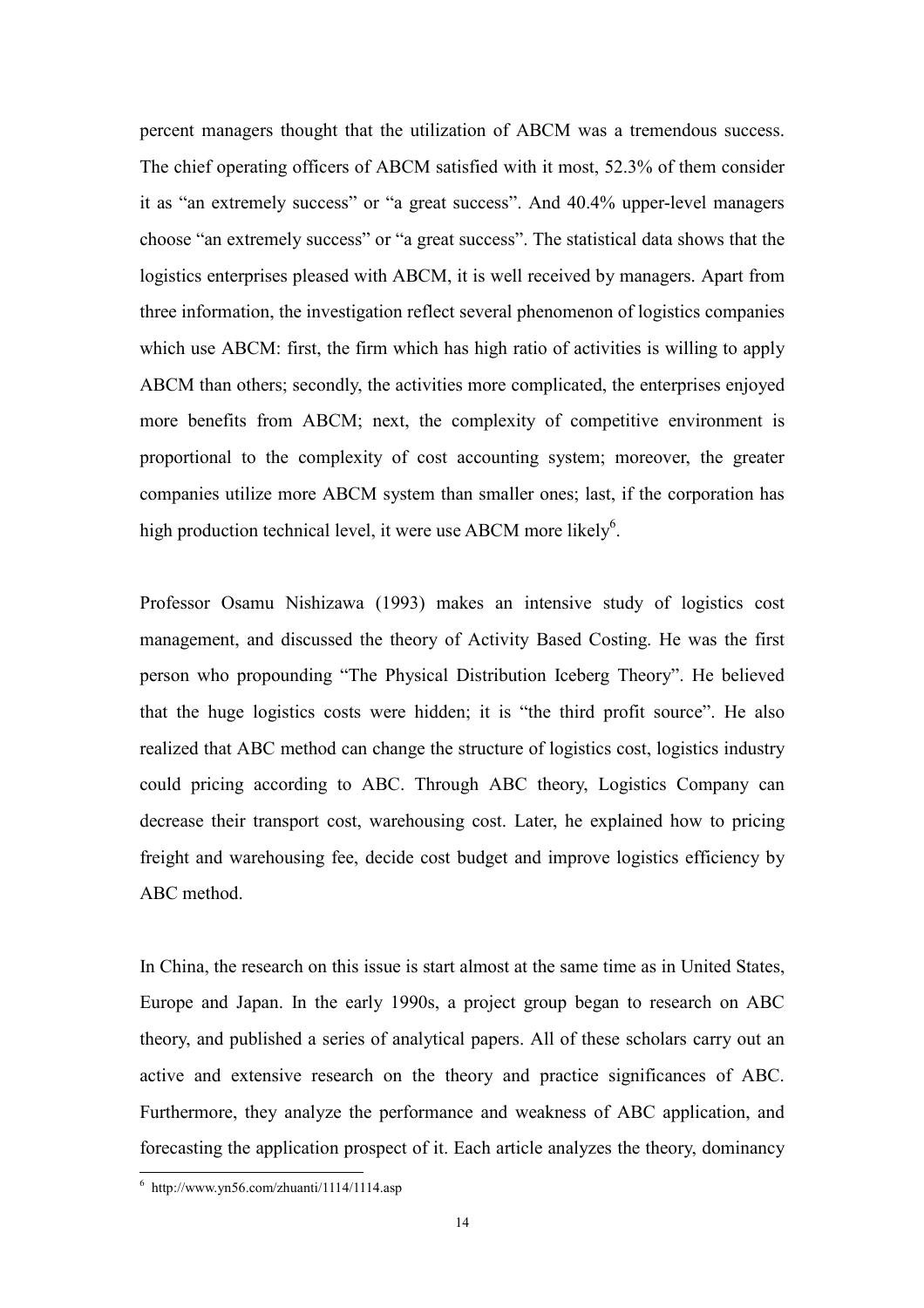and implement of ABC from different perspectives.

However, only few articles using ABC method in logistics enterprises. Regarding the cost determination, planning, control and performance evaluation, domestic research is only limited to the introduction of foreign research results. There are less literary works about logistics cost accounting and control, but some of them real mentioned that apply ABC on logistics enterprises.

Zhou Jie (2005) expatiate the necessity of implement Activity Based Cost Management in logistics. She said that ABC provided important cost information for Logistics Company; meanwhile, it introduced the concept of activity management to logistics management. Furthermore, ABC method could offer non-financial information through the analysis of product, value chain, activity and resources. These information are important to improve logistics management, also speeding the development of logistics.

Meng Dawei, Pei Jianwei, Chen Bochang and Sun Haitao (2003) compared the differences between conventional costing process and Activity Based Costing process in their article "Application of Activity-Based Cost Method in Logistics System". They took the distribution system of Coca Cola for example, calculate the distribution cost before and after the establishment of distribution center on the basis of Activity Based Costing. According to the result, the manager could decide whether build the distribution center in somewhere.

Fang Yun and Yang Mei (2005) give a brief introduction of ABC method in "Application of Activity-Based Costing in Logistics Enterprise", described procedure of implicating ABC in logistics industry. In Xiong Jinan's (2002) essay, "Activity cost control for third party logistics", he analyze the operation process and activity cost of third party logistics in the light of Value chain and Cost-Benefit balance theory. He suggested that activity cost control should comply with the integration of supply chain.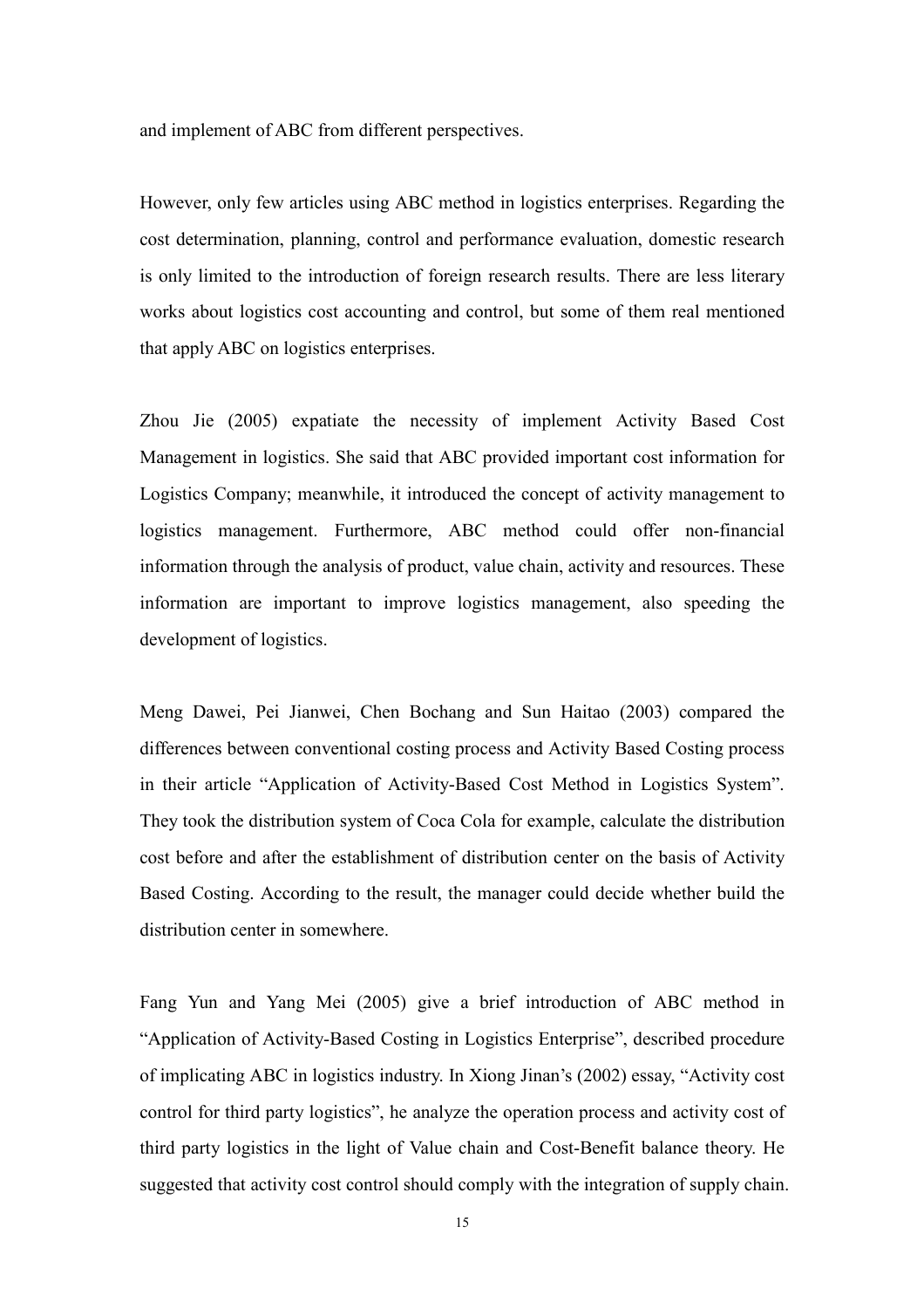The logistics group can not ignore following sections: logistics process reengineering, effective cost accounting, integration of logistics departments, rationalize the activities, logistics information and so on.

In "The Research on Controlling Model of Logistics Enterprise Cost", Cui Hong (2003) embarked on freight forwarding business, built an activity flow card model. This model could control the whole process of logistics, from budget management to customer's feedback. Cui Hong stated three advantages of activity flow card model: first, it can eliminate blind spots of cost control; next, quantitative cost analysis made the investment plan more reasonable and valid; last but not least, the appearance of abnormal cost exposed the potential quality problems among logistics activities.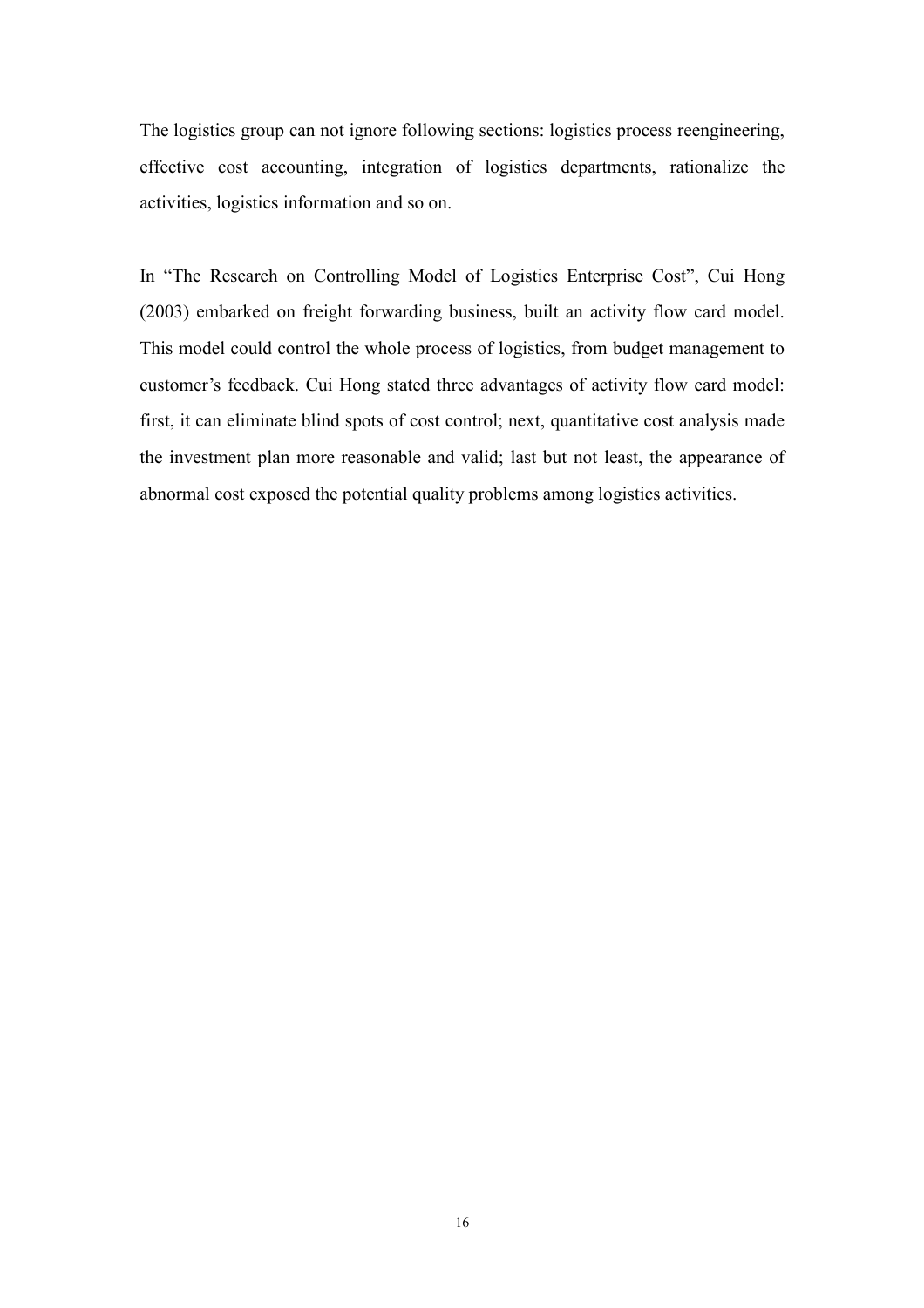#### Chapter III Traditional costing management of SQ Company

#### 3.1 The generality of SQ Company

SQ Company was an automotive logistics company which established in 19997, it was the subsidiary company of SA Group Corporation. SA Group Corporation located in Xi'an City, Shaanxi Province, it was the largest automobile manufactory in the northwest part of China. By adopting social capitals in a broad way, both scale and production capability of SA Corporation have increased rapidly and reach an annual product output of 30,000 heavy-duty automobiles, 20,000 medium lorries, 1,500 buses (including its chassis) and 50,000 heavy-duty truck axles. In addition, the annual production of its radiator, oil tank and other auto parts achieve 500,000,000 RMB production value. Moreover, SA Corporation has the authority of import and export. Their products have exported to more than 30 countries and region such as Asia, Europe, America, Oceania and Africa.

Facing the challenge of globalization economic, SA Corporation realizes that they should do logistics by themselves for more control and better service. So the SQ Company was established in 1997, which is focus on finished-vehicle logistics, and also offer services such as forwarding the goods by air, sea and land, booking space, warehousing, customs clearance, transshipment, less than container load (LCL), insurance etc. In addition, SQ Company has built three vehicle storage centers (VSC) in Chongqing, Ji'nan and Zhangjiakou. These VSC improved the service quality of SQ Company in a large extent.

Now, SQ Company was the biggest carrier of Qingchuan Automobile Corporation, BYD Auto Corporation, Eurostar Automobile Corporation and SA Group Corporation,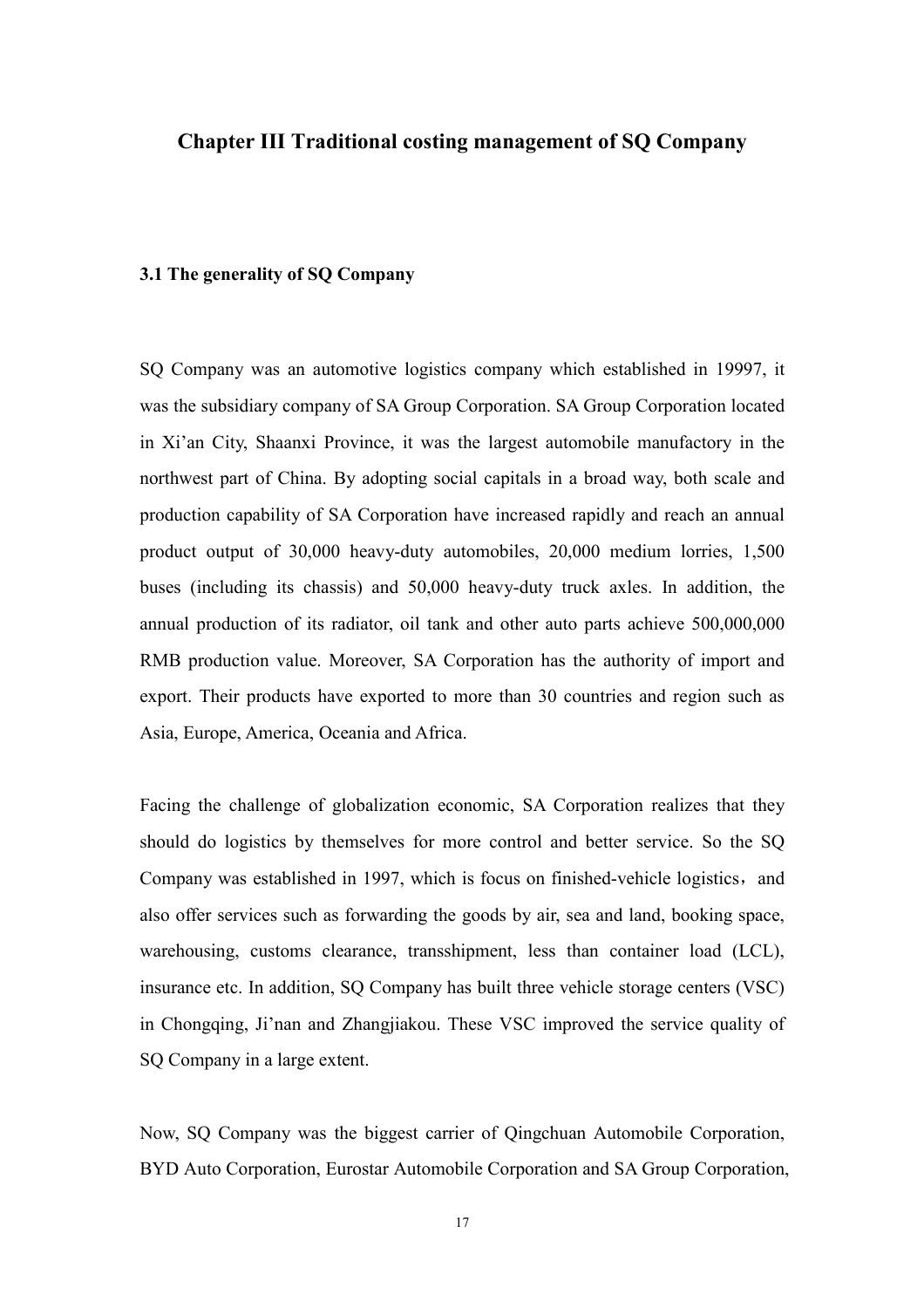all of these automobile manufacturers are situated in Shaanxi Province. At the same time, it undertakes the logistics of Shaanxi Hanzhong Bus Corporation, SUZUKI Auto Corporation, Great Wall Motor, and Geely Holding Group, as well as warehousing and storage.

#### 3.2 The traditional costing method of SQ Company

#### 3.2.1 Introduction of traditional costing method of SQ

In the past, SQ Company applied traditional accounting method to calculate its cost. The traditional costing method based on the accounting information of company; then collecting, processing and organizing the data of logistics cost, and summarized the result; at last, arrive at the conclusion of total logistics costs in an accounting year.

For SQ Company, the traditional costing method could retrieve logistics cost information without any adjustment or a new statistics of current financial statement. It is a convenient and simple way, but of course, it has certain disadvantages at the same time. First, the data information which got from Accounting Information System (AIS) only provided few cost information, the major one was the external logistics payment in cash. Due to the separation of internal activities, the cost of some logistics activity just have incomplete records, could not be control and calculate accurately. So, there is no actual initial data for logistics cost accounting. Second, company only knows logistics cost belong to which accounting subject, but it can not traced back to the logistics activity that incurred the cost. And even if the company would get the information about the logistics cost, it can not analyze the problems which happened during the logistics activity.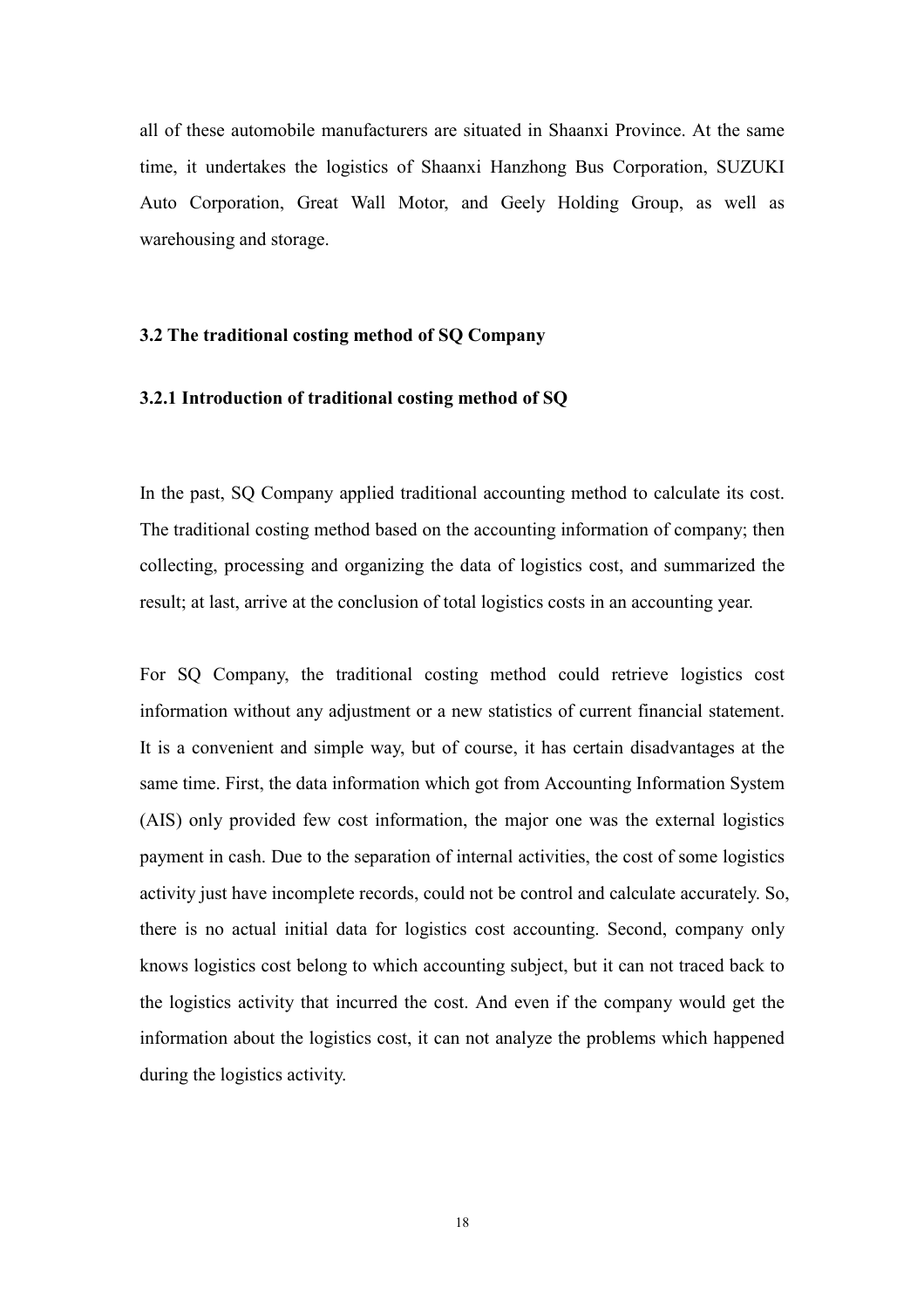#### 3.2.2 A traditional costing case of SQ Company

#### 3.2.2.1 Case description

SQ Company got three logistics contracts in May, 20003. The first one was transport 100 MAN series cars from Xi'an to Chongqing. Another one was distribute 150 FLYER cars from Xi'an to Guiyang. The last one was transport 210 SHZ mini buses form Xi'an to Shanghai. Each contract should be completing within a month. So, SQ Company decide to use A101 car transporter, which can load 8 MAN or FLYER cars at a time, for contract one and two; and transport SHZ buses by B310 car transporter, which can load 6 buses every time.

SQ Company has a warehouse which covers 12,000 square meter, and all the cars and buses were distribute from manufacture to the warehouse firstly, then transport to the destination in batches.

#### 3.2.2.2 Cost calculation

And from the finance statement of SQ Company, we could get such information about these contracts as table 3.1.

| Table 3. 1 The traditional finance statement about three contracts |  |
|--------------------------------------------------------------------|--|
|--------------------------------------------------------------------|--|

(Note: The unit of cash is RMB)

|          | Contracts   MAN series | <b>FLYER</b> | <b>SHZ</b> | Notes |
|----------|------------------------|--------------|------------|-------|
| Items    |                        |              |            |       |
| Quantity | 00                     | 150          | 230        |       |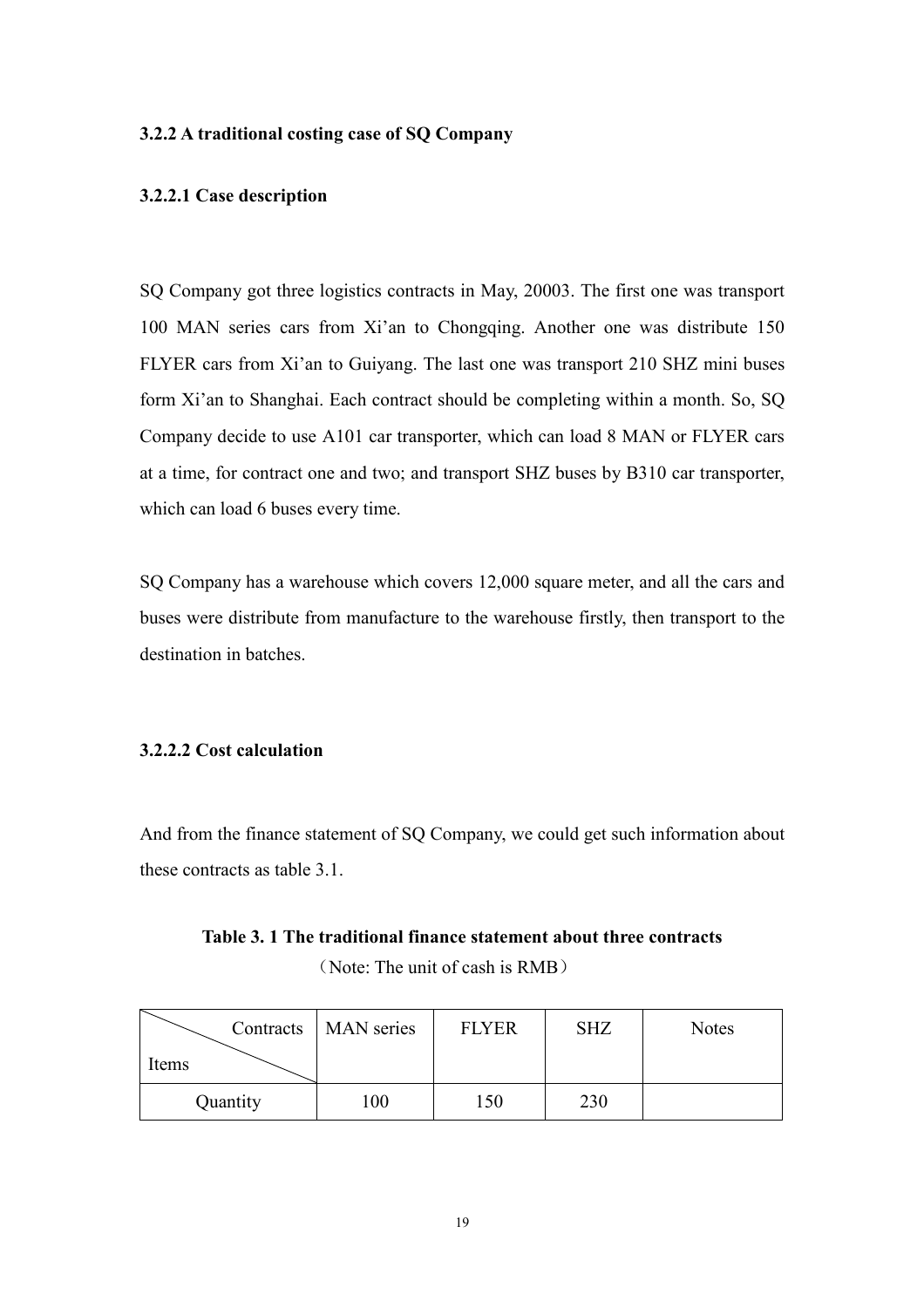| Round-trip Distance         | 1580 | 2506 | 3018 |                  |
|-----------------------------|------|------|------|------------------|
| (kilometer)                 |      |      |      |                  |
|                             |      |      |      |                  |
| <b>Fuel Consumption</b>     | 0.32 | 0.32 | 0.38 | According to     |
| (L/km)                      |      |      |      | the former       |
|                             |      |      |      | records          |
| Fuel Price (RMB/L)          | 4.6  | 4.6  | 4.6  | The diesel price |
|                             |      |      |      | in May, 2003     |
| Number of Driver            | 3    | 5    | 8    |                  |
| Salary of Each              | 1800 | 1800 | 1800 |                  |
| Driver (RMB/month)          |      |      |      |                  |
| Toll Charge                 | 1600 | 2600 | 3500 |                  |
| Repair Bill                 |      |      | 520  |                  |
| <b>Transportation Times</b> | 13   | 19   | 29   |                  |

(Source: SQ Company)

Now, we can calculate the total logistics cost of each contract.

For the contract of MAN series, the total logistics cost  $=$ 1580\*0.32\*4.6\*13+3\*1800+1600\*13=59,034.88 RMB, the cost of each car = 59,634.88/100=590.35 RMB.

For the contract of FLYER, the total logistics cost =2506\*0.32\*4.6\*19+5\*1800+2600\*19=128,487.808 RMB, the cost of each FLYER = 128,487.808/150=856.59 RMB.

In the last contract, the total logistics cost  $=$ 3018\*0.38\*4.6\*29+8\*1800+3500\*29+520=209,408.456 RMB, the cost of each SHZ buses = 209,408.456/230= 910.47 RMB.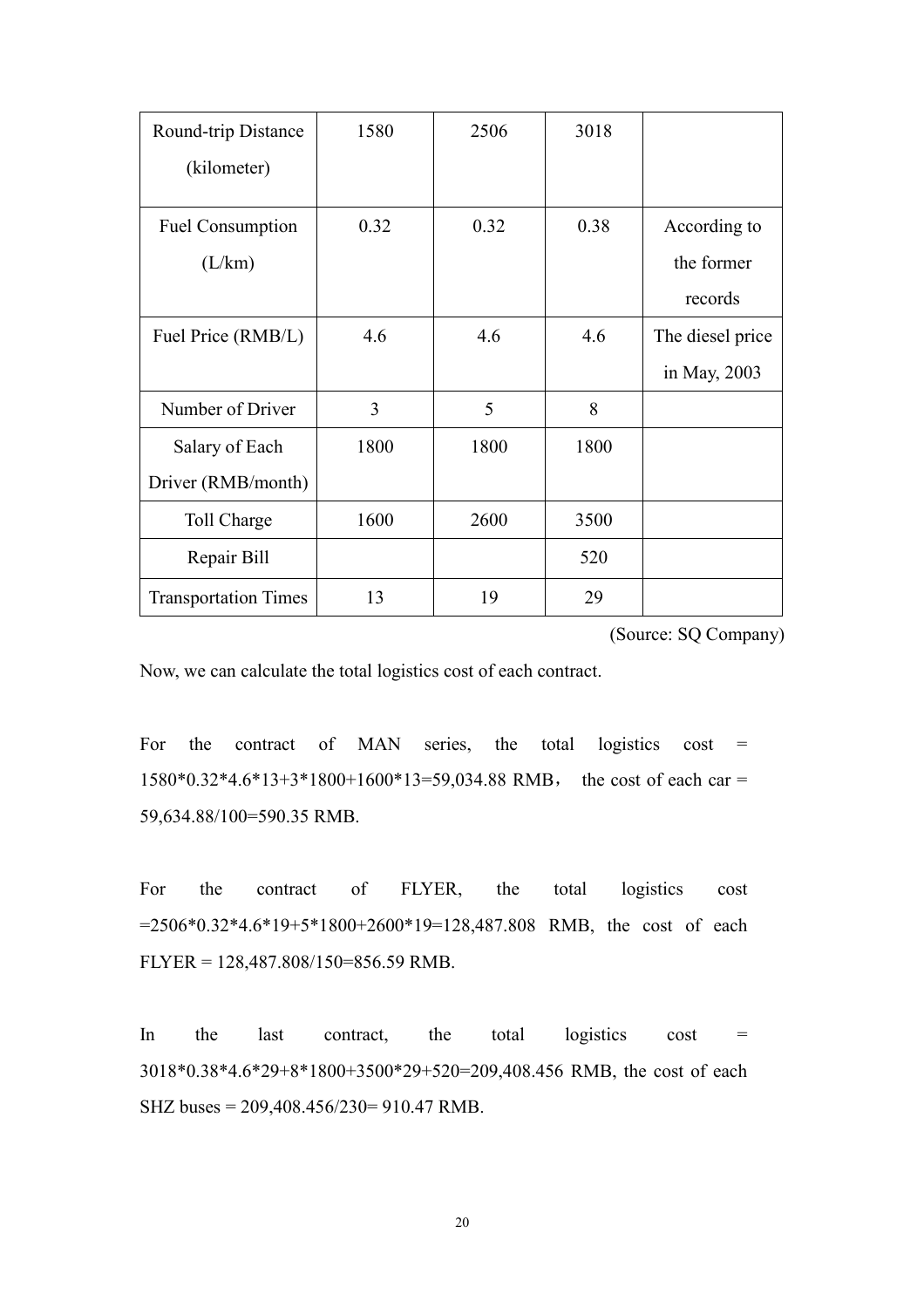#### 3.3 The problems of traditional costing method

In the last section, the costs of three contracts were calculated easily, but it is one-sided and inaccurate. In more specific terms, the cost which calculated by traditional method just reflect the direct logistics costs of these contract. Other costs such as operating cost of SQ Company, insurance premium of transport vehicles, the rent of warehouse, the cost of information system, the charge for depreciation of fixed assets and so on, all of these costs are not be included. So, if the company accounts their cost as this way, it is much lower than actually, SQ Company could get loss. Besides, the manger will make wrong decision according to this imprecise information.

The traditional costing method takes transportation service as objective, accumulated cost by process-costing system or job order costing system. Both costing method were based on the quantity, appropriate for the products which have few kinds but great amount, big direct cost but little indirect charge. In recent years, SQ Company introduced modern information system, improved the efficiency of transportation and distribution service to deal with the increasingly competitive market. Now SQ Company could provide service for many supplier, retailer and client at the same time. This advantages diversified the products, decreased the batches of product, reduced the direct labor and material cost. Accordingly, the indirect operating cost such as facilities consumption cost and cargo handling charges are continuously rising.

In such a situation, the structure of logistics cost was radically changed, the old costing method is out of date because it can not distribute the indirect operating cost properly, while it was fail to meet company's need about cost calculation and control. These old costing methods cause sever big disadvantages of costing system: first of all, the distortion of accounting information, because they can not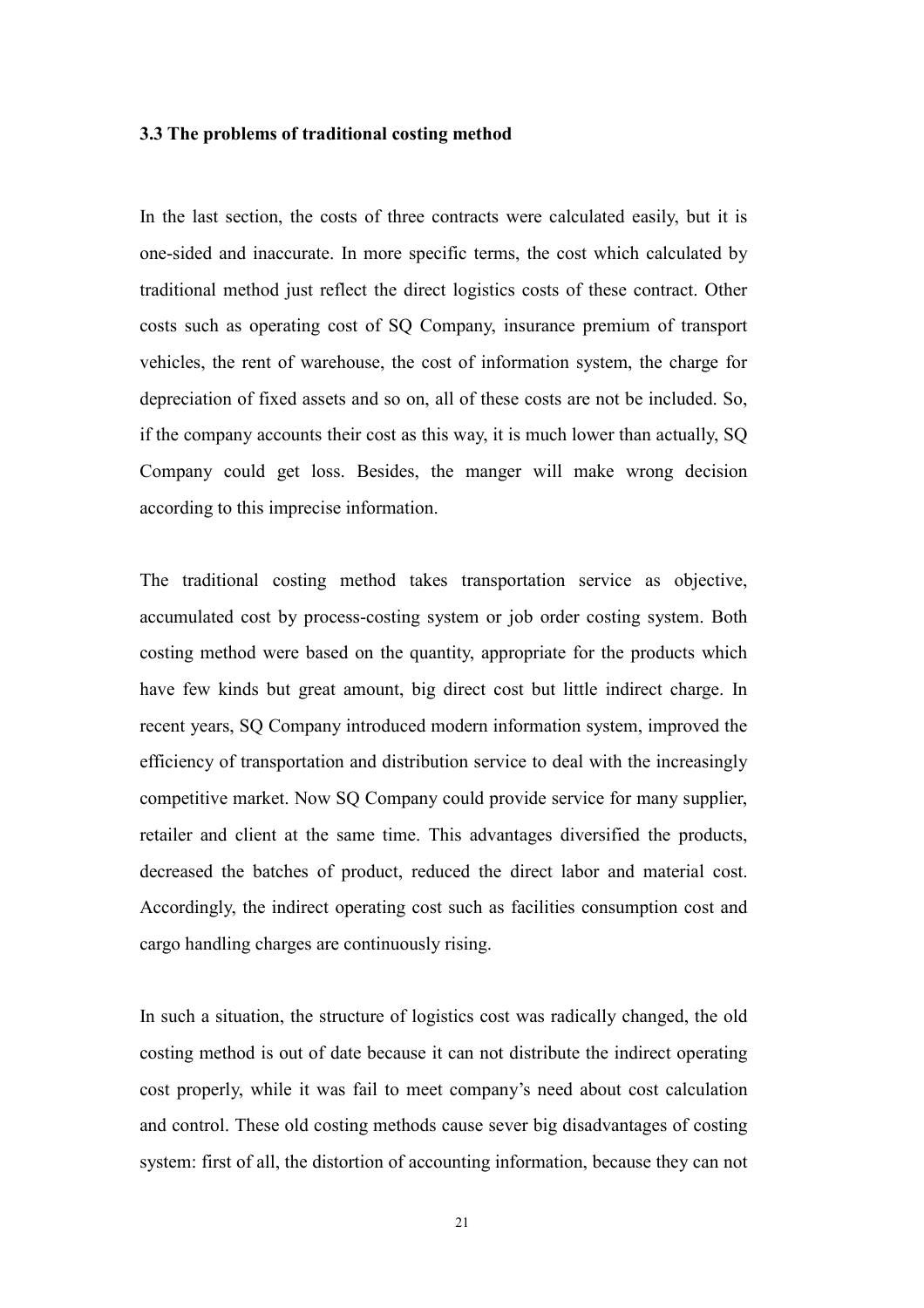assigned indirect cost in correct way. Second, traditional method based on the traditional accounting subjects, which lack of individual logistics items, such as the cost of return. It is difficult to calculate and analyze the logistics cost clear and comprehensive, usually it were induce indistinct and underestimate. Third, in general, the traditional costing method counting the total logistics cost only according to the recorded activities involved, not the independent record of a particular contract. So, the decision maker can not manage the cost of a special product or contract. Next, the integration of logistics needs a cost-benefit analysis system, which can assign the total costs to logistics activities. But the traditional methods mixed the logistics cost with other cost, record as wages, rent, and depreciation etc. Last but not least, the traditional one can just use for cost accounting, but not for cost control. It costing by some simple ratio and records, cover up the reason and discrepancy of different cost. Because the traditional method can not find the exact reason of cost incurred, and the cause of cost changing, so the conventional method can not control the cost. Thus, the demand for a new costing method which can calculate both direct and indirect cost precisely is urgent.

In this chapter, the writer gives an example which use traditional costing method. Besides, writer analyzes both advantages and disadvantages of old costing method, pointed out that there is more harm than good.

22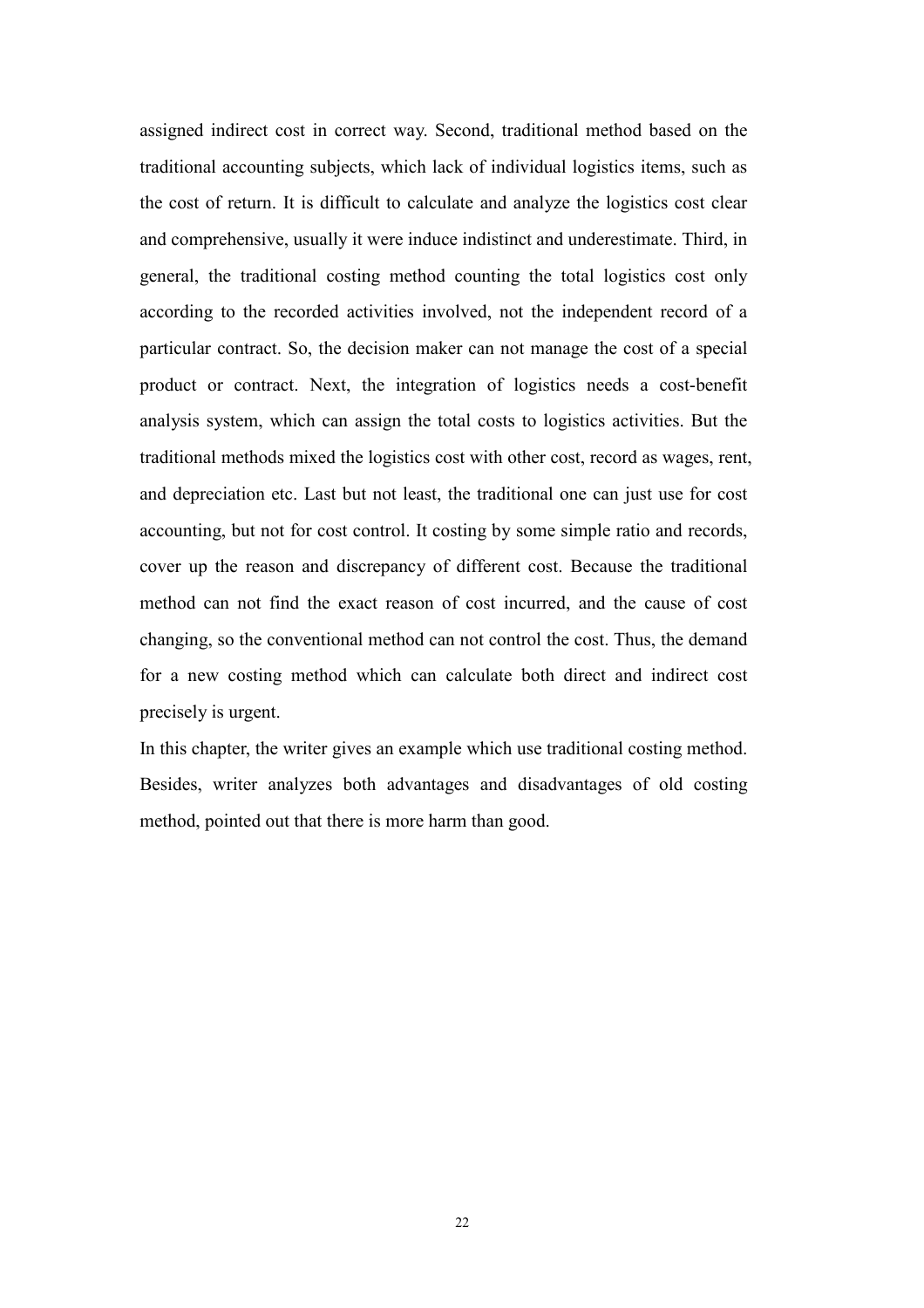### Chapter IV Application of ABC in SQ Company

#### 4.1 Research on the applicability of using ABC in SQ Company

Because there are many defects in traditional costing method, as well as the particularity of logistics cost, the writer trying to apply ABC in SQ Company, and then establish the cost control system based on the ABC method. Before put ABC to work, the writer will analyze the applicability of implementing ABC in SQ Company in theory.

#### 4.1.1 The cost features of SQ Company

The product of SQ Company is logistics service, which has three main characteristics, intangibility, diversity and instantaneity. Intangibility means that the customer could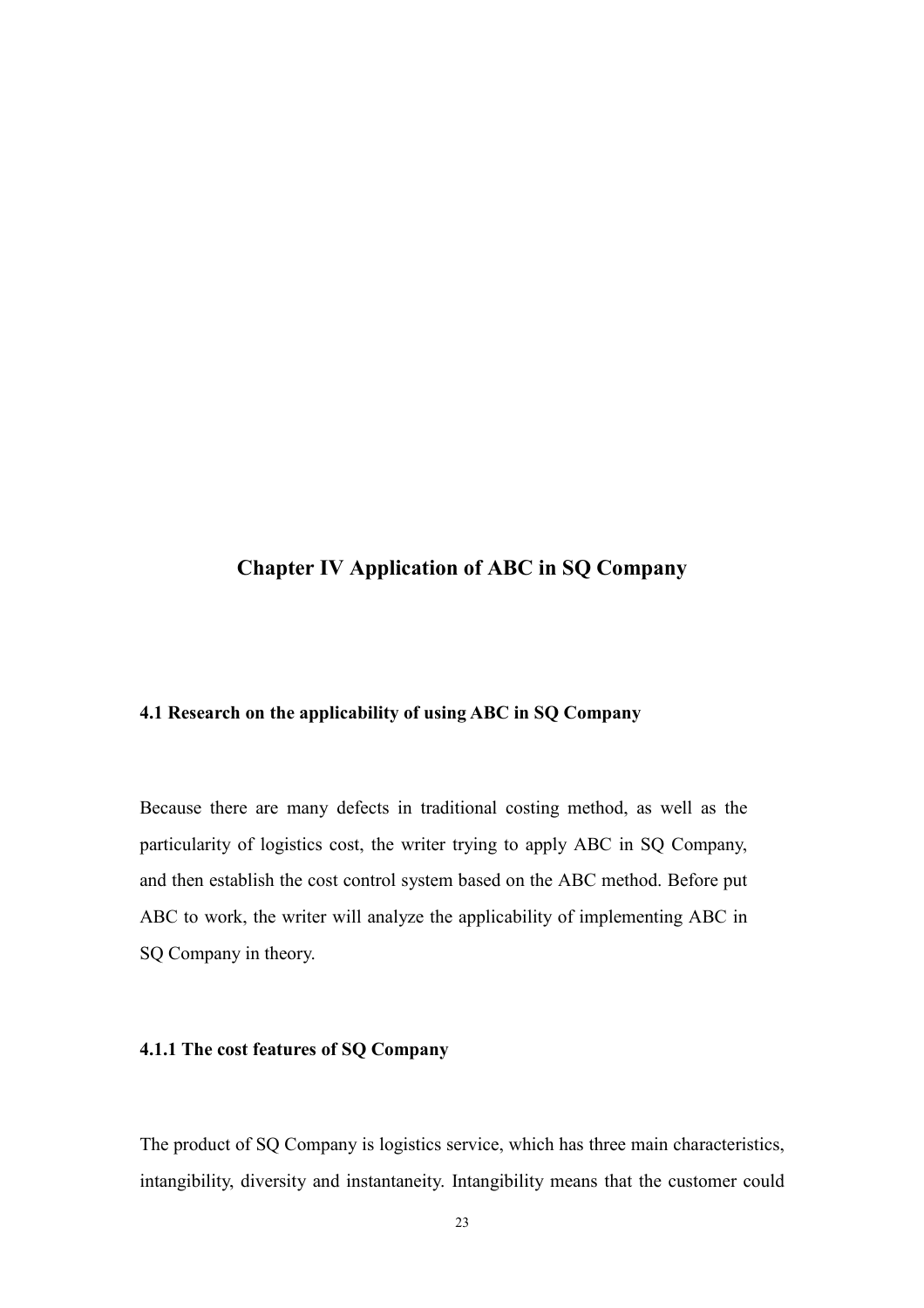not feel the existence of logistics service before the deal. Diversity refers to that the logistics services are different according to customer's demand. Each customer has his or her particular requirement of the destination, storing days, quantity and distribution rate. And instantaneity means the customer only can enjoy the service immediately, it can not be storing to future.

These three main characteristics determined the features of logistics cost. Firstly, because the logistics service is intangible, most costs of SQ Company are indirect cost. Direct costs are relatively rare, especially direct material cost; some logistics services even have no direct material cost. This cost structure is complicated to distribution, besides, the selection of distribute standard have a great influence on the costing result. Secondly, the logistics services are variety, so the costs of each contract are different from each other. In order to reduce the cost, SQ Company shares its logistics resources between customers. The integration of customers makes the operating more complex, as well as the assignment of cost. Last but not least, the logistics service last for relative short period, because the process of production is the process of selling. Consequently, when SQ Company calculates its cost in the end of a contract, there is seldom or no unfinished works. The operating cost need not to be divided into current operating cost and next period operating cost.

#### 4.1.2 The analysis of applicability

According to Robin Cooper (1990), there are six use conditions of ABC appliance: 1) the indirect costs take up a large proportion of product cost; 2) the industry or company is not satisfied with the cost information which calculated by traditional method; 3) the production and operation activities are complicated; 4) a wide variety products; 5) have modern computer technology and advanced automatic equipments; 6) carry out the Quality Management System (QMS) in the round.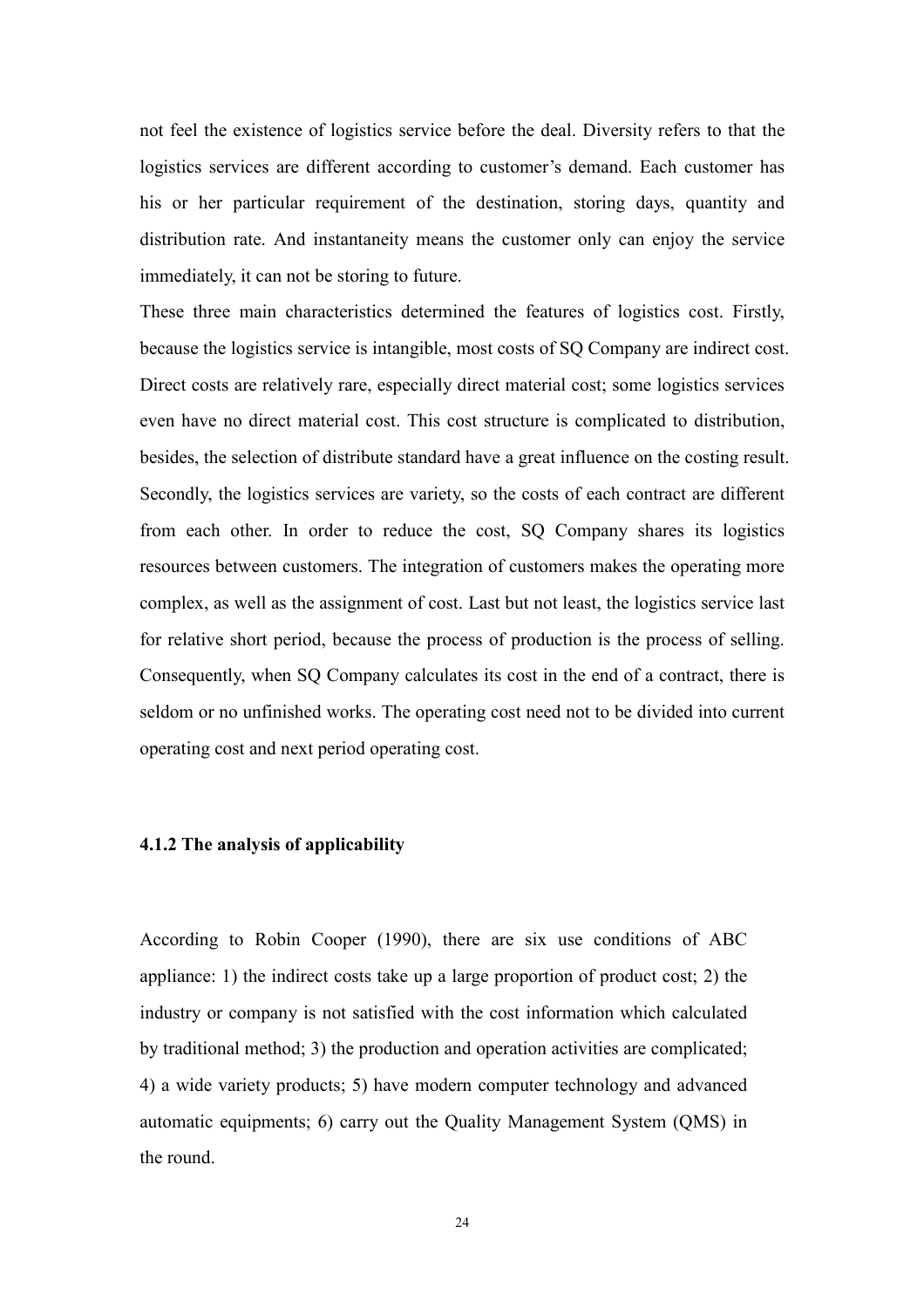As the analysis in last section, SQ Company satisfies almost basic conditions. First, the indirect cost is difficult to distribution. Indirect costs are the main part of SQ Company, but the indirect costs are assigned on the ground of direct cost or quantity. Both assignments are impossible to distribute the indirect cost in correct way. Because the direct costs only have litter proportion of total cost, so the former way is not apply to SQ Company. The latter one only can reflect how the quantity affect the cost, but can not reflect the function of service progress. This costing method causes the higher cost for simple contract, and lower cost for complex contract. In a word, it distort the logistics cost. Second, the business of SQ Company is providing logistics service for finished-vehicle manufactures. Different customers have their individual demand; even the contracts for a customer are varied. So, SQ Company is typical individual service provider. Third, SQ Company integrated its customers, share resources between them in order to decrease the cost. But this action also makes the operating more complicated, as well as the distribution of cost. Last but not least, SQ Company has purchase some advanced information system and modern automation equipments in recent years. Therefore, SQ Company has most conditions as requirements, it is qualified to apply ABC, and it is almost inevitable.

#### 4.2 Building of costing model

The basic theory of ABC is "product customs activity, and activity customs resource". So the total logistics costs are the summation of each required activity's cost, and the cost of each activity is the product of relative resources and the expense of single resource. In other words, the cost of each activity equal to the product of total resource driver and cost rate of resource driver. The relations could express as follow formulas:

Total activity  $cost = required$  activity quantity  $*$  unit activity cost

25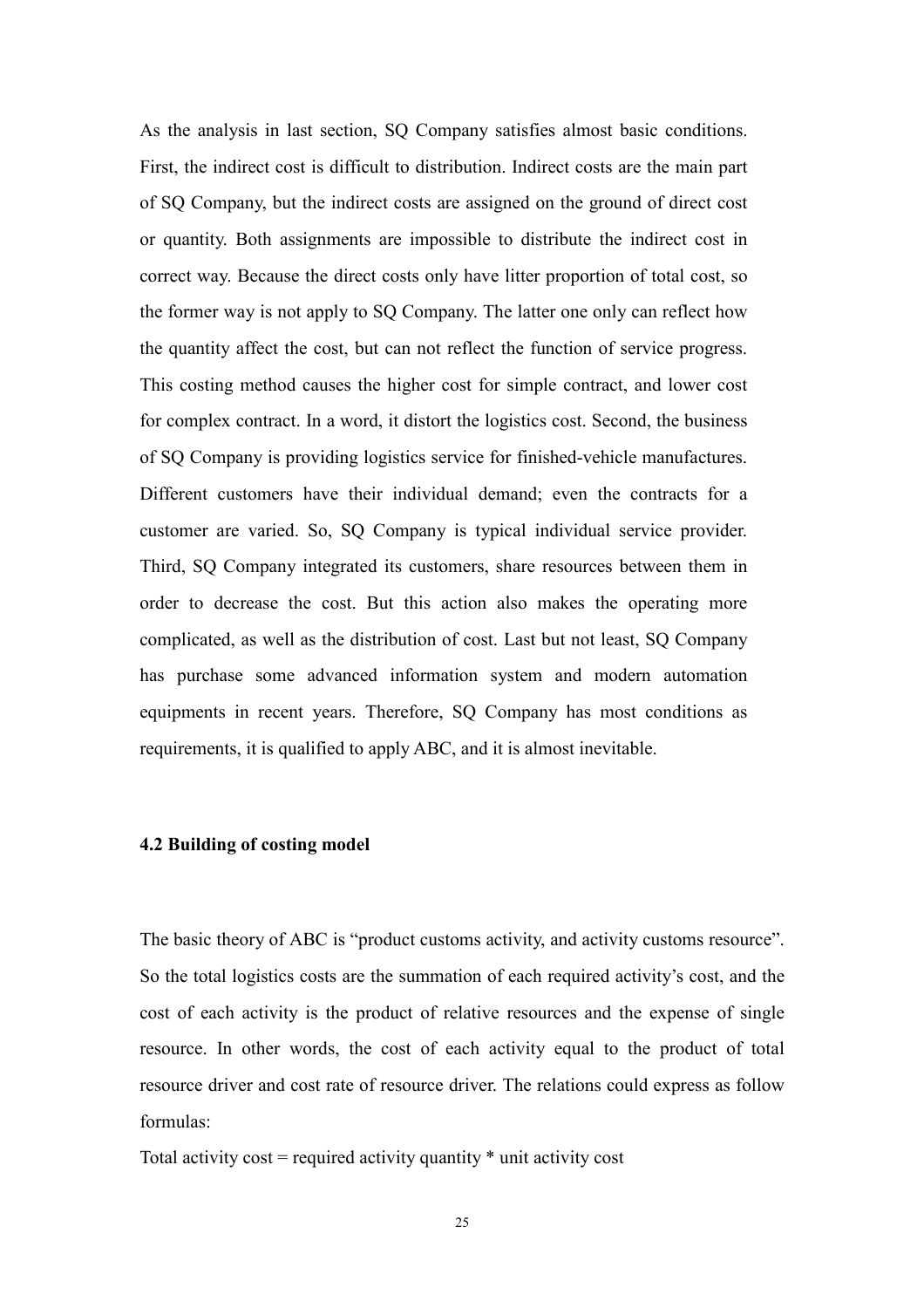= required activity quantity \* resource quantity \* unit resource cost

= required activity quantity \*resource driver quantity \*cost rate Another way of calculation is on the base of how much percent does logistics service consume an activity, total activity cost of logistics service equals the proportion of logistics service consume the activities multiply by the resource cost of individual activity. It can be illustrated as formulas:

Total activity cost = the proportion of logistics consumes activity  $*$  the resource charge of activity

#### 4.2.1 The model based on the basic theory of ABC

According to the characters of SQ Company and the service object of company, the logistics cost should calculated on the ground of the resource quantity that consumed by an particular activity, and then apply these number to the costs of logistics service in proportion to the volumes of activities that each logistics service consumes. The calculation can be handled conveniently by equations as follows:

$$
T = \sum_{i=1}^{\infty} \sum_{j=1}^{\infty} B_{ij} \times E_j \tag{4-1}
$$

 $B_{ii}$  is the ratios of "j" activity consumed by "j" logistics service to total activities number ( $i = 1, 2, \dots, m, j = 1, 2, \dots, n$ ).

E<sub>i</sub> means the resource expenses which "j" activity consumed  $(i = 1, 2, \dots, n)$ . We can also state the expression by matrix:

$$
T = \begin{bmatrix} b_{11} & b_{12} & \cdots & b_{1n} \\ b_{21} & b_{22} & \cdots & b_{2n} \\ \cdots & \cdots & b_{ij} & \cdots \\ b_{m1} & b_{m2} & \cdots & b_{mn} \end{bmatrix} \begin{bmatrix} e_1 \\ e_2 \\ \cdots \end{bmatrix}
$$
 (4-2)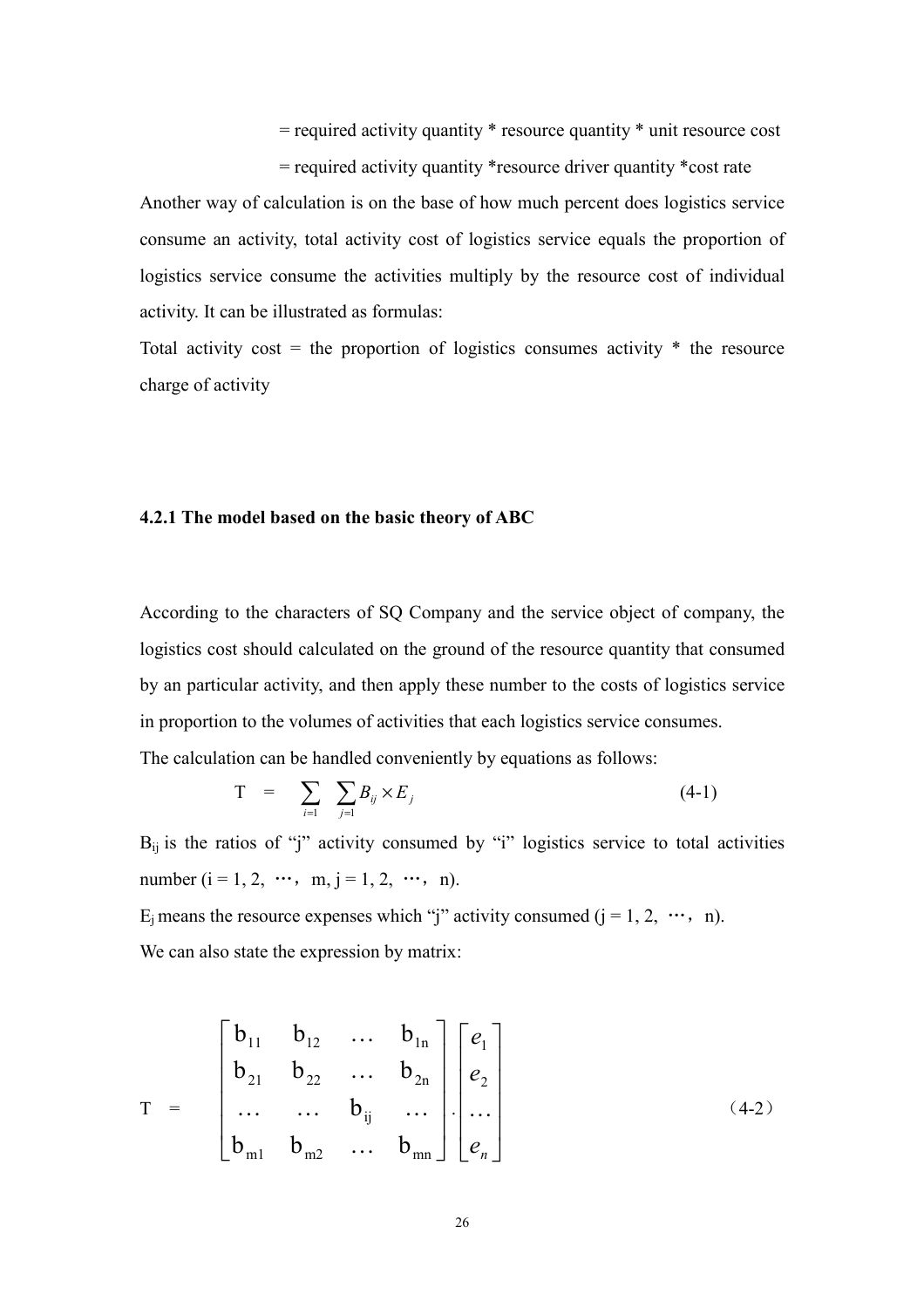Generally speaking, this model considered resource and activity as a whole, it is simple to accounting, and points up the basic principle of ABC method. But the company should make the relative data ready before the calculation, such as activity rates and resource rates. But this method is not concerned with the construction of activity cost and cost behavior. So, it can not solve the costing problems of SQ Company.

#### 4.2.2 The model based on the characteristics of activity

As the writer mentioned in above, the cost could divided into three types according to cost behavior, direct variable cost (short-term variable cost), indirect activity cost (long-term variable cost), and fixed cost.

We assume that SQ Company consumes k  $(k=1, 2, \dots, s)$  kinds of resource in a period, and the whole process composed of  $j$  ( $j=1, 2, \dots, n$ ) activities, and the output were i  $(i=1, 2, \dots, n)$  logistics service. And the total direct variable cost was A, the total indirect activity cost was B, the total fixed cost was C. A, B and C could express as follow:

$$
A = \sum_{i=1}^{m} b_i x_i
$$
, b<sub>i</sub> stands for the unit direct variable cost, x<sub>i</sub> is the amount of

logistics service.

$$
B = \sum_{i=1}^{m} \sum_{j=1}^{m} d_i y_{i,j}
$$
,  $d_j$  is the indirect activity cost of j activity,  $y_{ij}$  is the

number of j activity which consumed by i service.

Now, we can conclude that the total logistics cost which based on the cost behavior equal to:

$$
T = A + B + C
$$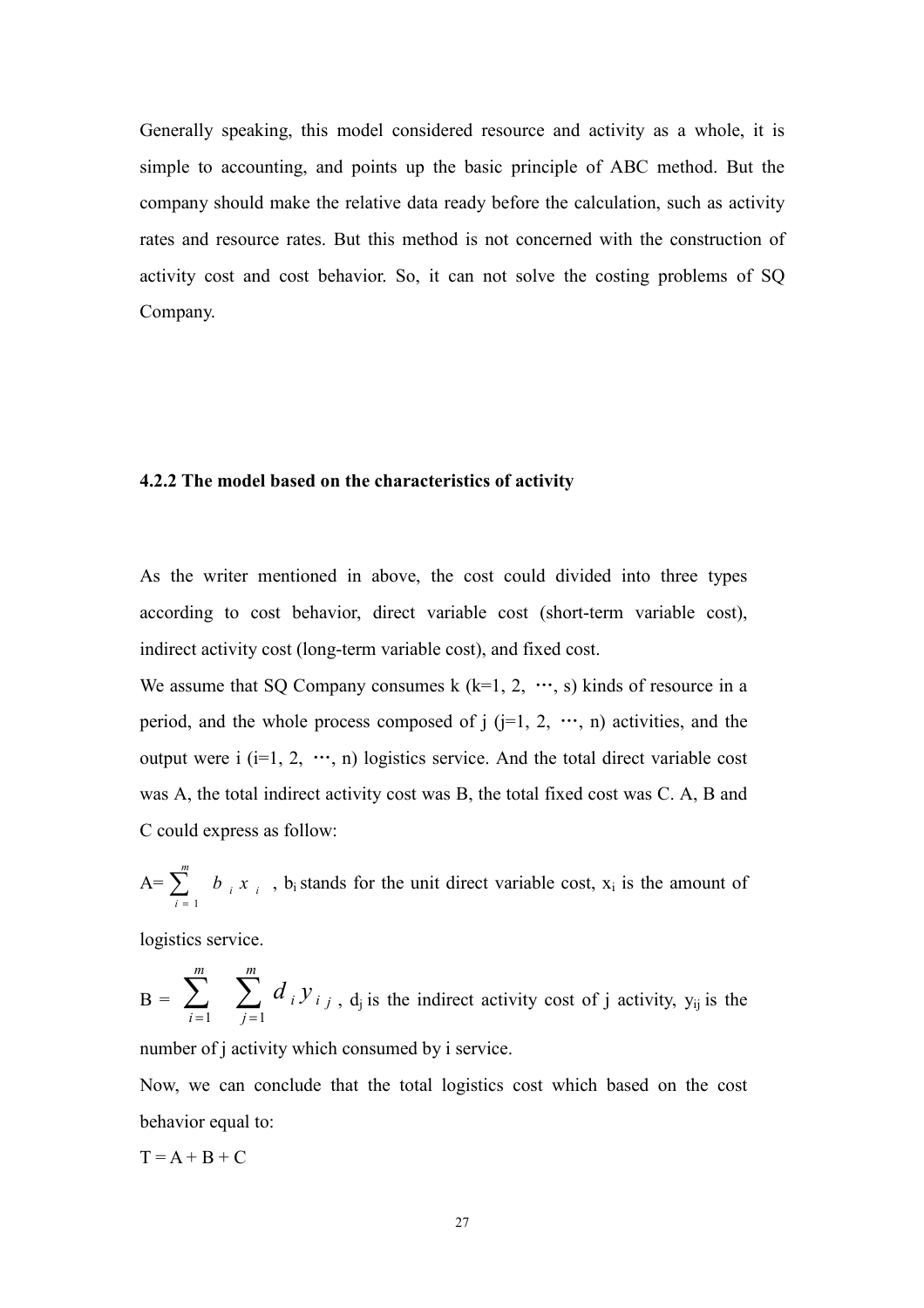$$
= \sum_{i=1}^{m} b_{i} x_{i} + \sum_{i=1}^{m} \sum_{j=1}^{n} d_{i} y_{ij} + C \qquad (4-3)
$$

This model was on the ground of cost behavior, it could reflect the cost structure of logistics service, but could not provide the detailed cost information of each activity. So, we should transform the formula to a matrix step by step.

The direct logistics cost A is:

$$
A = (b_1 x_1, b_2 x_2, \dots, b_m x_m)^T
$$
 (4-4)

Matrix of resource cost is:

$$
t = (t_1, t_2, \dots, t_k, \dots, t_s)^T
$$
, and  $\sum_{k=1}^s t_k = T$ , T stands for the total cost.

Suppose that resource driver is E, so E =  $(e_1, e_2, \ldots, e_k, \ldots, e_x)$ <sup>T</sup>, and in this formula,  $e_k$  is the resource driver of  $t_k$ ,  $k = 1, 2, ..., s$ . So, the matrix of resource driver is:

$$
F = \left[ f \right]_{n \times s} = \begin{bmatrix} f_{11} & f_{12} & \cdots & f_{1s} \\ f_{21} & f_{22} & \cdots & f_{2s} \\ \cdots & \cdots & f_{jk} & \cdots \\ f_{n1} & f_{n2} & \cdots & f_{ns} \end{bmatrix}
$$
(4-5)

And  $f_{ik}$  means the "j" activity consumes "k" kinds of resource driver.

In the matrix above,  $f_{11}+f_{21}+\cdots+f_{n1}=e_1$ ,  $f_{12}+f_{22}+\cdots+f_{n2}=e_2$ , it follows that,  $f_{1x}+f_{2x}+f_{2y}+f_{2y}+f_{2z}+f_{2z}+f_{2z}+f_{2z}+f_{2z}+f_{2z}+f_{2z}+f_{2z}+f_{2z}+f_{2z}+f_{2z}+f_{2z}+f_{2z}+f_{2z}+f_{2z}+f_{2z}+f_{2z}+f_{2z$  $f_{2x} + \cdots + f_{nx} = e_x$ .

Therefore, the ratio of activity to resource could express by the matrix as follow:

$$
F = \left[ f / e_s \right]_{n \times s}
$$
\n
$$
= \begin{bmatrix} f_{11} / e_1 & f_{12} / e_2 & \dots & f_{1s} / e_s \\ f_{21} / e_1 & f_{22} / e_2 & \dots & f_{2s} / e_s \\ \vdots & \vdots & f_{jk} / e_k & \vdots \\ f_{n1} / e_1 & f_{n2} / e_2 & \dots & f_{ns} / e_s \end{bmatrix}
$$
\n(4-6)

In the matrix,  $f_{ik}/e_k$  means the proportion of "j" activity consumes "k" resources.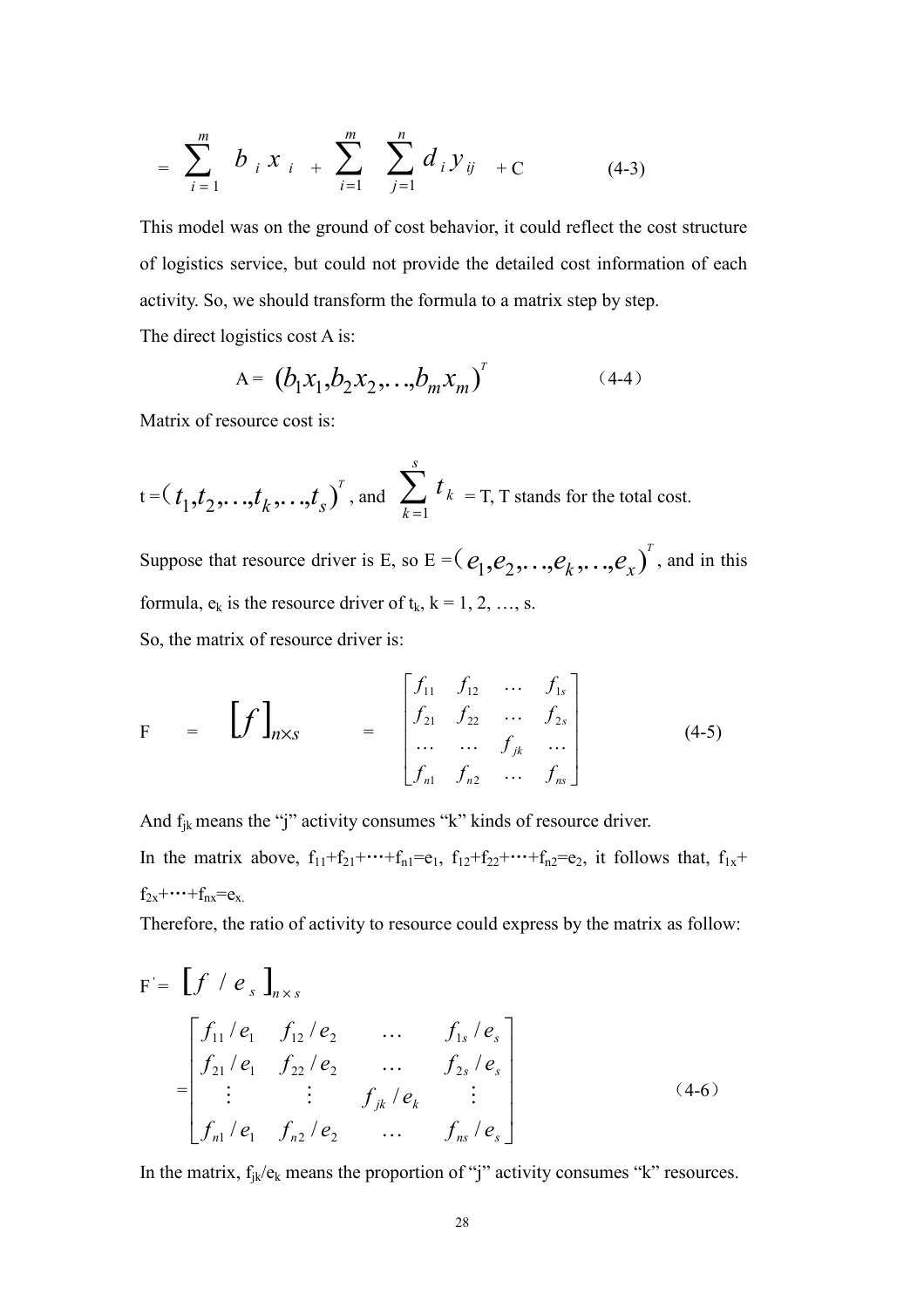The costs of total activities are:

$$
B_{1} = F^{'}t = \begin{bmatrix} f_{11} / e_{1} & f_{12} / e_{2} & \dots & f_{1s} / e_{s} \\ f_{21} / e_{1} & f_{22} / e_{2} & \dots & f_{2s} / e_{s} \\ \vdots & \vdots & \vdots & f_{jk} / e_{k} & \vdots \\ f_{n1} / e_{1} & f_{n2} / e_{2} & \dots & f_{ns} / e_{s} \end{bmatrix} \begin{bmatrix} t_{1} \\ t_{2} \\ \vdots \\ t_{s} \end{bmatrix}
$$
 (4-7)

The total amount of activity driver is H, H =  $(h_1, h_2, \ldots, h_j, \ldots, h_n)$ <sup>T</sup>,  $j = 1, 2, \dots, n.$ 

The single activity driver is G,

$$
G = [g]_{m \times n} = \begin{bmatrix} g_{11} & g_{12} & \cdots & g_{1n} \\ g_{21} & g_{22} & \cdots & g_{2n} \\ \vdots & \vdots & g_{ij} & \vdots \\ g_{m1} & g_{m2} & \cdots & g_{mn} \end{bmatrix}
$$
(4-8)

In the matrix, gij is "i" logistics service consumes driver of "j" activity. As the definition above,  $g_{11}+g_{21}+\cdots+g_{m1}=h_1$ ,  $g_{12}+g_{22}+\cdots+g_{m2}=h_2$ , and so on,

 $g_{1n}+g_{2n}+\cdots+g_{mn}=h_n$ .

Thus, we could mark the proportion between the logistics service and activity driver as follow:

$$
G' = [g/h_n]_{m \times n} = \begin{bmatrix} g_{11}/h_1 & g_{12}/h_2 & \dots & g_{1n}/h_n \\ g_{21}/h_1 & g_{22}/h_2 & \dots & g_{2n}/h_n \\ \vdots & \vdots & g_{ij}/h_j & \vdots \\ g_{m1}/h_1 & g_{m2}/h_2 & \dots & g_{mn}/h_n \end{bmatrix}
$$
 (4-9)

In the matrix, gij/hj is the ratio that "i" logistics service consumes "j" activity. Then, the total indirect activity cost B is:

B = G'B<sub>1</sub>=G'F't  
\n
$$
= \begin{bmatrix} g_{11}/h_1 & g_{12}/h_2 & \dots & g_{1n}/h_n \\ g_{21}/h_1 & g_{22}/h_2 & \dots & g_{1n}/h_n \\ \vdots & \vdots & g_{ij}/h_j & \vdots \\ g_{m1}/h_1 & g_{m2}/h_2 & \dots & g_{mn}/h_n \end{bmatrix} \begin{bmatrix} f_{11}/e_1 & f_{12}/e_2 & \dots & f_{1s}/e_s \\ f_{21}/e_1 & f_{22}/e_2 & \dots & f_{2s}/e_s \\ \vdots & \vdots & \vdots & f_{jk}/e_k & \vdots \\ f_{n1}/e_1 & f_{n2}/e_2 & \dots & f_{ns}/e_s \end{bmatrix} \begin{bmatrix} t_1 \\ t_2 \\ t_2 \\ \vdots \\ t_s \end{bmatrix}
$$
\n(4-10)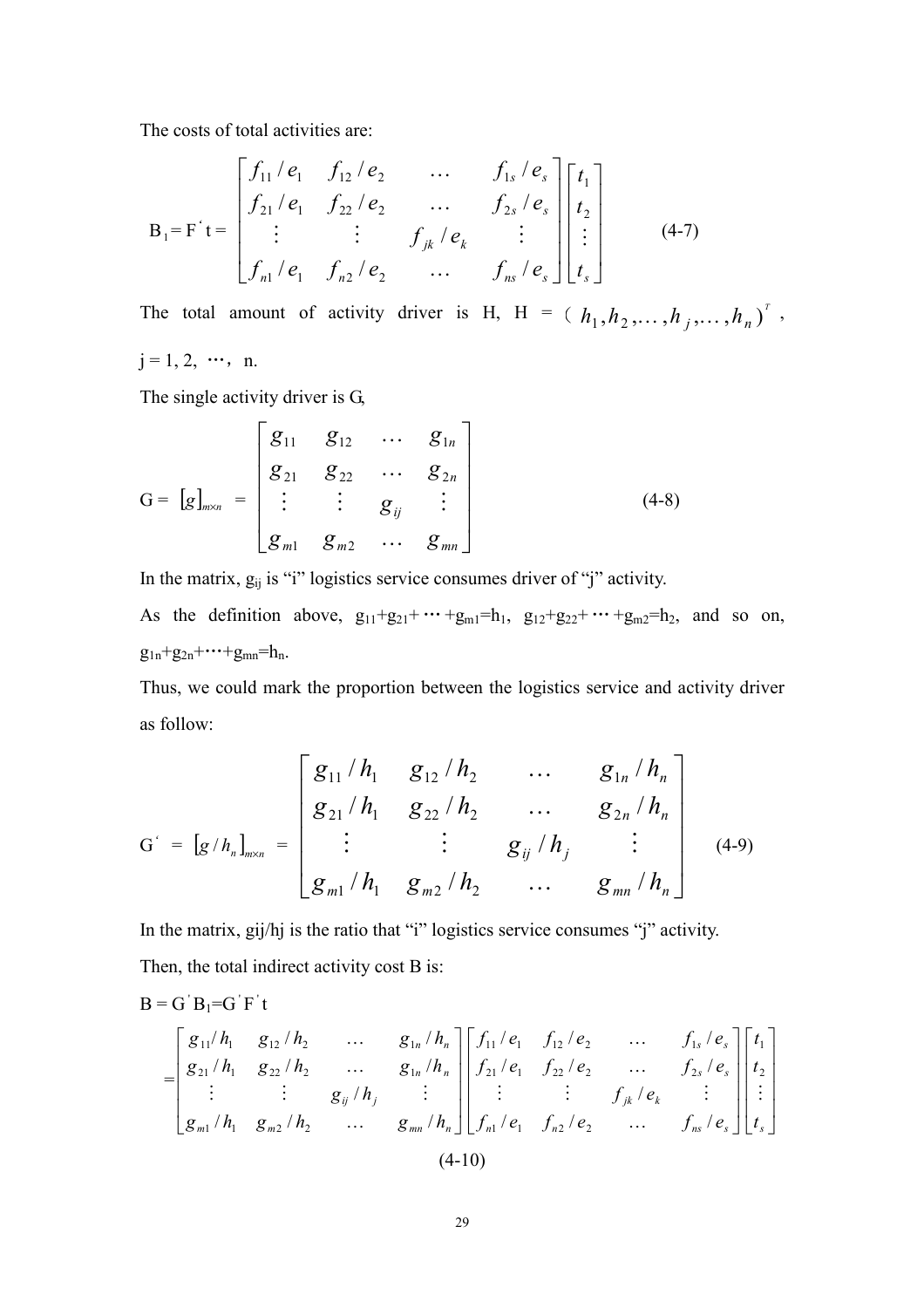As the result, the total logistics cot equal to T,

T = A+B+C  
\n= 
$$
(b_1x_1, b_2x_2,..., b_mx_m)^{T}
$$
  
\n $\begin{bmatrix}\ng_{11}/h_1 & g_{12}/h_2 & ... & g_{1n}/h_n \\
g_{21}/h_1 & g_{22}/h_2 & ... & g_{1n}/h_n \\
\vdots & \vdots & g_{ij}/h_j & \vdots \\
g_{m1}/h_1 & g_{m2}/h_2 & ... & g_{mn}/h_n\n\end{bmatrix}\n\begin{bmatrix}\nf_{11}/e_1 & f_{12}/e_2 & ... & f_{1s}/e_s \\
f_{21}/e_1 & f_{22}/e_2 & ... & f_{2s}/e_s \\
\vdots & \vdots & \vdots & f_{jk}/e_k & \vdots \\
f_{n1}/e_1 & f_{n2}/e_2 & ... & f_{ns}/e_s\n\end{bmatrix}\n\begin{bmatrix}\nt_1 \\
t_2 \\
t_3 \\
\vdots \\
t_s\n\end{bmatrix}$   
\n+ C (4-11)

In fact, depreciation expense is fairly low in ABC method, because the fixed cost only has a litter proportion in the total cost. So the fixed cost "C" can often be ignored during the costing.

The required data is: the quantity of a activity which consumed by a particular logistics service; the total amount of the activity; the quantity of resource which consumed by an activity; a sum of the resource; the total expense of the resource.

#### 4.3 Calculation of activity cost

In this section, writer will apply the second model on a specific case step by step, then analyze the results.

#### 4.3.1 Case description

In July, 2008, SQ Company signed two contracts with X Company and Y Company, both two contracts are provide logistics service for these two companies. X Company requires SQ Company transport 3500 BYD F3 from Xi'an to the Vehicle Storage Center (VSC) which in Qingdao. In additional, because these cars are shipping abroad, X Company asked that the cars delivered every six days. B Company demands 3500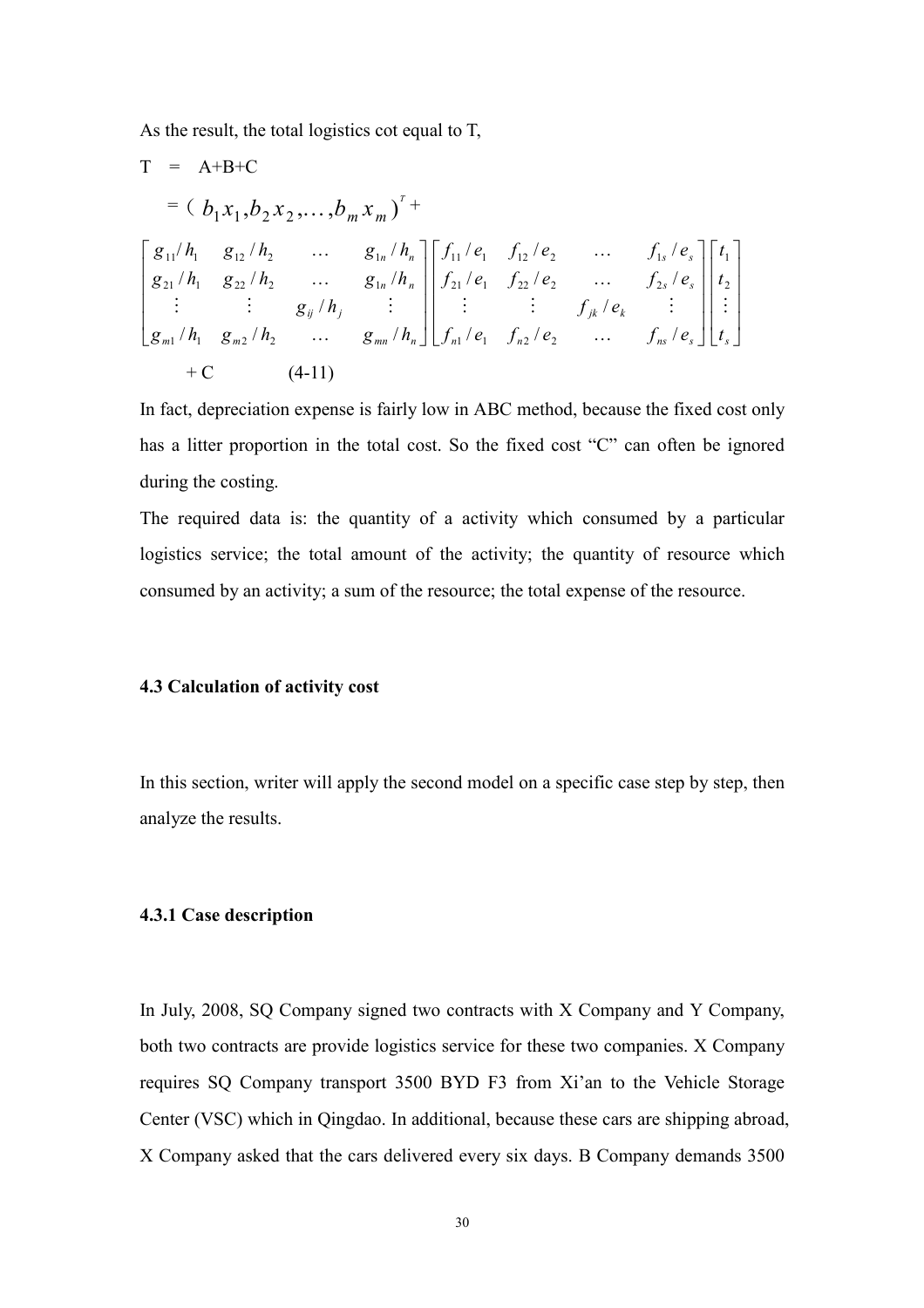FLYER from Xi'an to Qingdao, but B Company requires that dispatching carrier vehicle every day, no backlog. The logistics from manufacture to SQ Company were undertaken by X and Y Company.

SQ Company receives 1167 BYD F3 from the warehouse of X Company to the warehouse of itself every ten days. In order to meet the urgent need of X Company, SQ Company uses the warehouse which is  $10,000$ m<sup>2</sup>. And the auto-vehicle transporters depart from Xi'an every six days.

Y Company sends 234 FLYER to SQ's warehouse every two days; these cars occupy an  $8,100\,\text{m}^2$  warehouse. And SQ Company dispatches the transporters every day. In this dissertation, writer makes the following assumption and simplifies the case. Firstly, since SQ Company just provides logistics service but without tangible products. In the case, the writer could put the fixed cost on hold since it is too low. So, the costs of these two contracts only include direct variable cost and indirect variable

cost. Secondly, in order to compare these two contracts in a simpler way, assume that SQ Company only provide logistics service to X and Y Company, and the distance from X to SQ Company is as same as Y Company.

#### 4.3.2 Definition and analysis of activity

The whole process of these two contracts including three stages: first step is receiving the cars from X or Y Company to SQ Company, then storing the cars in the warehouse, last one is transport the cars form warehouse to destination. According to the theory of ABC, there are six activities during the whole logistics process: order processing, transfer the cars from manufacture to logistics provider's warehouse, warehousing, highway transportation, check and acceptance of cars, put cars in storage in Qingdao. The cost drivers of relative activity are as table 4.1.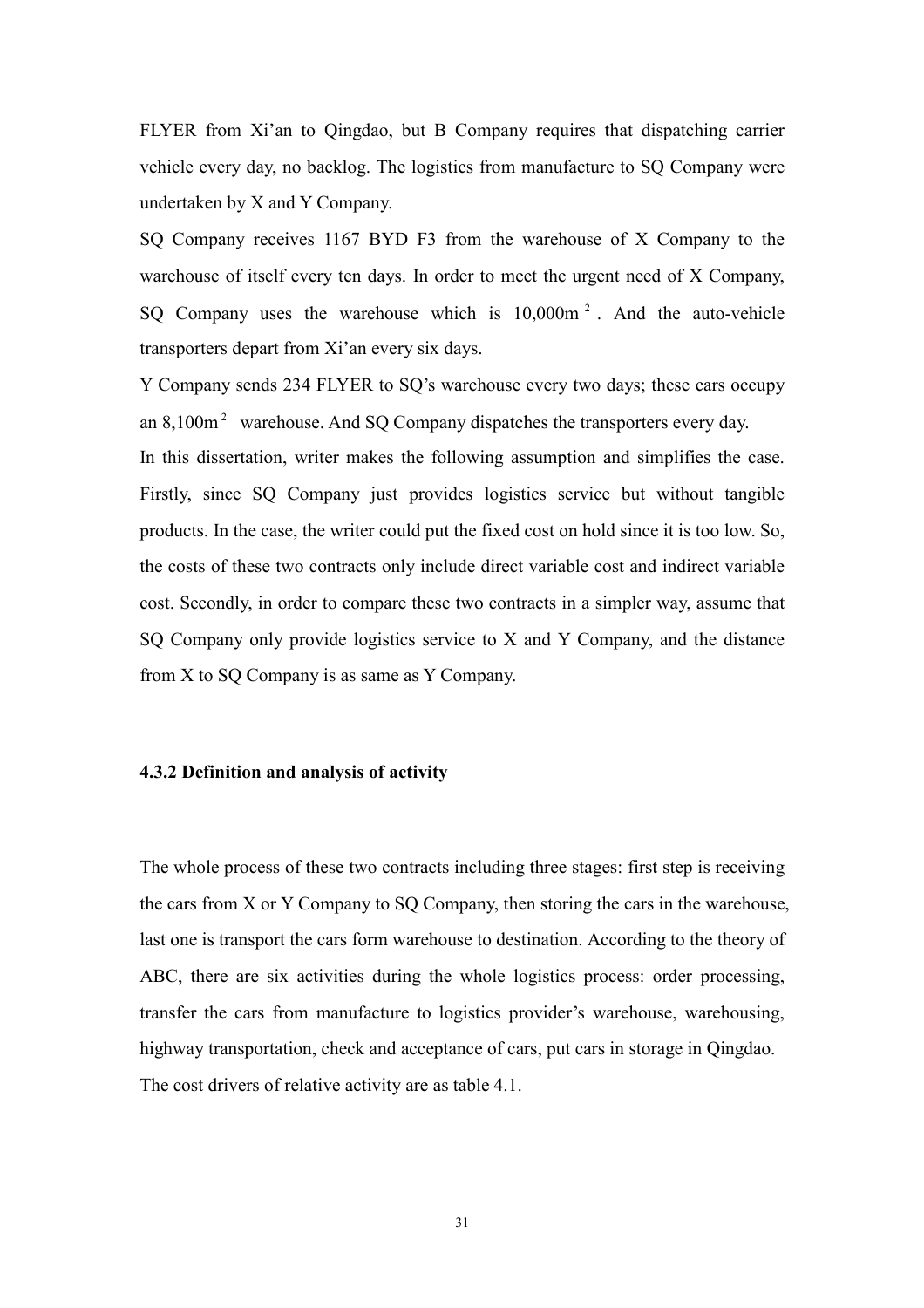| Activity           | Type    | <b>Resource Driver</b>      | <b>Activity Driver</b> |
|--------------------|---------|-----------------------------|------------------------|
| Order processing   | Batch   | Labor hours                 | No. of orders          |
| Transfer           | Batch   | Labor hours                 | No. of cargo           |
| Warehousing        | Product | Labor hours                 | No. of cargo           |
| Transportation     | Unit    | Number of transport vehicle | Transport mileage      |
| Cargo Acceptance   | Batch   | Labor hours                 | No. of cargo           |
| Storage in Qingdao | Product | Labor hours                 | No. of cargo           |

Table 4. 1 Activity and relative cost driver

# 4.3.3 Identification of the resources

When the activities are defined, next step is identifying the resource expenses of each activity. In the following table 4.2, there are all the expenses for six activities in the case.

Table 4.2 Resource expenses of each activity

| Activity            | Resource expenses                                           |
|---------------------|-------------------------------------------------------------|
| Order processing    | Wages of worker, communication fees.                        |
| Warehouse           | Wages of labor.                                             |
| transferring        |                                                             |
| Warehousing         | Payments of staff, rental of warehouse, communication fees, |
|                     | wages of casual labor.                                      |
| Road transportation | Depreciation charge of carrier, the fee of fuel, road toll  |
|                     | charge, insurance fee, highway maintenance fees.            |
| Cargo acceptance    | Payments of staff, communication fees.                      |
| Storage in Qingdao  | Wages of crew.                                              |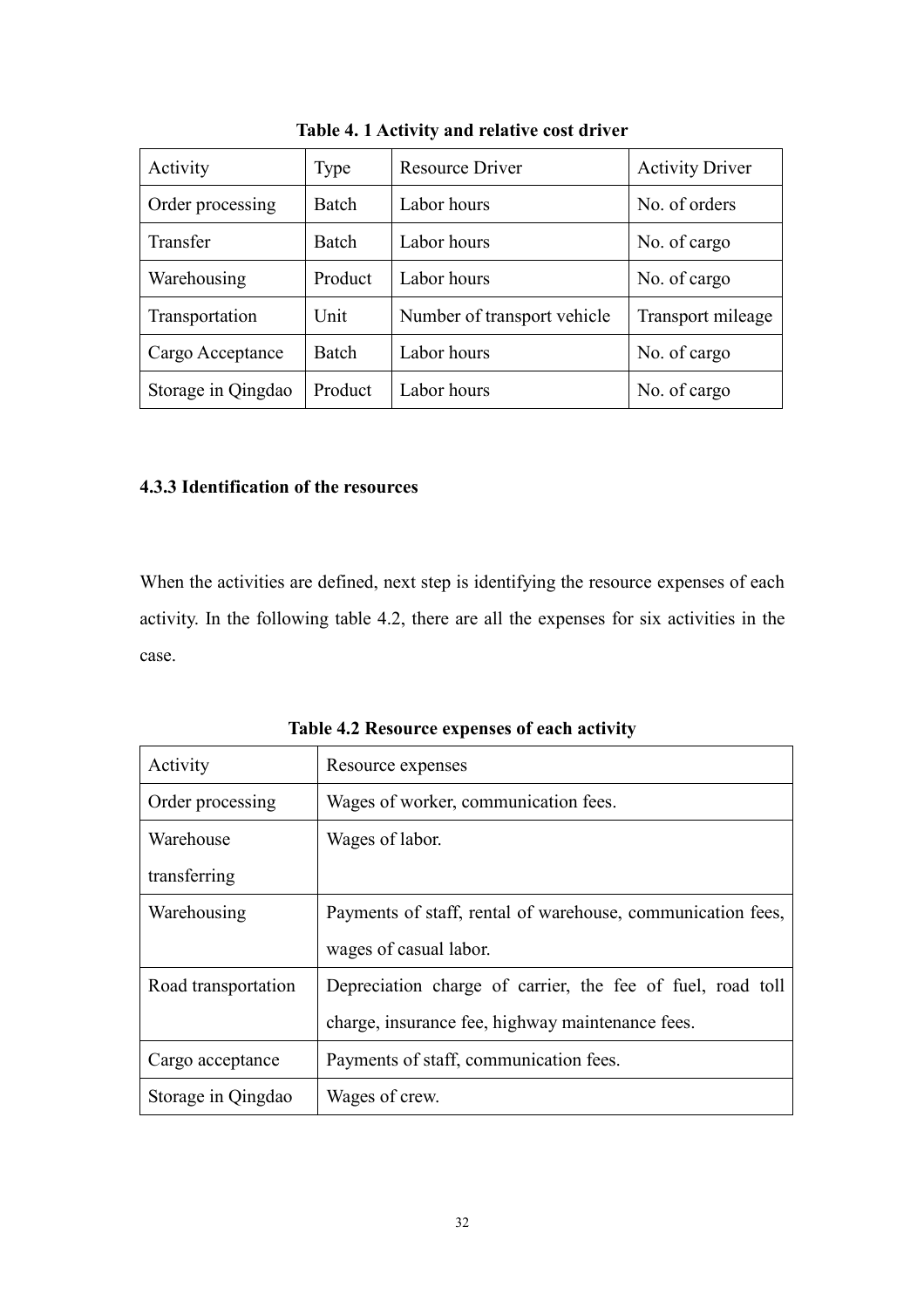## 4.3.4 Classification of the activity cost

The most important work in ABC method is to classify all the activities according to cost behavior. In more specific terms, this step is dividing the resource expenses into direct variable cost, indirect variable cost and fixed cost. As discussed previously, the fixed costs are not calculated in this case, so the resource expenses just are classified into two categories: direct variable cost and indirect variable cost. In table 4.3, writer dividing six activities into direct variable and indirect variable cost, and defining more specific items of each type.

| Activity         |                  | Direct variable   Indirect variable cost                                        |  |  |
|------------------|------------------|---------------------------------------------------------------------------------|--|--|
|                  | cost             |                                                                                 |  |  |
| Order processing |                  | Wages of workers, communication fees, and                                       |  |  |
|                  |                  | other charges.                                                                  |  |  |
| Warehouse        |                  | Wages of workers.                                                               |  |  |
| transferring     |                  |                                                                                 |  |  |
| Warehousing      | of<br>wages      | Payments of staff, rental of warehouse,                                         |  |  |
|                  | casual labors    | communication fees, and other charges.                                          |  |  |
| Road             | The fee of fuel, | depreciation charge of car transporters,                                        |  |  |
| transportation   | road toll charge | fee,<br>highway<br>maintenance<br>insurance<br>fees,<br>communication fee, etc. |  |  |
| Cargo acceptance |                  |                                                                                 |  |  |
|                  |                  | Payments of staff, communication fees and                                       |  |  |
|                  |                  | other charges.                                                                  |  |  |
| Storage<br>in    |                  | Wages of crew.                                                                  |  |  |

Table 4.3 Cost behavior analysis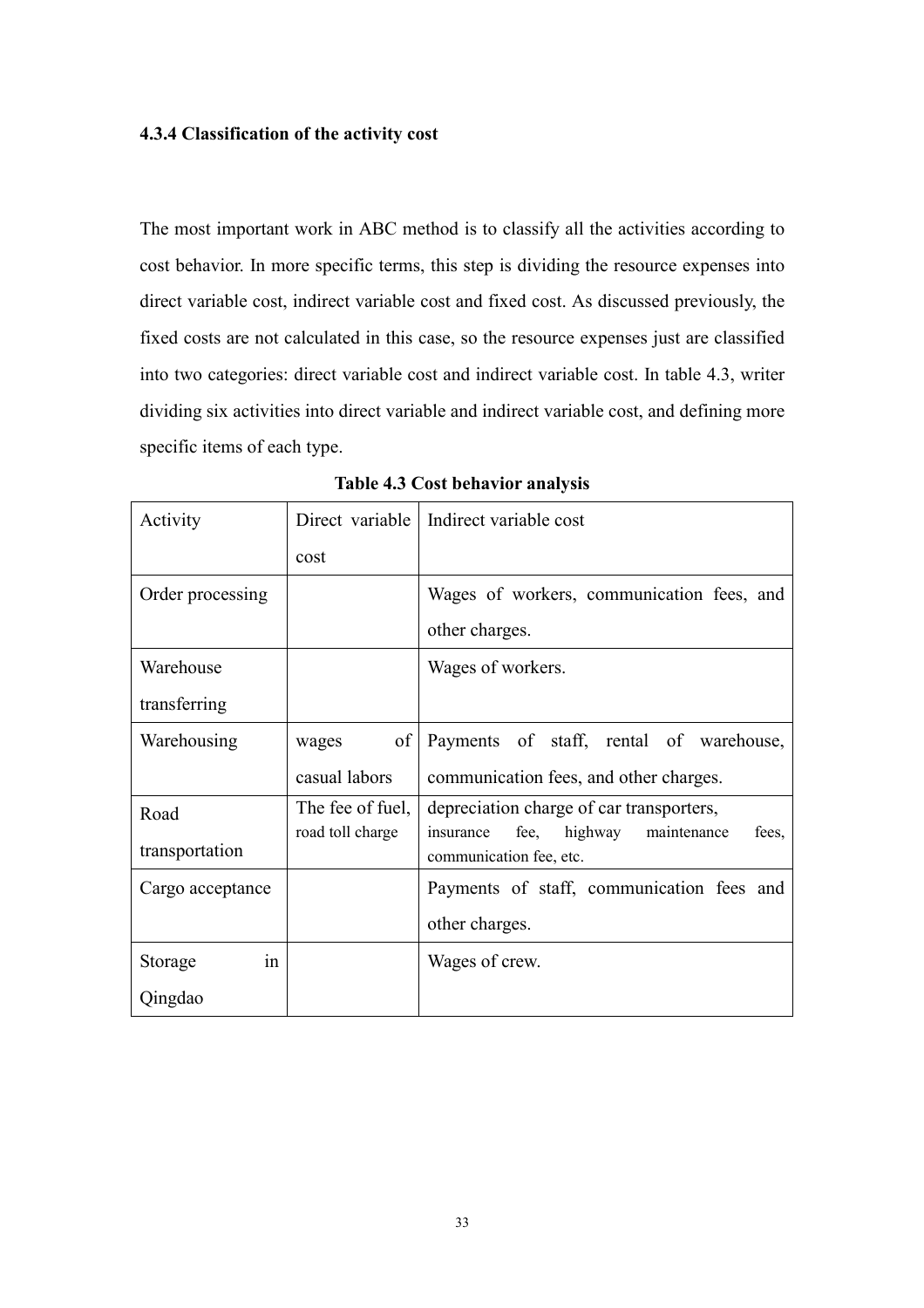#### 4.3.5 Calculation of the activity cost

## 4.3.5.1 Calculation of each activity

On the basis of resource and cost behavior, now we could calculate the cost of each activity. Of course, costing in this chapter is just estimation of budget, in later chapter, the writer will compare estimate cost to real cost.

Activity one: order processing. SQ Company receive 3,500 cars from both X and Y Company in each month. Collect 1,167 cars form X Company every ten days, and receipt 234 cars form Y Company every two days. So, there are 18 orders for SQ Company in each month. The detailed cost information is listed in table 4.4.

| Cost term          | Cost (RMB/month) | Remarks         |
|--------------------|------------------|-----------------|
| Wages of workers   | 1,500            | Just one worker |
| Communication fees | 300              |                 |
| Other charges      | 100              | Office supplies |
| Total              | 1,900            |                 |

Table 4. 4 Cost of order processing

Activity two: transfer of cargo to SQ Company's warehouse. The cost of transferring is the wages of six workers. The workers are divided into two groups, and each group has one leader. The payments of leader are RMB1, 800/month, and other group members have RMB1,200/month. So, the total cost of transferring is 1800\*2+1200\*4= RMB 8,400/month.

Activity three: warehousing. The warehousing cost has two kinds: direct cost and indirect cost. Direct cost is the wages of three casual labors, RMB 1,200/month for each labor, and the man hours are 60 hours/person in a month. Thus, the unit direct  $cost = 1200/60 = RMB20/h$  our, and the monthly cost for these three casual labors is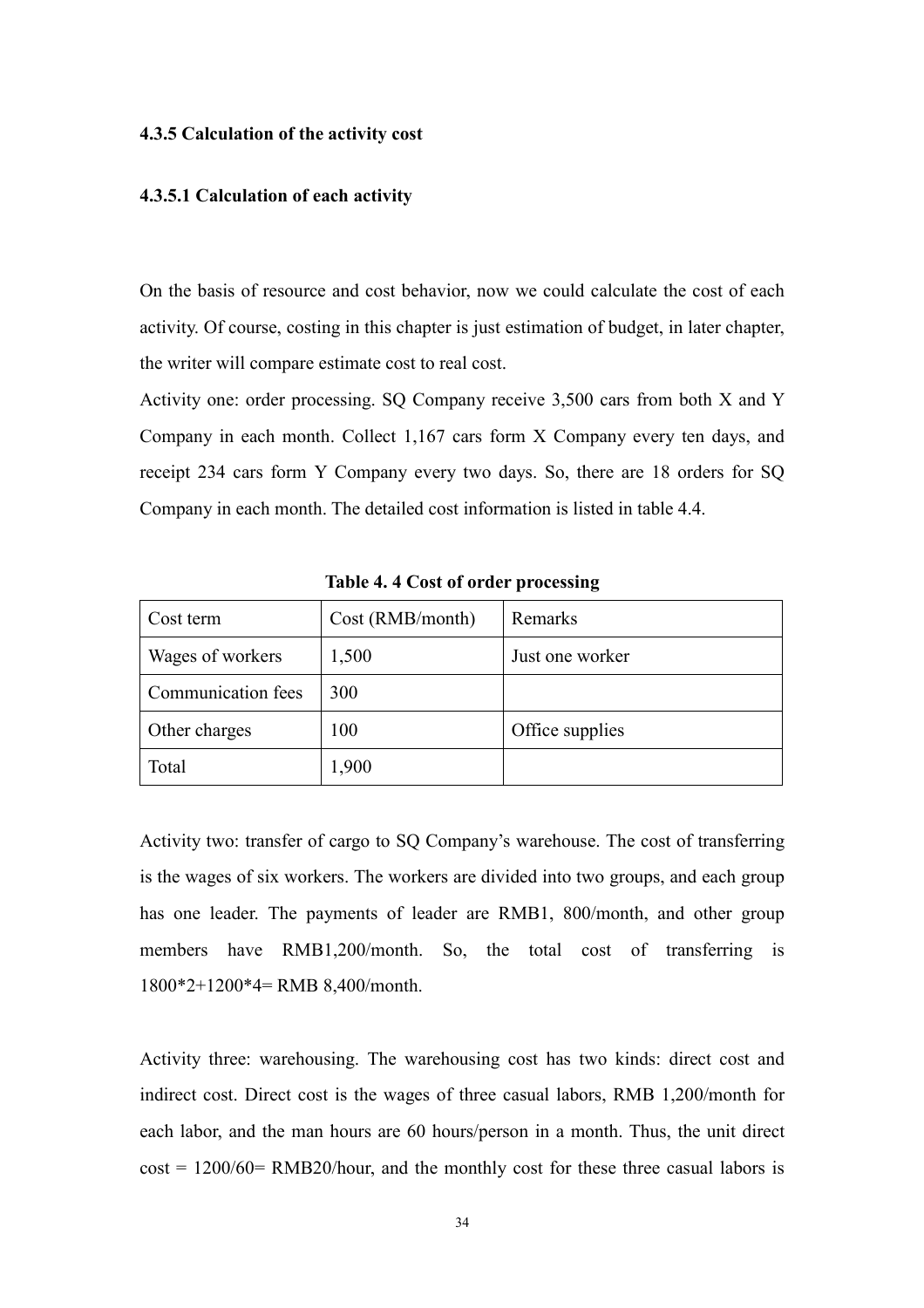RMB1200\*3=RMB3, 600. The indirect cost has four items which as table 4.5.

| Activity          | Cost        | Remarks                                    |  |  |
|-------------------|-------------|--------------------------------------------|--|--|
|                   | (RMB/month) |                                            |  |  |
| Payments of staff | 2,800       | Two<br>warehousemen,<br>each<br>has<br>one |  |  |
|                   |             | RMB1,400/month                             |  |  |
| of<br>Rental      | 35,000      | The rent of warehouse which storing for X  |  |  |
| warehouse         |             | Company's cars, is RMB420, 000/Year.       |  |  |
|                   | 29,167      | The rent of warehouse which storing for X  |  |  |
|                   |             | Company's cars, is RMB350, 000/Year.       |  |  |
| Communication     | 100         | RMB50/month for each warehouseman.         |  |  |
| fees              |             |                                            |  |  |
| Other charges     | 200         | Equipment fees and so on.                  |  |  |
| Total cost of X   | 38,100      |                                            |  |  |
| Company           |             |                                            |  |  |
| Total cost of Y   | 32,267      |                                            |  |  |
| Company           |             |                                            |  |  |

Table 4. 5 Indirect cost of warehousing

Activity four: road transportation. Different motor transport vehicle has different loading capacity. According to the model of BYD F3 and FLYER, SQ Company decide to use advanced carrier which could transport 8 BYD F3 or FLYER at a time. Besides, the distance between Xi'an and Qingdao is 1527 kilometers, a round trip will cost five days.

The cars of X Company are transport every 6 days, 5 times in a month. So each time carries 3600/5=720 BYD F3, and 8 cars loaded in a carrier, there are 720/8=90 transporters needed for each time. Because the round trip costs five days and SQ Company sends transporters every six days, therefore, these 90 transporters could be cycled to carrying cars. In other words, there are 90 car transporters needed to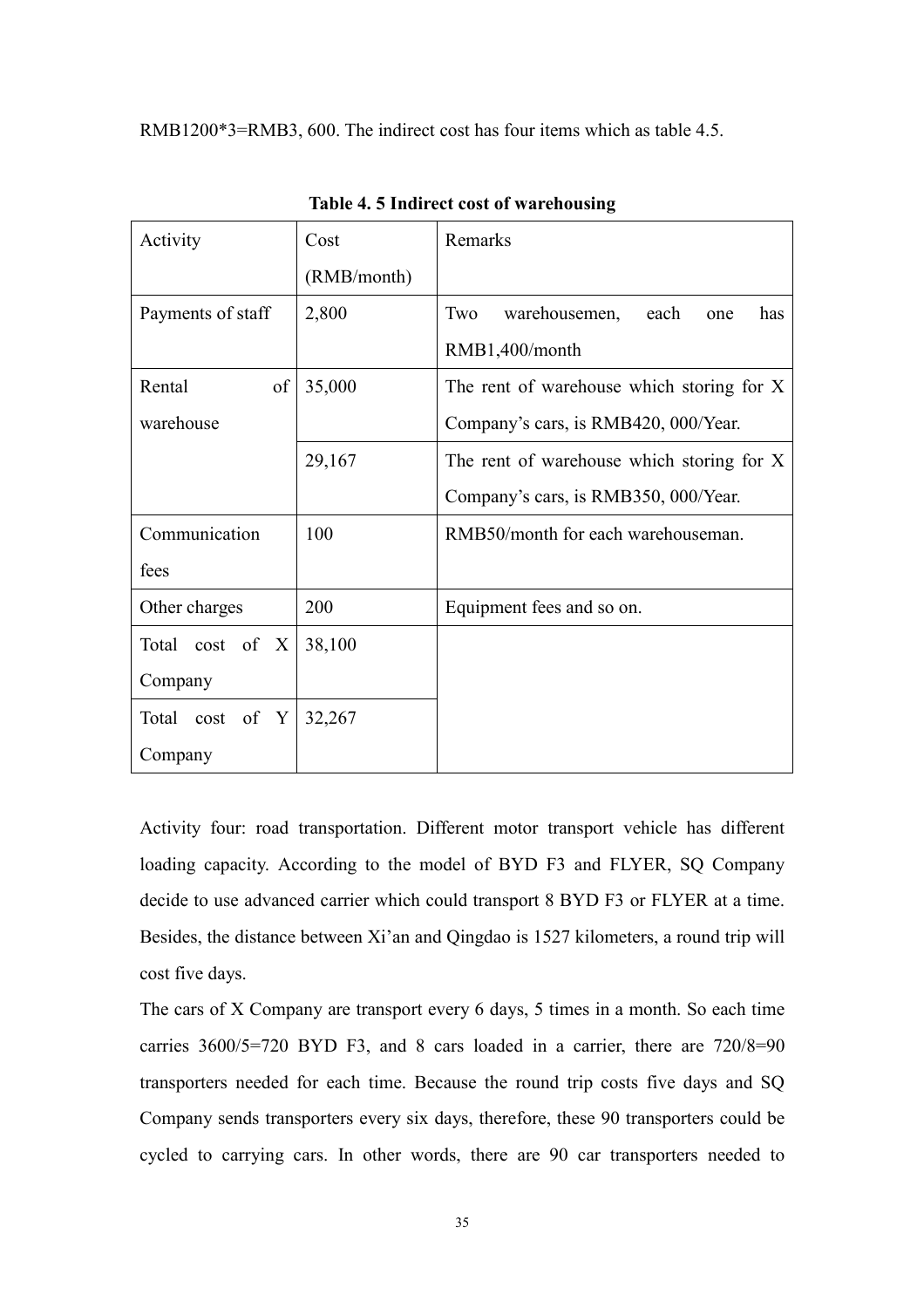completed X Company's contract.

For Y Company, FLYER cars are transported every day, 3600/30=120 cars each time, and also 8 cars loaded in a carrier. Thus, 120/8=15 transporters are needed every day. Since the carriers need five days to complete a round trip, so, SQ Company needs 15\*5=75 automobiles carriers at least.

The road transportation cost also divided into direct cost and indirect cost. Direct cost is relative to distance, and indirect cost has the connection with transportation times.

Direct cost equals to the " $\sum_{n=1}^{\infty}$ = m i  $b_i x_i$ 1  $(C_i(x_i))^n$  which in costing model, b<sub>i</sub> stands for the unit distance cost,  $x_i$  is the mileage. Direct cost includes the fee of fuel and road toll charge, as table 4.6.

| Direct   | Unit distance | Remarks                                                  |
|----------|---------------|----------------------------------------------------------|
| activity | $cost(b_i)$   |                                                          |
| cost     |               |                                                          |
| The fee  | RMB1.63/mile  | Manager estimates the price of diesel fuel is about      |
| of fuel  |               | RMB5.1/L in July, 2008, and the transporter consumes     |
|          |               | 32L/100 miles. This figure is the average of round trip. |
| Road     | RMB0.6/mile   | According to the former statistics. This figure is the   |
| toll     |               | average of round trip rate.                              |
| charge   |               |                                                          |

Table 4. 6 Direct cost of road transportation

As the information of table 4.6, the direct variable cost of a transporter from Xi'an to Qingdao is: (1.63+0.6)\*1527=RMB3405/transporter

So, the direct transportation cost of X Company is 3405\*88\*5=RMB1, 498,200/month

And the direct transportation cost of Y Company is 3405\*15\*30= RMB1, 532,250/month

The indirect costs of transportation are listed in table 4.7.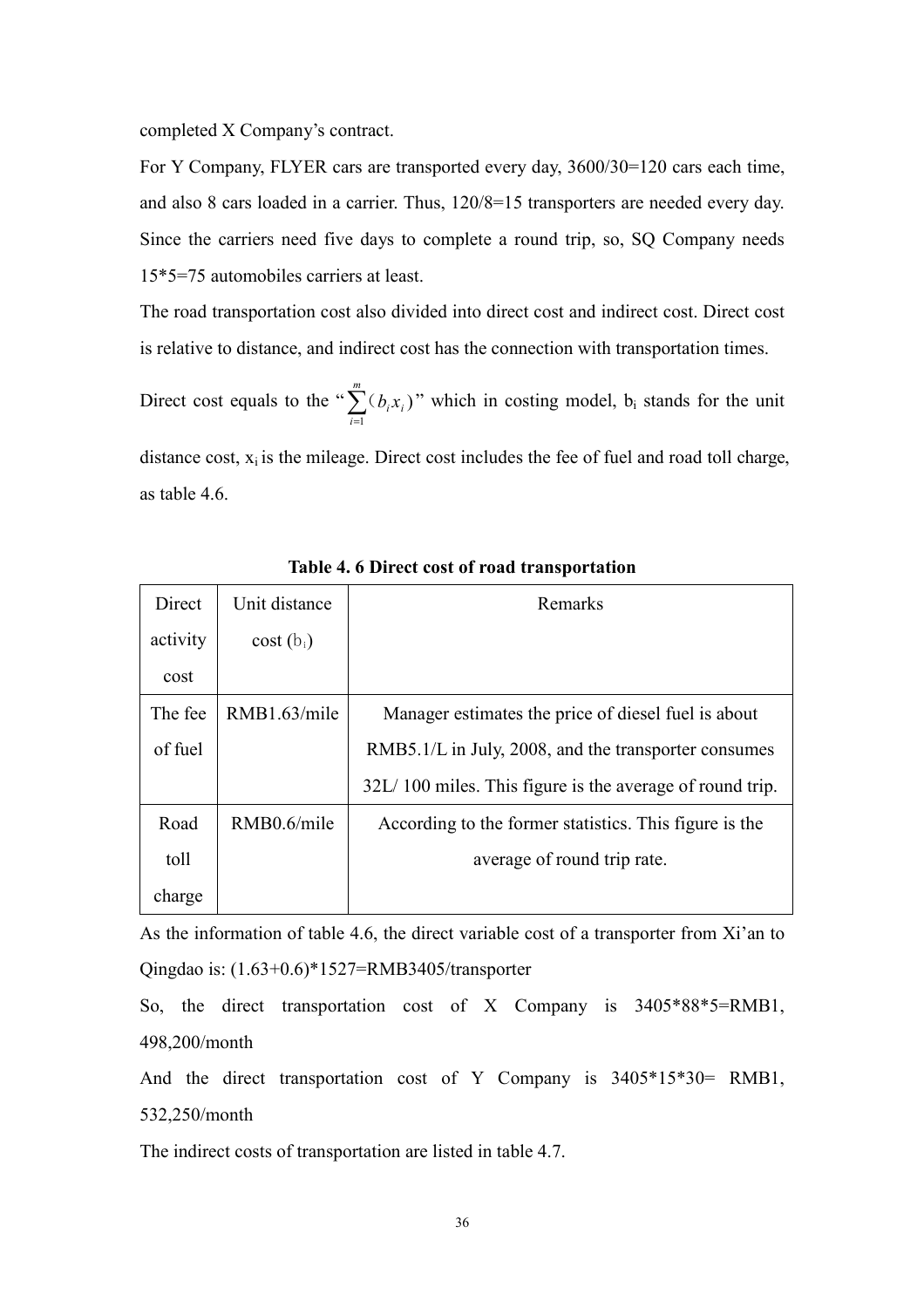| Indirect activity   | Expenses    | Remarks                                         |
|---------------------|-------------|-------------------------------------------------|
| cost                | (RMB/month) |                                                 |
| Depreciation        | 5000        | The transporter was purchased at RMB300,000,    |
| of<br>charge<br>car |             | purchase tax costs 10%, RMB20,000 for license,  |
| transporters        |             | using for 5 years, residual value is RMB50,000. |
| Insurance fee       | 1400        | All risks, RMB16,800/year                       |
| Highway             | 3600        | RMB180/month*ton, the maximum load for the      |
| maintenance         |             | carrier is 20 tons.                             |
| fees                |             |                                                 |
| Communication       | 200         |                                                 |
| fee                 |             |                                                 |
| Carriers            | 300         | According to the former statistics.             |
| maintenance         |             |                                                 |
| Cost of tires       | 600         | According to the former statistics.             |
| Transport           | 1000        | RMB50/month*ton, the maximum load for the       |
| administration      |             | carrier is 20 tons.                             |
| fee                 |             |                                                 |
| Annual              | 125         | RMB1500/year.                                   |
| examination fee     |             |                                                 |
| Total               | 12,225      |                                                 |

Table 4. 7 Indirect transportation expenses

And the transportation teams running on three shifts. So, the indirect transportation cost of X Company is: 12,225\*440/3=RMB1, 793,800/month. The indirect transportation cost of Y Company is: 12,225\*450/3=RMB1, 833,750 /month.

Activity five: check and acceptance. The charges of check and acceptance are indirect costs. The detailed information is in table 4.8.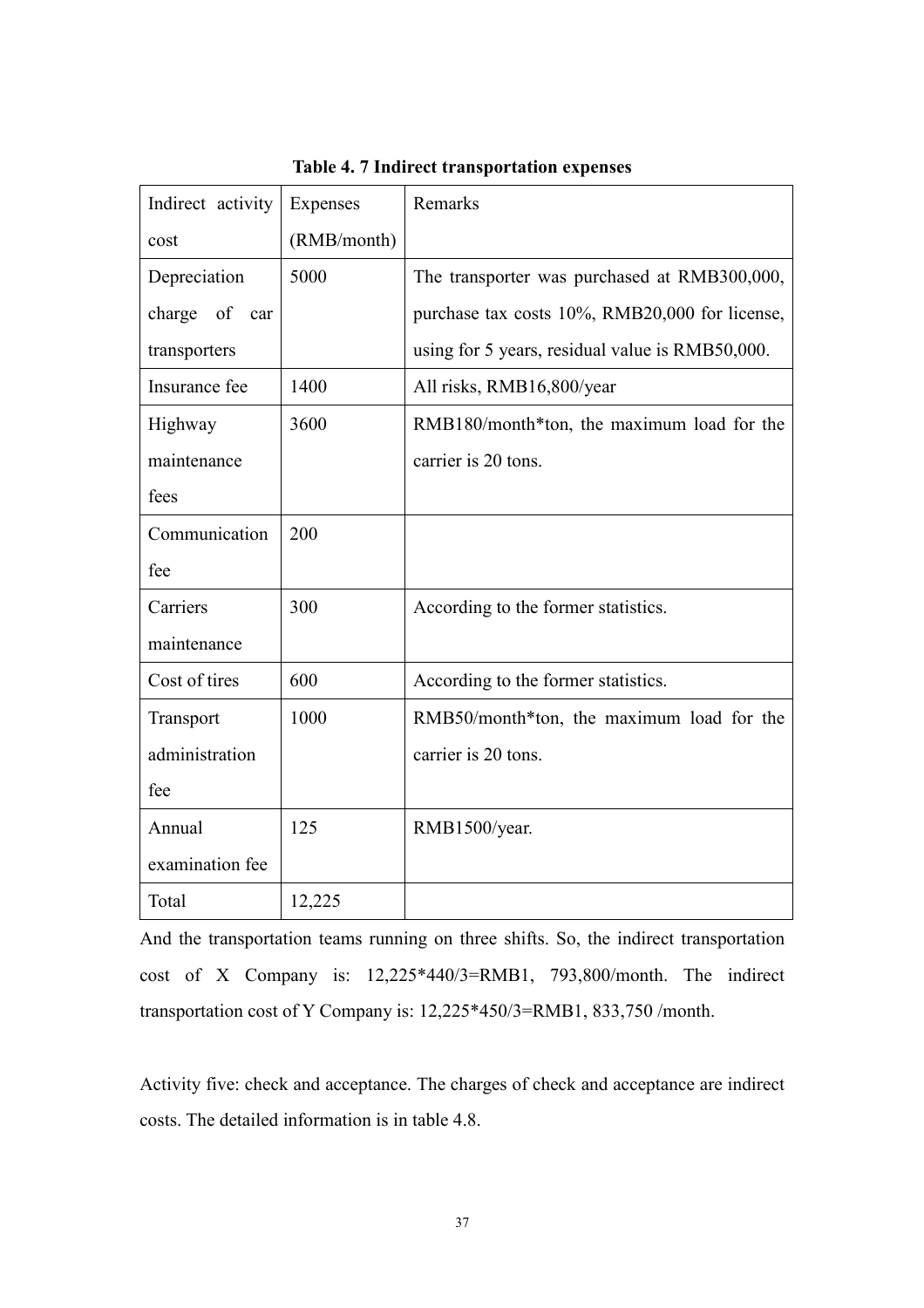| Activity cost     | Cost (RMB/month) | Remarks                          |
|-------------------|------------------|----------------------------------|
| Payments of staff | 1400             | Only one inspector.              |
| Communication     | 100              |                                  |
| fees              |                  |                                  |
| Other charges     | 100              | Some expendable office supplies. |
| Total             | 1600             |                                  |

Table 4. 8 Cost information of cargo acceptance

Activity six: storage in Qingdao. This activity only has labor cost. There are six workers who work for warehouse in Vehicle Storage Center of Qingdao, they formed into two groups, and five workers per each team. The wages for a team leader are RMB1800/month, and other workers have RMB1400/month. Therefore, the total costs of storage are: 1800\*2+1400\*4=RMB9200/month.

Now, the costs of total six activities are calculated, the total cost of X and Y Company could be added as table 4.9 and table 4.10.

| Activity            | Activity cost (RMB)         |           |           |  |
|---------------------|-----------------------------|-----------|-----------|--|
|                     | Direct<br>Indirect variable |           | Total     |  |
|                     | variable cost               | cost      |           |  |
| Order processing    | $\overline{0}$              | 1,900     | 1,900     |  |
| Transfer            | $\theta$                    | 8,400     | 8,400     |  |
| Warehousing         | 3,600                       | 38,100    | 41,700    |  |
| Road transportation | 1,498,200                   | 1,793,800 | 3,292,000 |  |
| Cargo acceptance    | 0                           | 1,600     | 1,600     |  |
| Storage in Qingdao  | 0                           | 9,200     | 9,200     |  |
| Total               | 1,501,800                   | 1,853,000 | 3,354,800 |  |

Table 4. 9 The total estimated cost of X Company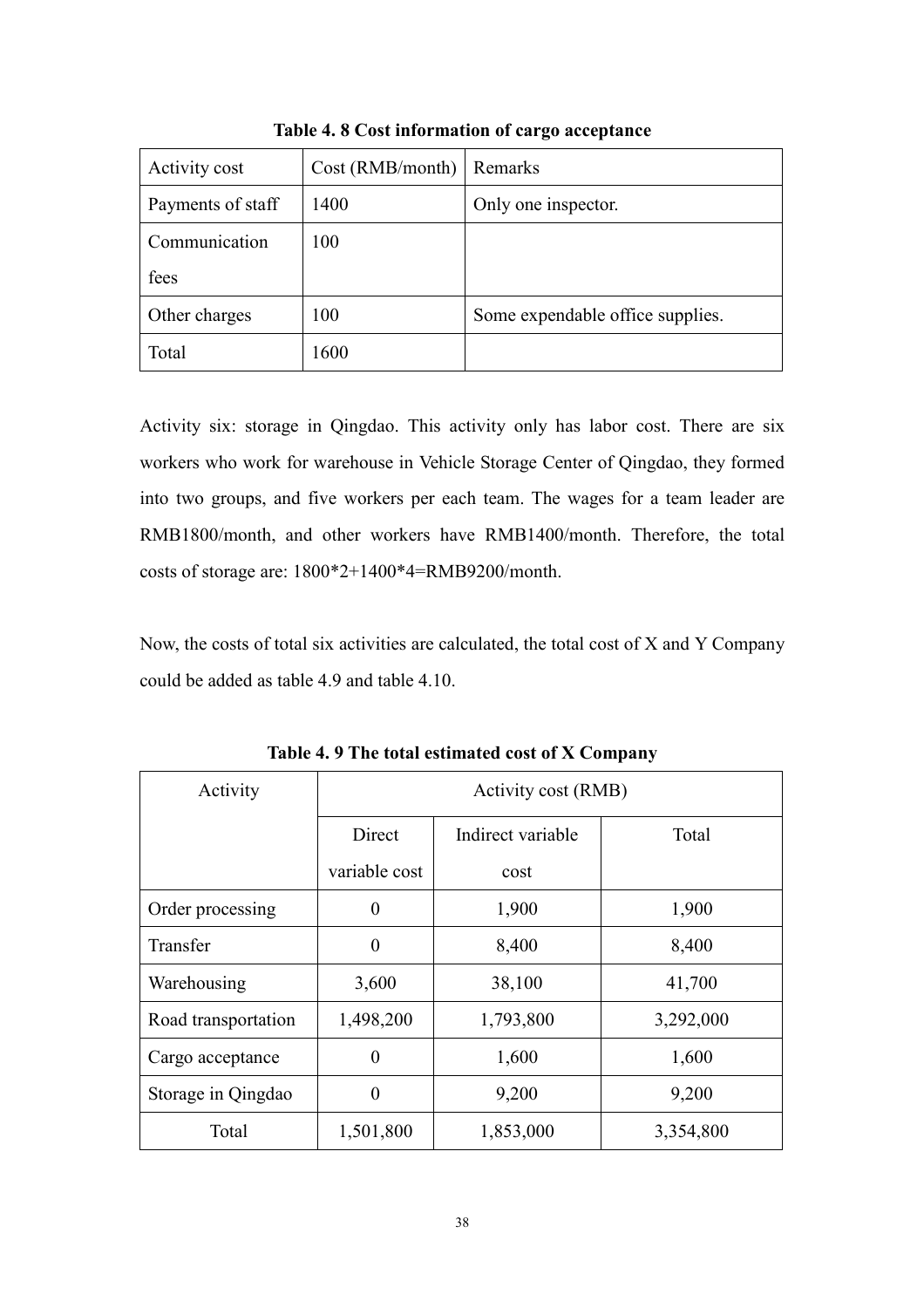| Activity            | Activity cost (RMB)         |           |           |  |
|---------------------|-----------------------------|-----------|-----------|--|
|                     | Direct<br>Indirect variable |           | Total     |  |
|                     | variable cost               | cost      |           |  |
| Order processing    | $\theta$                    | 1,900     | 1,900     |  |
| Transfer            | 0                           | 8,400     | 8,400     |  |
| Warehousing         | 3,600                       | 32,267    | 35,867    |  |
| Road transportation | 1,532,250                   | 1,833,750 | 3,366,000 |  |
| Cargo acceptance    | $\theta$                    | 1,600     | 1,600     |  |
| Storage in Guiyang  | $\theta$                    | 9,200     | 9,200     |  |
| Total               | 1,535,850                   | 1,887,117 | 3,422,967 |  |

Table 4. 10 The total estimated cost of Y Company

As above tables showed, the total cost of X Company is RMB 3,354,800, and Y Company costs RMB 3,422,967. The present data was estimated cost which calculated on the ground of experiences and former information. It used for making a budget, or making decisions. Usually, the estimated cost has cost variance with practical cost.

# 4.4 Distribution of indirect activity cost

The most important feature of ABC is activity driver which used for distribute activity cost to cost object or other activity; it is the way that how does activity contribute to final product, as well as the cause. Decision maker could measure the demand and frequency of a specific activity by activity driver. Besides, the analysis result of activity driver is a standard by which value-added activity can be judged.

In this case, the activity driver consumed by two contracts are analyze in table 4.11.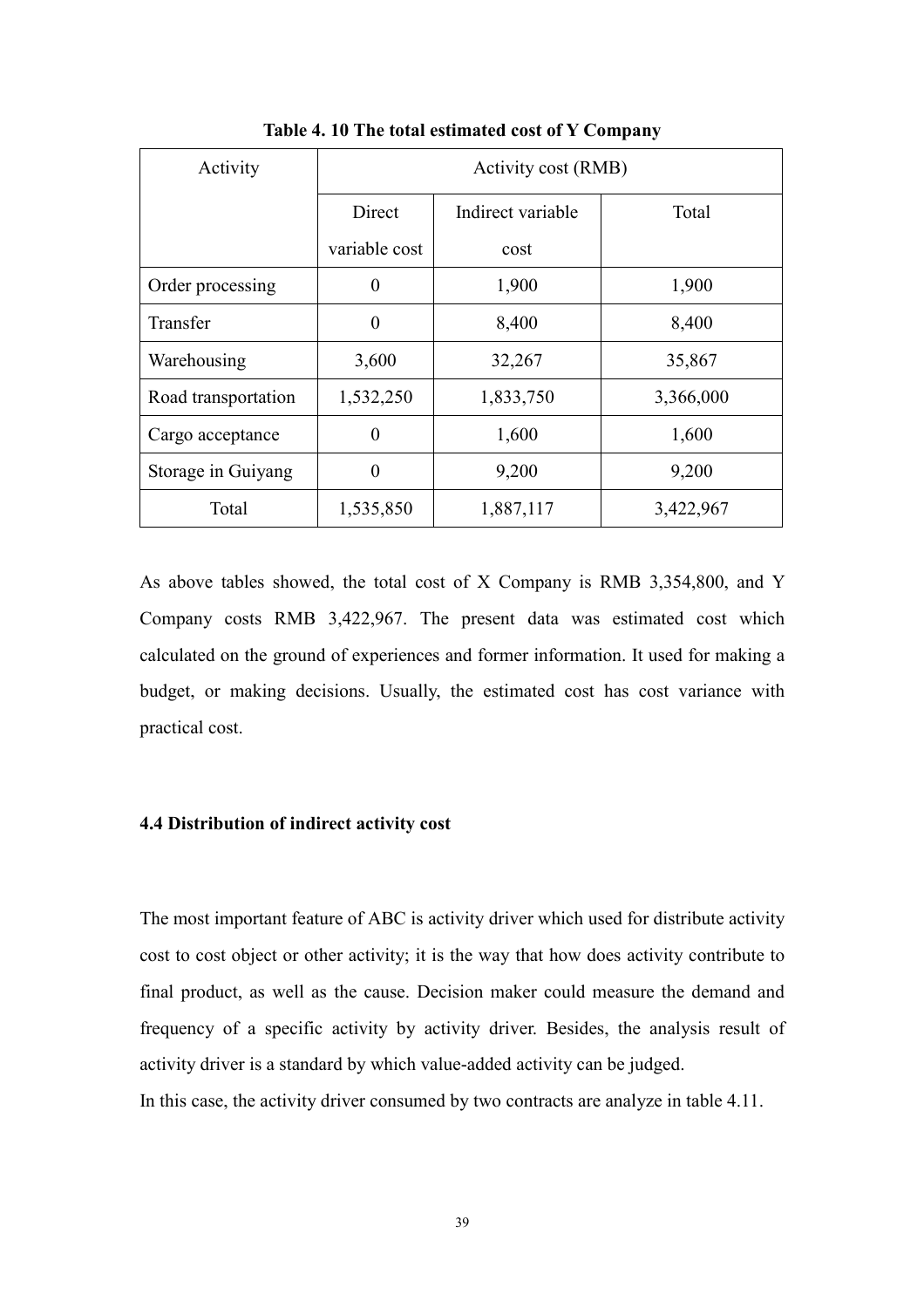| Activity       | Unit     | Quantity of activity driver |            |             |  |
|----------------|----------|-----------------------------|------------|-------------|--|
| driver         |          | Total<br>X Company          |            | Y Company   |  |
| Ordering       | Number   | 18                          | 3          | 15          |  |
| frequency      | of times |                             |            |             |  |
| Warehouse      | Number   | 7,000                       | 3,500      | 3,500       |  |
| transferring   | of times |                             |            |             |  |
| frequency      |          |                             |            |             |  |
| Area of        | Square   | 18,100                      | 10,000     | 8,100       |  |
| warehouse      | meter    |                             |            |             |  |
| Road           | Number   | 890                         | $88*5=440$ | $15*30=450$ |  |
| transportation | of times |                             |            |             |  |
| frequency      |          |                             |            |             |  |
| Check and      | Number   | 7,000                       | 3500       | 3500        |  |
| acceptance     | of times |                             |            |             |  |
| frequency      |          |                             |            |             |  |
| Storage in     | Number   | 7,000                       | 3,500      | 3,500       |  |
| Qingdao        | of times |                             |            |             |  |

Table 4.11 Activity driver analysis

With the information above, we could calculate the distribution ratio of the activity driver and distribute the activity cost to different objects of cost calculation. Table 4.12 showed the distribution ratio of activity driver in X Company, and in table 4.13, it is the distribution ratio of activity driver in Y Company.

| Activity     | Resource | Resource | Activity  | Activity | Distribution      |
|--------------|----------|----------|-----------|----------|-------------------|
|              | driver   | quantity | driver    | quantity | ratio of activity |
|              |          |          |           |          | driver            |
| Order        | Labor    | 1,900    | Amount    |          | RMB633.33/ord     |
| processing   | hours    |          | of orders |          | er                |
| Warehouse    | Labor    | 8,400    | Transfer  | 3,500    | RMB2.4/time       |
| transferring | hours    |          | times     |          |                   |

Table 4. 12 Distribution ratio of activity driver in X Company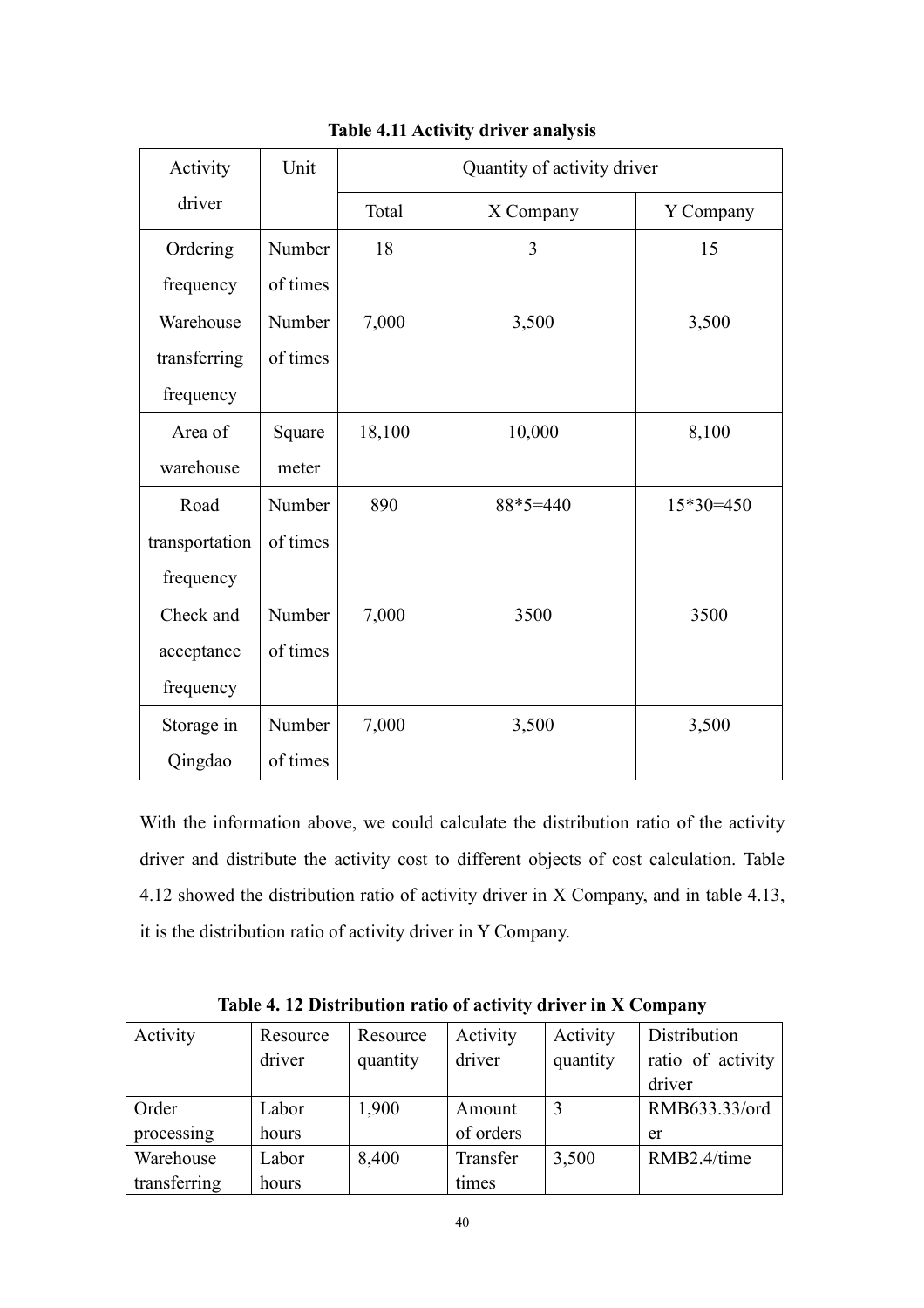| Warehousing    | Cargo    | 41,700    | of<br>Area | 10,000 | RMB4.17/m <sup>2</sup> |
|----------------|----------|-----------|------------|--------|------------------------|
|                | quantity |           | cargo      |        |                        |
| Road           | Cargo    | 3,292,000 | Transporta | 440    | RMB7481.8/tim          |
| transportation | quantity |           | tion times |        | e                      |
| Cargo          | Labor    | 1,600     | Activity   | 3,500  | RMB0.46/time           |
| acceptance     | hours    |           | times      |        |                        |
| Storage<br>1n  | Labor    | 9,200     | Entering   | 3,500  | RMB2.63/time           |
| Qingdao        | hours    |           | times      |        |                        |

Table 4. 13 Distribution ratio of activity driver in Y Company

| Activity       | Resource | Resource  | Activity           | Activity | Distribution ratio |
|----------------|----------|-----------|--------------------|----------|--------------------|
|                | driver   | quantity  | driver             | quantity | of activity driver |
| Order          | Labor    | 1,900     | $\sigma$<br>Amount | 3        | RMB633.33/order    |
| processing     | hours    |           | orders             |          |                    |
| Warehouse      | Labor    | 8,400     | Transfer times     | 3,500    | RMB2.4/time        |
| transferring   | hours    |           |                    |          |                    |
| Warehousing    | Cargo    | 35,867    | Area of cargo      | 8,100    | RMB4.43/ $m2$      |
|                | quantity |           |                    |          |                    |
| Road           | Cargo    | 3,366,000 | Transportation     | 450      | RMB7480/time       |
| transportation | quantity |           | times              |          |                    |
| Cargo          | Labor    | 1,600     | Activity times     | 3,500    | RMB0.46/time       |
| acceptance     | hours    |           |                    |          |                    |
| in<br>Storage  | Labor    | 9,200     | Entering           | 3,500    | RMB2.63/time       |
| Qingdao        | hours    |           | times              |          |                    |

So far, the estimation of these two contracts' cost is completed. Compared the cost of these two contracts, it is obviously that the cost of Y Company is much lower than X Company. And the main difference is the transportation cost, because the logistics service provided for Y Company use just 15 automobile transporters, the indirect cost was only 17% of X Company's. Through the costing, the manager of SQ Company could know the cost structure clearly, and easily to catch the activity which occupying high percentage. Then, SQ Company could making a plan which aim at reduce the higher cost, adjust the cost structure to the reasonable degree. That is very important step to SQ Company. Without this step, SQ Company may collect less charge from X Company, and inducing the lost.

This chapter focus on apply ABC method on SQ Company by two specific contracts.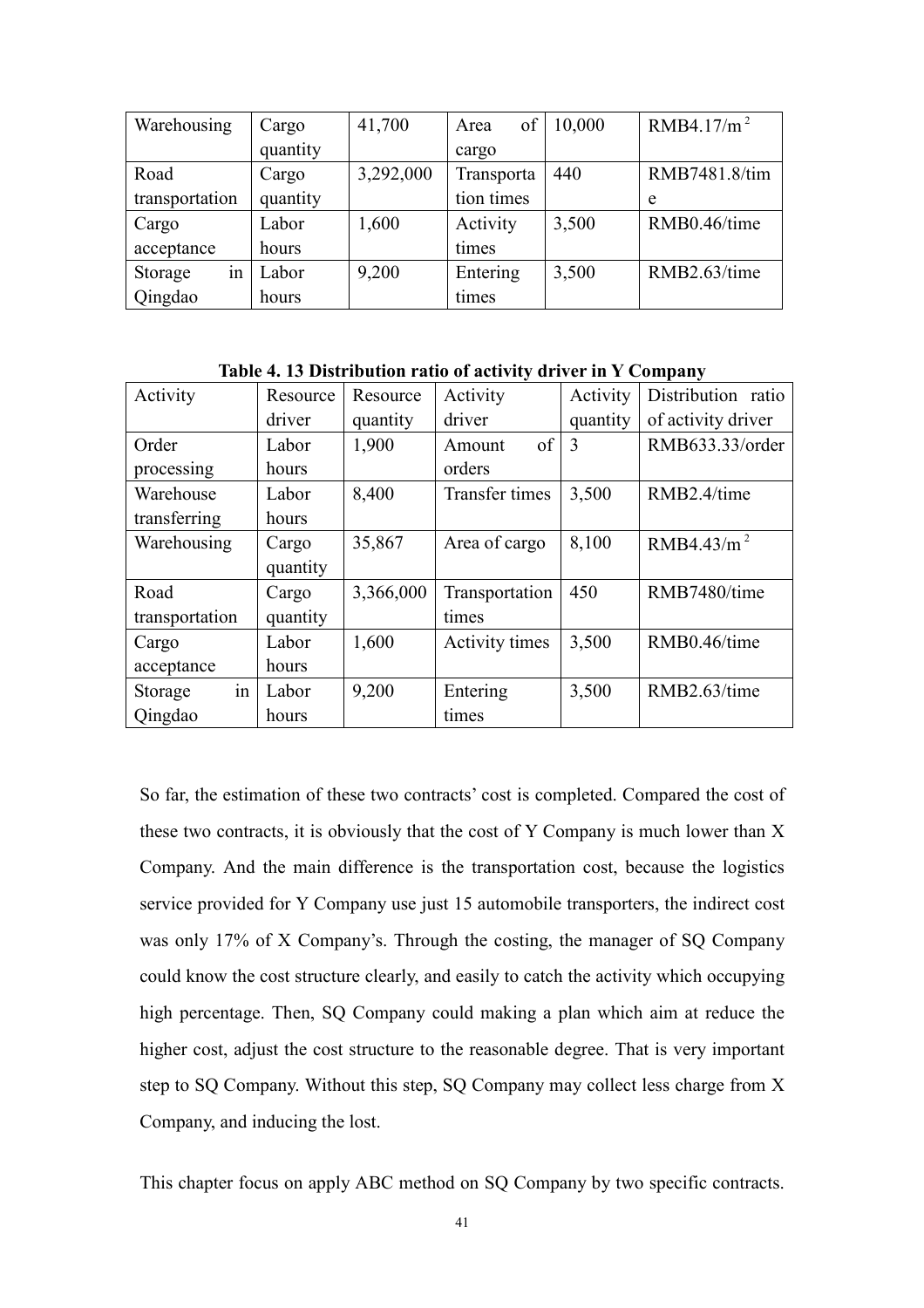Firstly, the writer analyzes the applicability of using ABC in SQ Company. When build and select the suitable costing model, writer use ABC method to calculate the cost. At last, assign the indirect cost.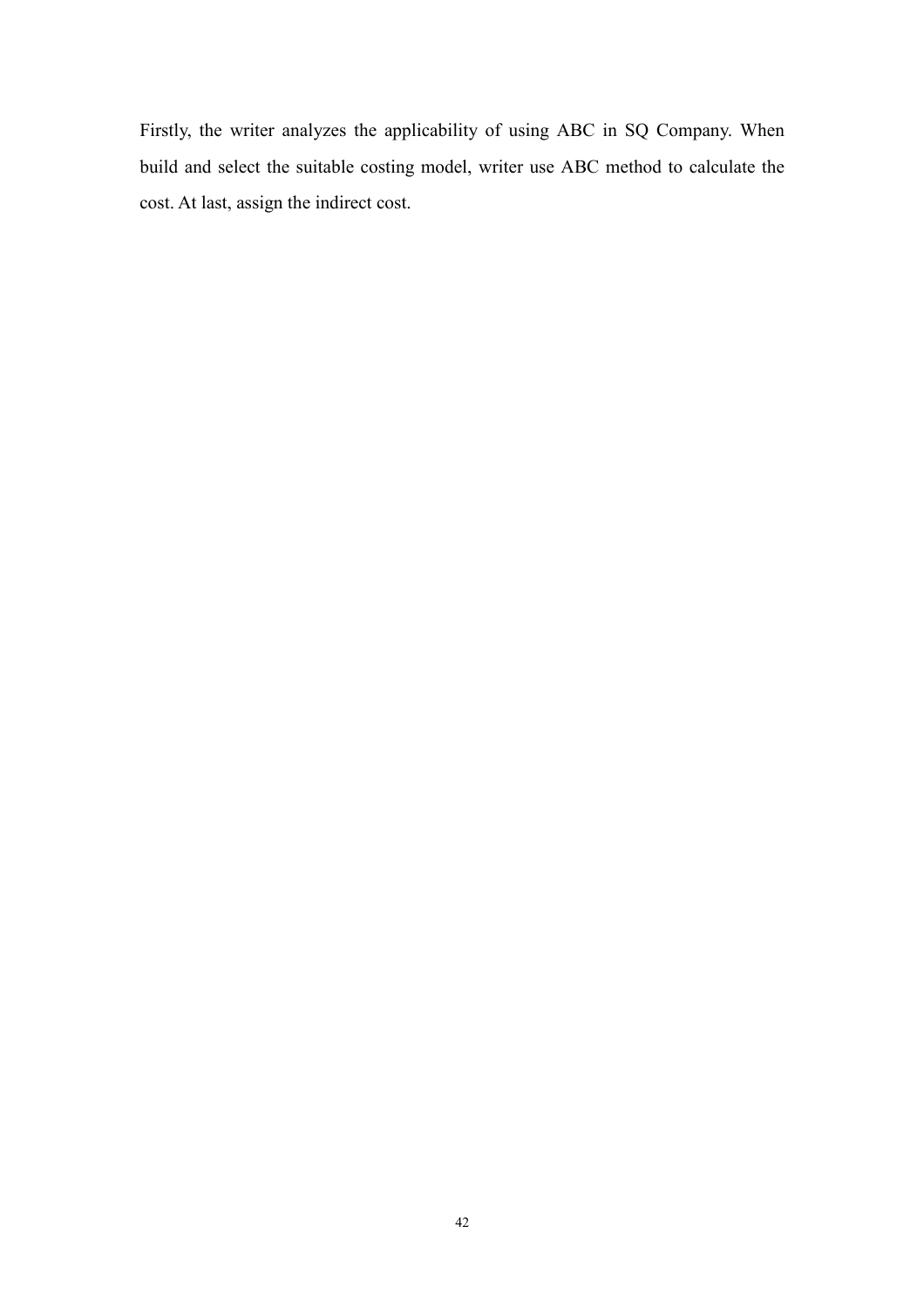## Chapter V The cost control system of SQ Company based on ABC

## 5.1 Divided activities into value-added and non value-added activities

In the article, the writer divided the activities of cost control system into value-added activities and non value-added activities. In short, value-added activities are the activity which could bring profits to logistics process or customers, and the activities which could be cancel or reduce are non value-added activities.

The writer already classified the cost driver in last chapter. Usually, decision maker could judge the characteristic of activities by analyze the relation between activity driver and final product. If the activity is needed and played an irreplaceable role during the processing, and add special value for final product, it was value-added activities. There are two categories of value-added activities: one is add value for customers, such as packaging and delivery. Another one was ensure the operating of enterprise, like paying staff wages, although this activity could not bring profit for customers, but this is essential activity of logistics enterprise. Conversely, non value-added activities could be eliminated or decrease, while there will be no adverse impact on customer's demands. Non value-added activities also consume resources, but it is the waste of resources rather than reasonable consumption. For instance, the removals within the company consume resources and take distance of removal as activity driver, but this activity could reduced by shorten the distance. So, this activity is non value-added activity, the company should eliminate it in order to reduce the cost.

Through the analysis of value-added activities and non value-added activities, the company could find the reason of higher cost, and then decrease the non value-added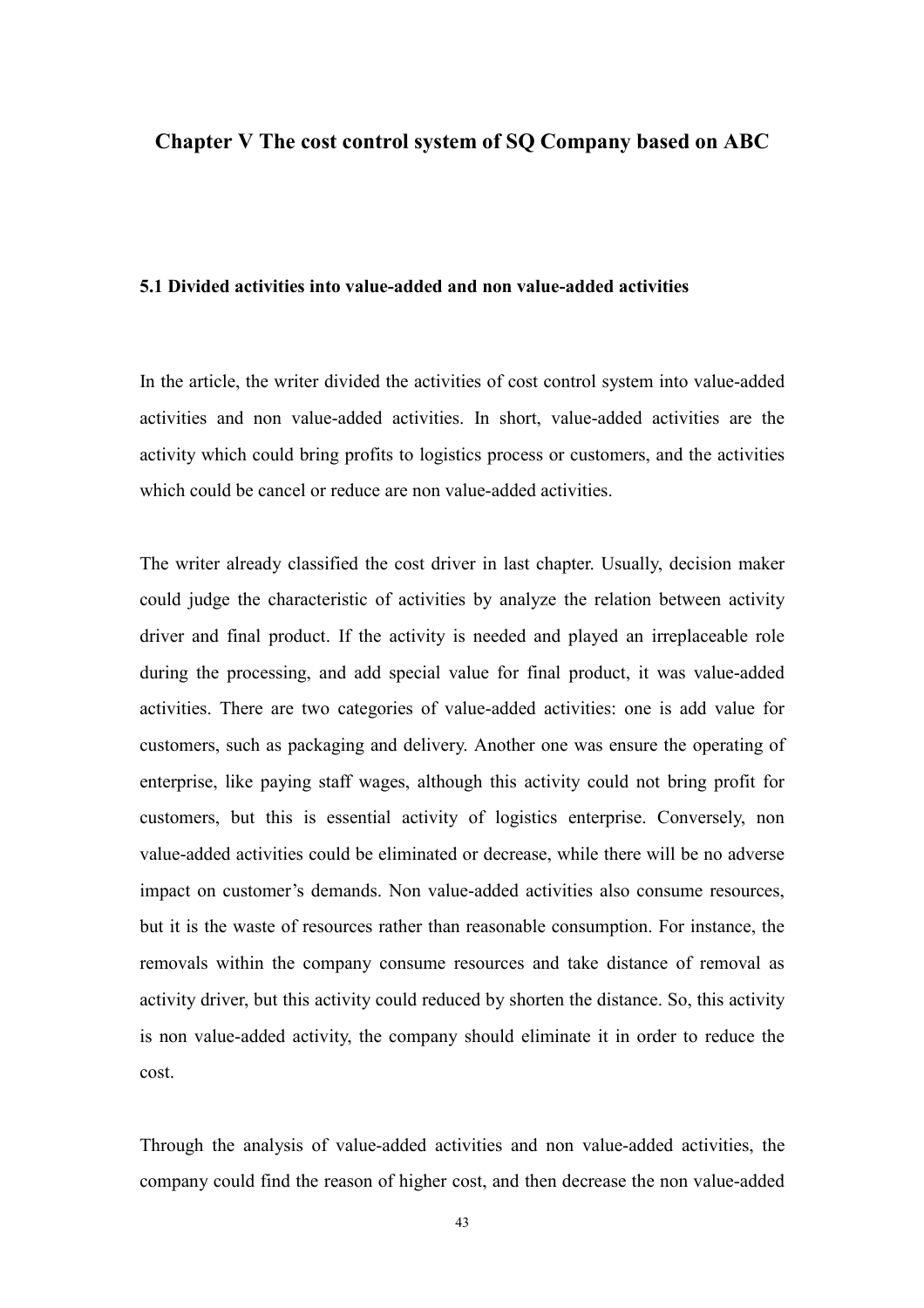activities for reduce the total cost and improve the efficiency. Therefore, categorize the activities is very important in build cost control system. The process of activities' analysis is as figure 5.1.



Figure 5.1 The process of activities' analysis

The activity which could meet three conditions is value-added activity: first, this activity has definitional function; second, this activity could provide value for final product or service; last but not least, this activity could not be eliminate, merger or replacing. If the activity did not satisfied one of these conditions, it is non value-added activity rather than value-added activity.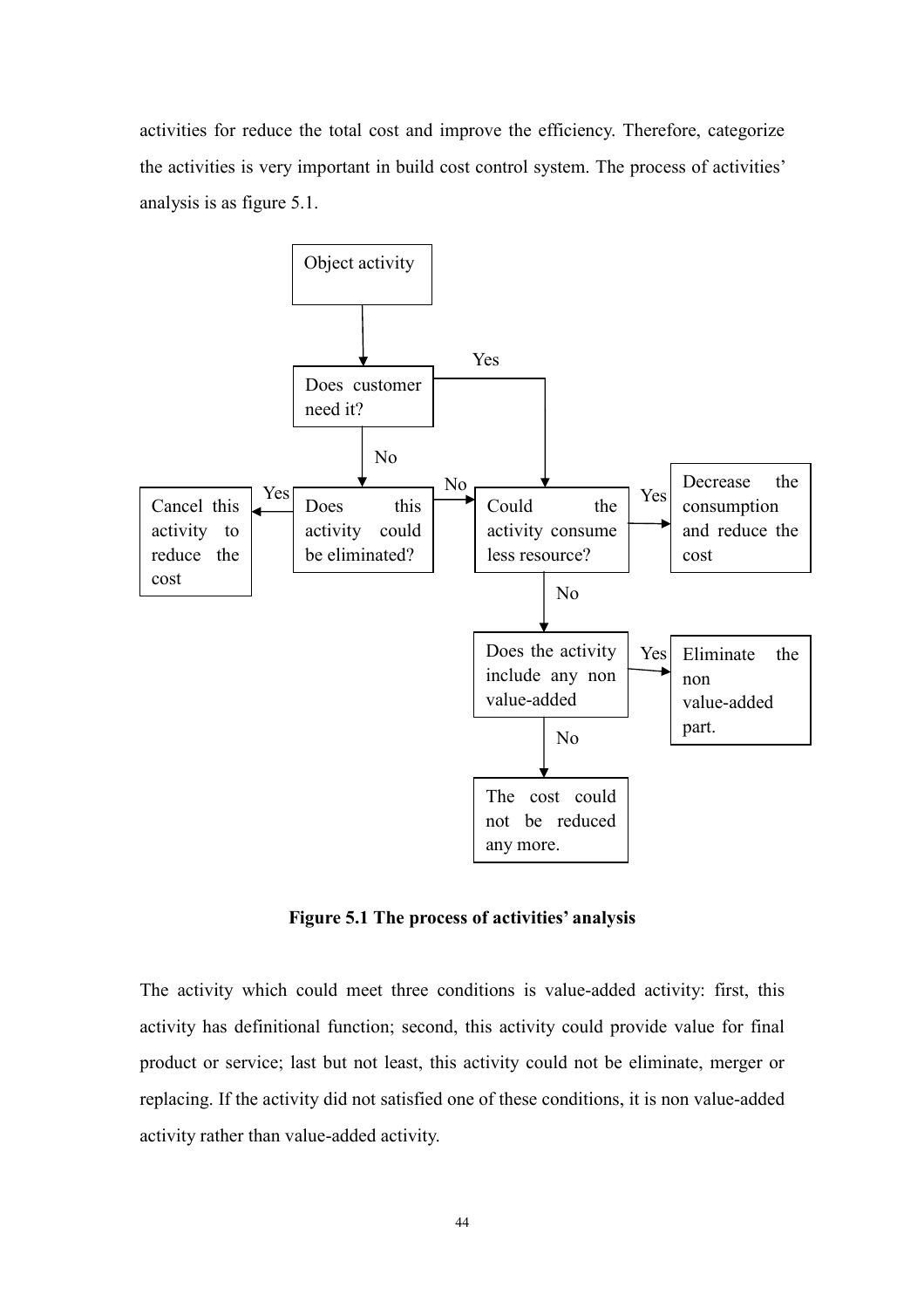As the definition and characteristics of value-added and non value-added activities, the writer classified six activities in the case as table5.1.

| Activity       | Have           | Provide<br>value         | Could<br>be<br>not | Classificati |
|----------------|----------------|--------------------------|--------------------|--------------|
|                | definitional   | final<br>for             | eliminate, merger  | on           |
|                | function       | product<br><sub>or</sub> | or replacing       |              |
|                |                | service                  |                    |              |
| Order          | Yes            | Yes                      | Yes                | Value-adde   |
| processing     |                |                          |                    | d activity   |
| Warehouse      | Yes            | Yes                      | Yes                | Value-adde   |
| transferring   |                |                          |                    | d activity   |
| Warehousing    | Yes            | Yes                      | Yes                | Value-adde   |
|                |                |                          |                    | d activity   |
| Road           | Yes            | Yes                      | Yes                | Value-adde   |
| transportation |                |                          |                    | d activity   |
| Cargo          | Yes            | N <sub>o</sub>           | N <sub>o</sub>     | Non          |
| acceptance     |                |                          |                    | value-added  |
|                |                |                          |                    | activity     |
| Storage<br>1n  | N <sub>o</sub> | N <sub>0</sub>           | No                 | Non          |
| Qingdao        |                |                          |                    | value-added  |
|                |                |                          |                    | activity     |

Table 5. 1 The characteristics of activities

# 5.2 Counting the standard of cost

Since the activities divided into value-added and non value-added activities, the standard of cost also has two kinds: standard of value-added activities and standard of non value-added cost.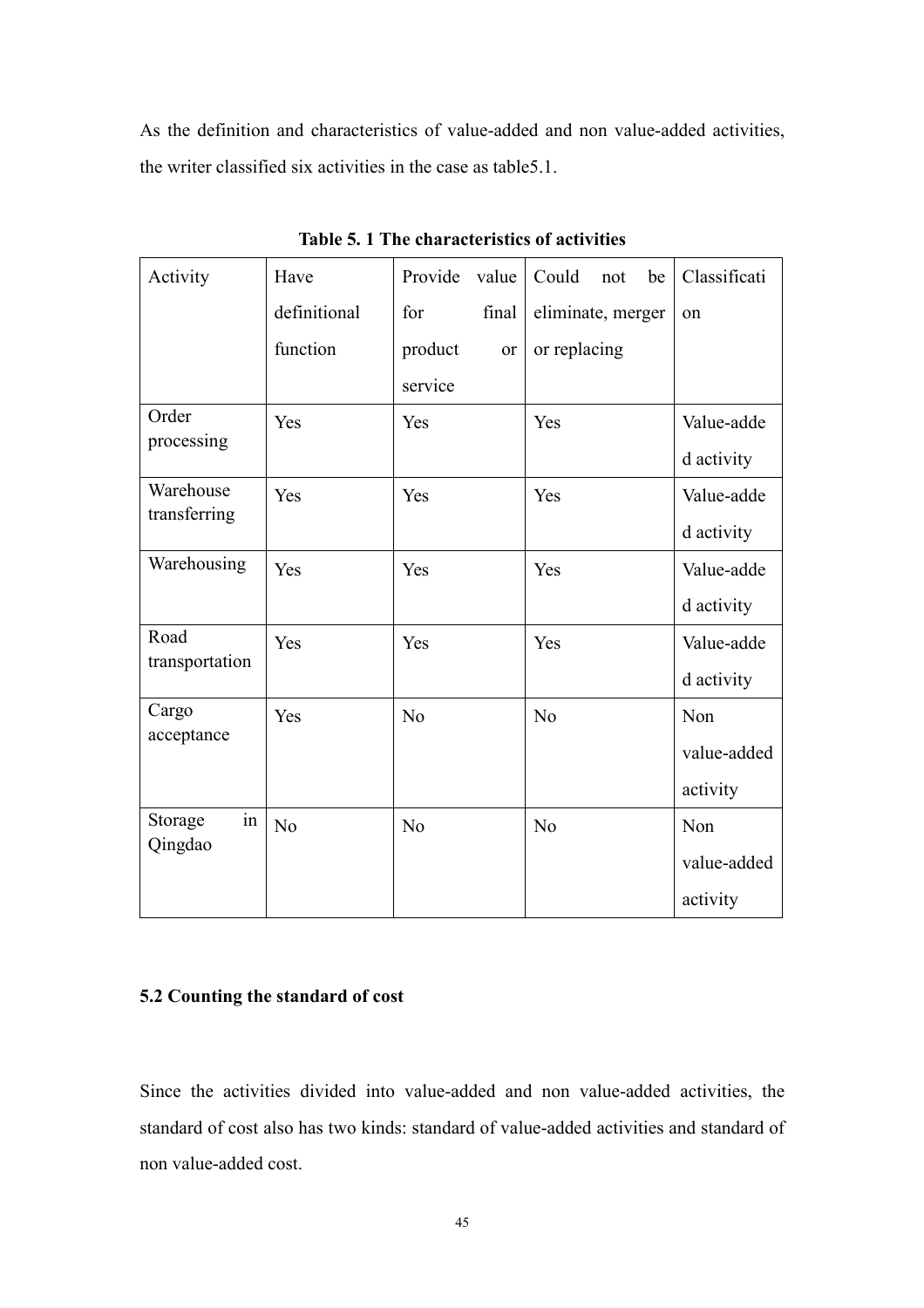The cost of value-added activities should be the only cost of enterprise, but enterprise needs to increase the efficiency of value-added activities, optimize the production of value-added activities. And there are two standards of value-added activities, ideal standard cost and reality standard cost. As is implied by the name, ideal standard cost is an extremely tight standard; it demands perfection and does no tolerate waste or inefficiency in any form. If the company was focus on saving non value-added activities cost, it can establish the ideal standard cost to identifying the reformation for the next year. Reality standard cost is calculated according to the predicted resource consumption and estimated resource price of improved activities which under the reality and effective operating conditions. When estimating this kind of cost, usually include some non value-added activities which can hardly be avoided, such as dissipation. So, reality standard cost conforms to facts, it is the most practicable performance evaluation criterion. However, establish the standard cost does not mean it can be realized immediately, the company should close to it step by step.

Standard cost of value-added activities take each logistics activity as object, composed of standard fixed cost and standard variable cost (consist of standard direct cost and standard indirect cost). Standard fixed cost was determined by experience, former data or the provision of authorities. Standard variable cost was making up of standard logistics activity quantity and unit price of standard logistics activity. And the standard logistics activity quantity comes from logistics proposal; unit price of logistics activity was depending on the standard consumption and standard price of resource. Moreover, the standard consumption was decided by the executive department; standard price of resource was fixed by company in a uniform way. The formula is: standard cost of value-added activity  $=$  standard fixed  $+$  standard variable cost = standard direct variable cost + standard indirect cost. The standard variable cost was counting as: standard variable cost = standard unit variable cost  $\times$  standard activity quantity = standard unit resource consumption  $\times$  standard resource expense  $\times$  volume of standard cost drivers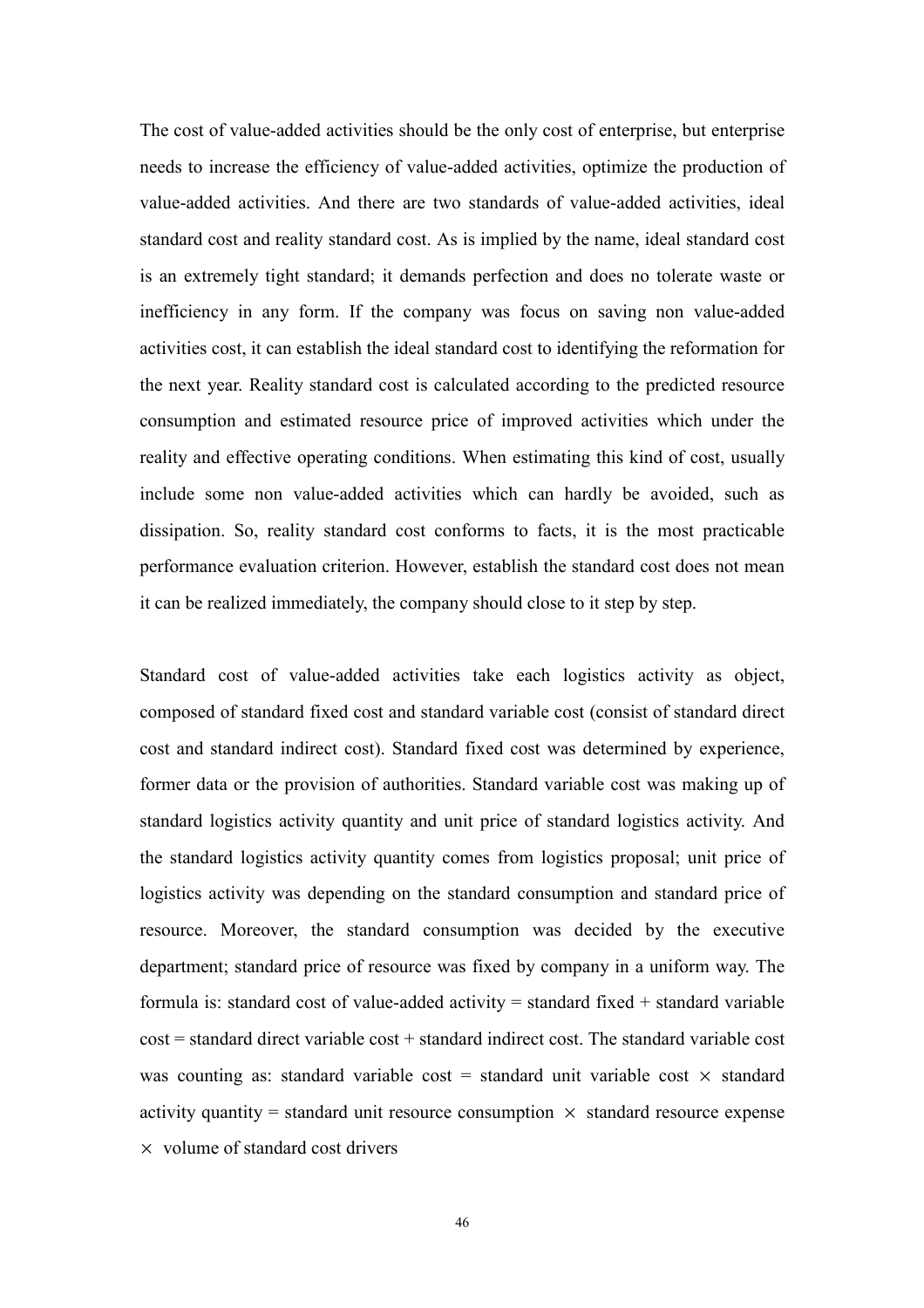Non value-added activities could not provide any value for customers or company, so the relative costs are useless, it is meaningless that make the standard of non value-added activities cost. Yet, in order to control the cost of non value-added activities and reduce non-efficient expense, the standard of non value-added activities could express as: standard cost of non value-added activities = standard fixed cost + standard variable cost =RMB 0.

In the case, on the basis of former estimation, the standard costs are as following. Order processing, warehouse transferring, warehousing and road transportation are value-added activities.

Order processing: Standard direct variable cost =RMB 0 Total standard  $cost = \text{RMB1}, 800$ 

Transfer the cars form manufacture to logistics provider's warehouse: standard direct variable  $cost = 0$ , total standard  $cost = RMB9$ , 000

Warehousing: standard direct variable cost =  $RMB20/hour \times 60hour \times 3 = RMB3$ , 600 Standard indirect cost =  $RMB4/m^2 \times 18,100m^2 = RMB72,400$ Total standard  $\cos t = 3{,}600 + 72{,}400 = \text{RMB76},\,000$ 

Highway transportation: standard direct variable cost =  $RMB2.23/mile \times 1527$  mile =RMB3, 405

Standard indirect cost =  $RMB12$ ,  $225/3 = RMB4$ , 075

On the other hand, check & acceptance of cars and put cars in storage in Qingdao are non value-added activities. So, the standard cost of these activities is zero. In order to make comparison between estimated cost and practical cost, the estimation of these activities calculate as follow.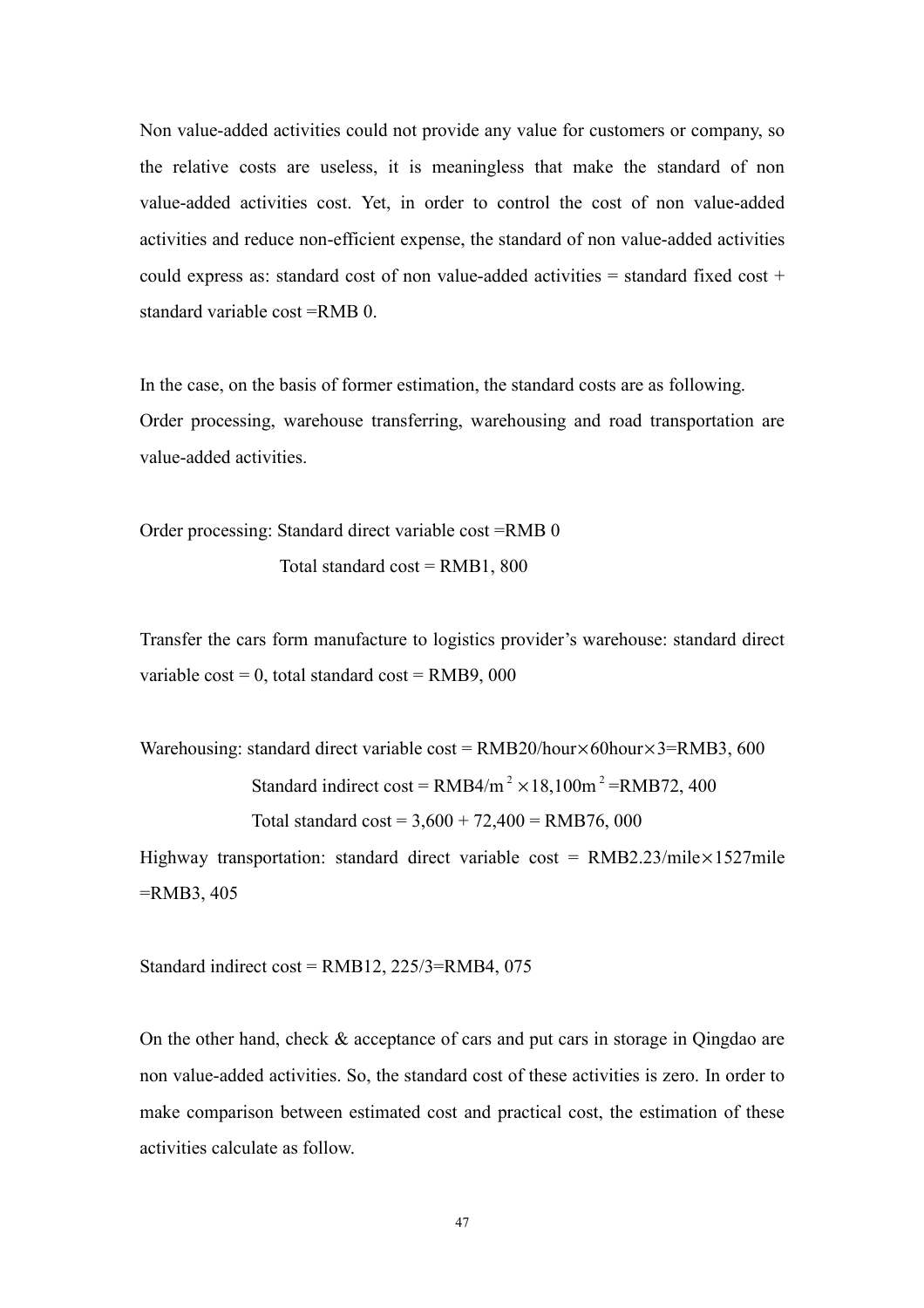Check and acceptance of cars: direct variable cost =RMB 0 Indirect cost =  $RMB1, 600$ Total  $cost = RMB1, 600$ 

Storage in Qingdao: direct variable cost =RMB 0 Indirect cost =  $RMB9$ , 200 Total  $cost = RMB9, 200$ 

# 5.3 Practical cost accounting

The practical cost also counting by six activity costs.

Activity one: order processing. The practical cost of order processing is as table 5.2.

| Cost term          | Cost (RMB/month) | Remarks         |
|--------------------|------------------|-----------------|
| Wages of workers   | 1,500            | Just one worker |
| Communication fees | 250              |                 |
| Other charges      | 50               | Office supplies |
| Total              | 1,800            |                 |

Table 5. 2 The practical cost of order processing

Second activity is transferring the cars from manufacture to logistics provider's warehouse. This activity was outsourcing to an shipping company, and the expense was RMB12, 000.

The cost of storing in SQ Company consists of direct cost and indirect cost. The direct cost was the wages of casual labors, the unit cost was RMB20/hour, and there is 180hours/month in total. So, the direct cost was RMB20/hour×180=RMB3, 600. The indirect cost of warehousing is as table 5.3.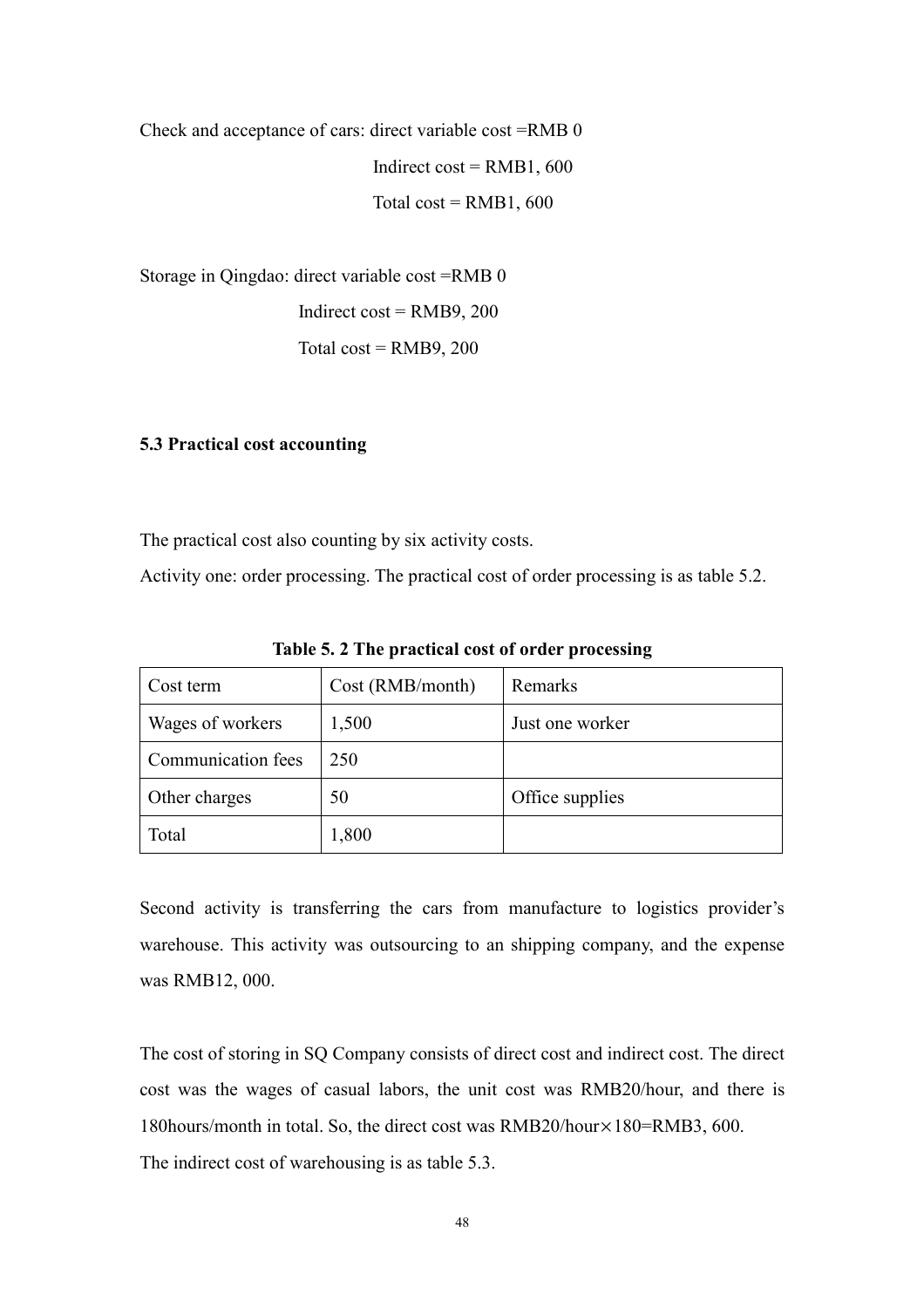| Activity          | Cost        | Remarks                                    |  |
|-------------------|-------------|--------------------------------------------|--|
|                   | (RMB/month) |                                            |  |
| Payments of staff | 2,800       | Two<br>warehousemen,<br>each<br>has<br>one |  |
|                   |             | RMB1,400/month                             |  |
| of<br>Rental      | 35,000      | The rent of warehouse which storing for X  |  |
| warehouse         |             | Company's cars, is RMB420,000/Year.        |  |
|                   | 29,167      | The rent of warehouse which storing for X  |  |
|                   |             | Company's cars, is RMB350,000/Year.        |  |
| Communication     | 200         | RMB100/month for each warehouseman.        |  |
| fees              |             |                                            |  |
| Other charges     | 350         | Equipment fees and so on.                  |  |
| Total cost of X   | 38,350      |                                            |  |
| Company           |             |                                            |  |
| Total cost of Y   | 32,517      |                                            |  |
| Company           |             |                                            |  |

Table 5. 3 The indirect cost of warehousing

The cost of highway transportation also has direct cost and indirect cost. Direct cost listed in table 5.4.

| Direct   | Unit distance | Remarks                                                 |
|----------|---------------|---------------------------------------------------------|
| activity | $cost(b_i)$   |                                                         |
| cost     |               |                                                         |
| The fee  | RMB1.73/mile  | The price of diesel fuel is RMB5.4/L in July, 2008, and |
| of fuel  |               | the transporter consumes 32L/100 miles. This figure is  |
|          |               | the average of round trip.                              |
| Road     | RMB0.6/mile   | According to the former statistics. This figure is the  |

Table 5. 4 The direct cost of highway transportation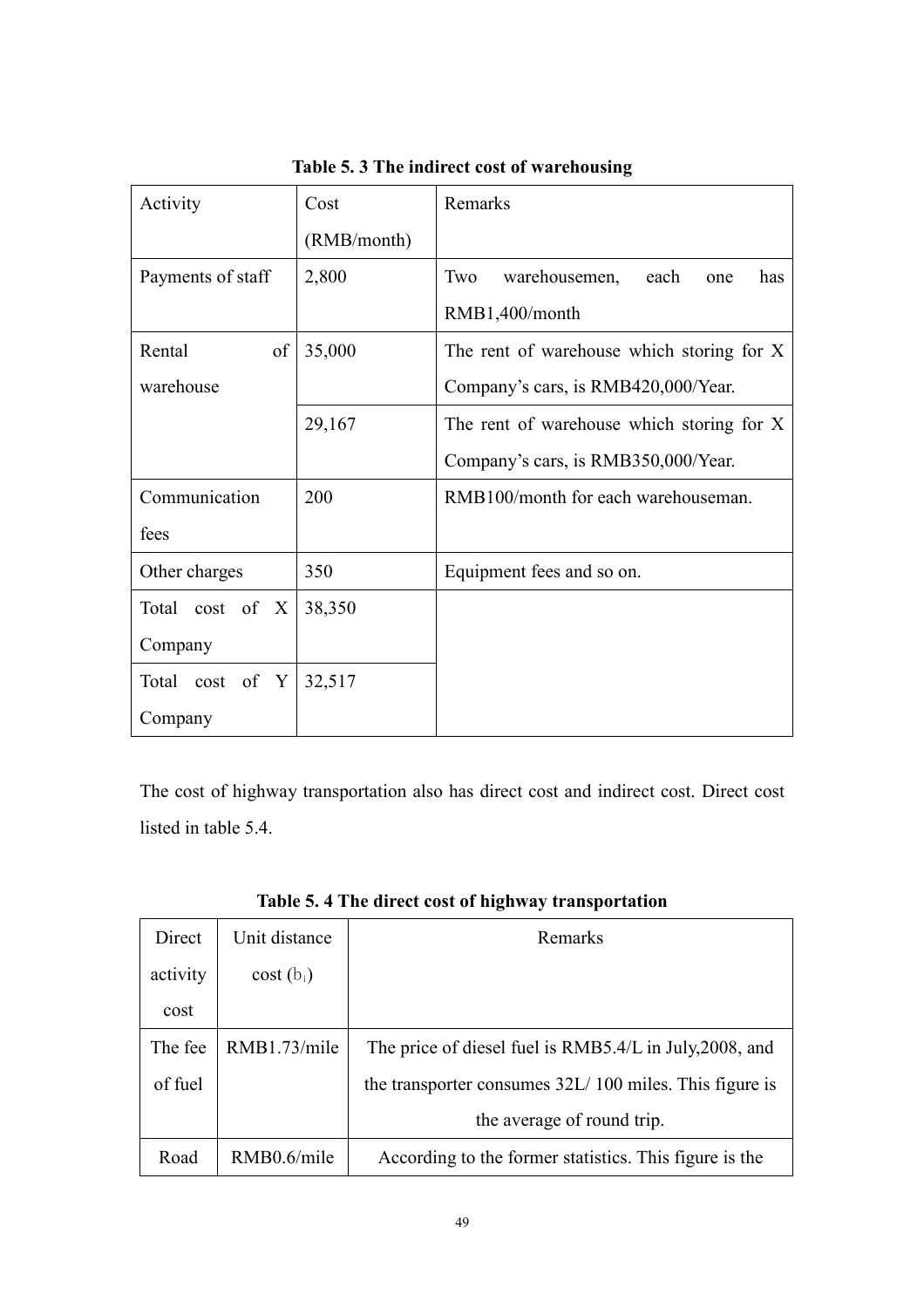| toll   | average of round trip rate. |
|--------|-----------------------------|
| charge |                             |

As the information of table 5.4, the direct variable cost of a transporter from Xi'an to Qingdao is: (1.73+0.6)\*1650=RMB3, 844.5/transporter.

So, the direct transportation cost of X Company equal to 3844.5\*88\*5=RMB1, 691,580/month

And the direct transportation cost of Y Company is 3844.5\*15\*30= RMB1, 730,025/month.

The indirect cost of highway transportation was showed in table 5.5.

| Indirect activity | Expenses    | Remarks                                         |
|-------------------|-------------|-------------------------------------------------|
| cost              | (RMB/month) |                                                 |
| Depreciation      | 5000        | The transporter was purchased at RMB300,000,    |
| charge of car     |             | purchase tax costs 10%, RMB20,000 for license,  |
| transporters      |             | using for 5 years, residual value is RMB50,000. |
| Insurance fee     | 1400        | All risks, RMB16,800/year                       |
| Highway           | 3600        | RMB180/month*ton, the maximum load for the      |
| maintenance       |             | carrier is 20 tons.                             |
| fees              |             |                                                 |
| Communication     | 200         |                                                 |
| fee               |             |                                                 |
| Carriers          | 300         |                                                 |
| maintenance       |             |                                                 |
| Cost of tires     | 400         |                                                 |

Table 5. 5 The indirect cost of highway transportation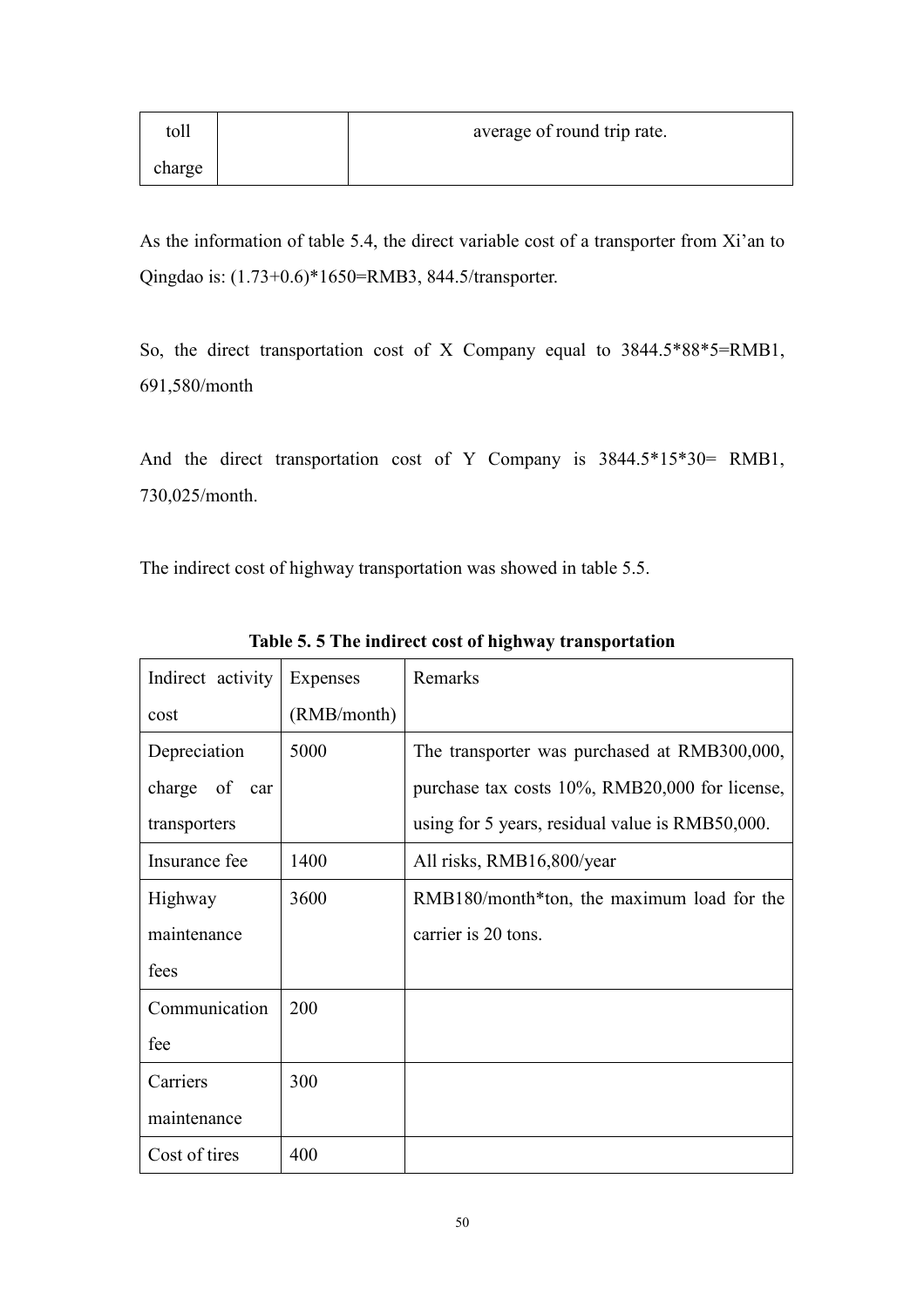| Transport       | 1000   | RMB50/month*ton, the maximum load for the |
|-----------------|--------|-------------------------------------------|
| administration  |        | carrier is 20 tons.                       |
| fee             |        |                                           |
| Annual          | 125    | RMB1500/year.                             |
| examination fee |        |                                           |
| Total           | 12,025 |                                           |

And the transportation teams running on three shifts. So, the indirect transportation cost of X Company is: 12,025\*440/3=RMB1, 763,667/month. The indirect transportation cost of Y Company is: 12,025\*450/3=RMB1, 803,750 /month.

The expenses of check and acceptance of cars are indirect cost which as table 5.6.

| Activity cost     | Cost (RMB/month) | Remarks                          |
|-------------------|------------------|----------------------------------|
| Payments of staff | 1400             | Only one inspector.              |
| Communication     | 50               |                                  |
| fees              |                  |                                  |
| Other charges     | 50               | Some expendable office supplies. |
| Total             | 1500             |                                  |

Table 5. 6 The expenses of cargo acceptance

The sixth activity is put cars in storage in Qingdao. This activity only has labor cost, There are six workers who work for warehouse in Vehicle Storage Center of Qingdao, they formed into two groups, and five workers per each team. The wages for a team leader are RMB1800/month, and other workers have RMB1, 400/month. Therefore, the total costs of storage are: 1800\*2+1400\*4=RMB9, 200/month.

Now, the total practical cost of X and Y Company could be summed according to the above data and tables. Table 5.7 list the total practical cost of X Company, and the total practical cost of Y Company is listed in table 5.8.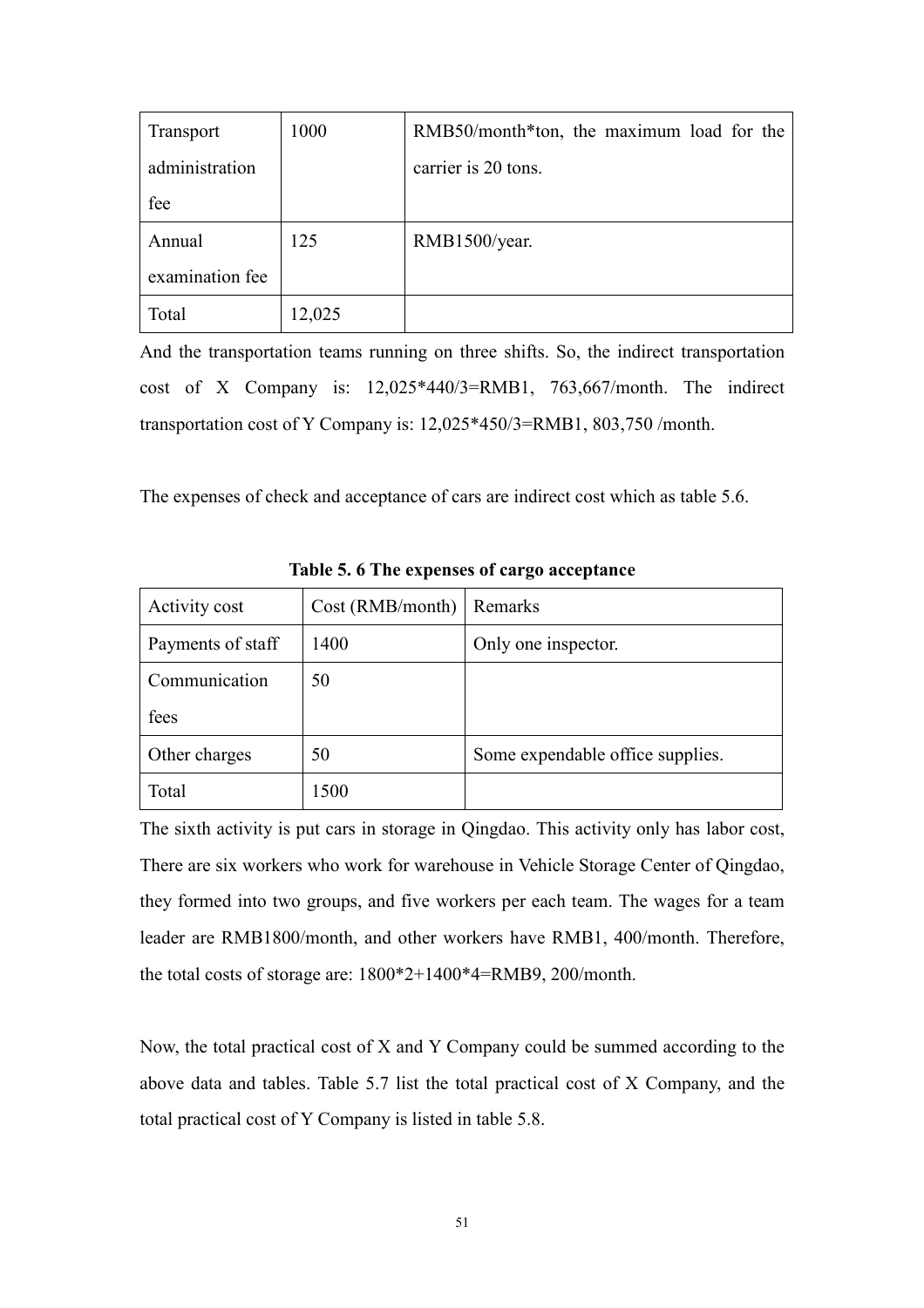| Activity            | Activity cost (RMB) |                   |           |
|---------------------|---------------------|-------------------|-----------|
|                     | Direct              | Indirect variable | Total     |
|                     | variable cost       | cost              |           |
| Order processing    | $\theta$            | 1,800             | 1,800     |
| Transfer            | $\theta$            | 12,000            | 12,000    |
| Warehousing         | 3,600               | 38,350            | 41,950    |
| Road transportation | 1,691,580           | 1,763,667         | 3,455,247 |
| Cargo acceptance    | $\theta$            | 1,500             | 1,500     |
| Storage in Qingdao  | $\theta$            | 9,200             | 9,200     |
| Total               | 1,695,180           | 1,826,517         | 3,521,697 |

Table 5. 7 The total practical cost of X Company

Table 5. 8 The total practical cost of Y Company

| Activity            | Activity cost (RMB) |                   |           |
|---------------------|---------------------|-------------------|-----------|
|                     | Direct              | Indirect variable | Total     |
|                     | variable cost       | cost              |           |
| Order processing    | $\theta$            | 1,800             | 1,800     |
| Transfer            | $\theta$            | 12,000            | 12,000    |
| Warehousing         | 3,600               | 32,517            | 36,117    |
| Road transportation | 1,730,025           | 1,803,750         | 3,533,775 |
| Cargo acceptance    | $\theta$            | 1,500             | 1,500     |
| Storage in Qingdao  | $\theta$            | 9,200             | 9,200     |
| Total               | 1,733,625           | 1,860,767         | 3,594,392 |

# 5.4 Comparison of standard cost and practical cost

So far, both the estimated cost data and practical cost information have been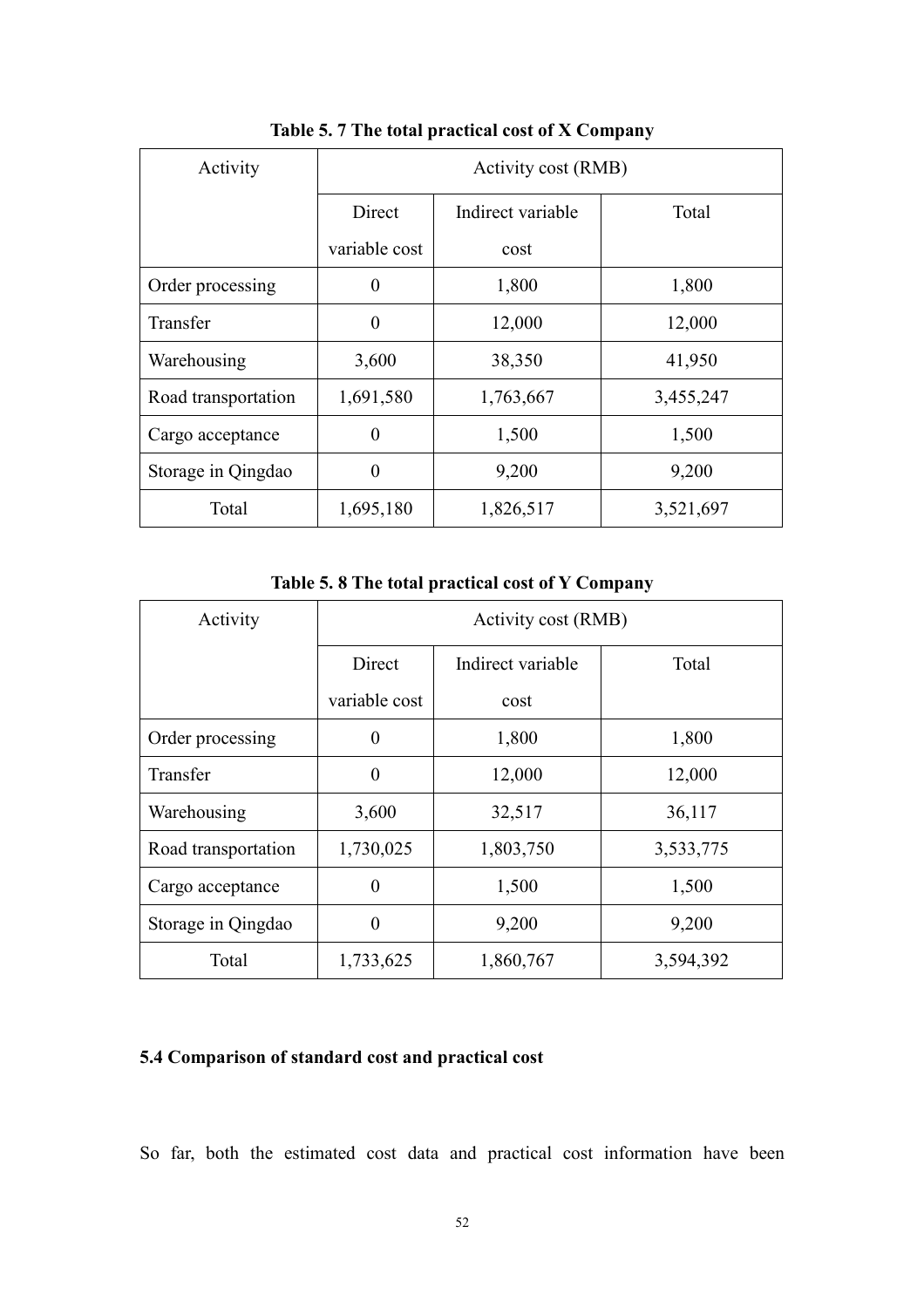calculated. Of course, there are cost variances between these two results. In this section, writer will counting the balances and analyzes the cause of the balances.

### 5.4.1 Calculate the difference of cost

The differences between estimated cost and practical cost now can be counted through the comparison; the detailed figures are listed in table 5.9 and 5.10.

| Activity       | <b>Estimated cost</b> |           | Practical cost   |           | Cost variance      |          |
|----------------|-----------------------|-----------|------------------|-----------|--------------------|----------|
|                | Direct                | Indirect  | Direct           | Indirect  | Direct             | Indirect |
|                | variable              | variable  | variable         | variable  | variable           | variable |
|                | cost                  | cost      | cost             | cost      | cost               | cost     |
| Order          | $\boldsymbol{0}$      | 1,900     | $\boldsymbol{0}$ | 1,800     | $\theta$           | 100      |
| processing     |                       |           |                  |           |                    |          |
| Transfer       | $\boldsymbol{0}$      | 8,400     | $\boldsymbol{0}$ | 12,000    | $\boldsymbol{0}$   | 3,600    |
| Warehousing    | 3,600                 | 38,100    | 3,600            | 38,350    | $\boldsymbol{0}$   | 250      |
| Road           | 1,498,200             | 1,793,800 | 1,691,580        | 1,763,667 | 193,38<br>$\theta$ | 30,133   |
| transportation |                       |           |                  |           |                    |          |
| Check<br>and   | $\boldsymbol{0}$      | 1,600     | $\boldsymbol{0}$ | 1,500     | $\overline{0}$     | 100      |
| Acceptance     |                       |           |                  |           |                    |          |
| Storage<br>in  | $\overline{0}$        | 9,200     | $\overline{0}$   | 9,200     | $\overline{0}$     | $\theta$ |
| Guiyang        |                       |           |                  |           |                    |          |
| Total          | 1,501,800             | 1,853,000 | 1,695,180        | 1,826,517 | 193,38<br>$\theta$ | 26,183   |

Table 5. 9 The cost variance of X Company's contract

From table 5.9, we can see that the cost variance of direct variable cost was much bigger than indirect cost. The total cost variance is RMB219, 563, and the direct variable cost is RMB193, 380 which almost take 90%. And all the difference of direct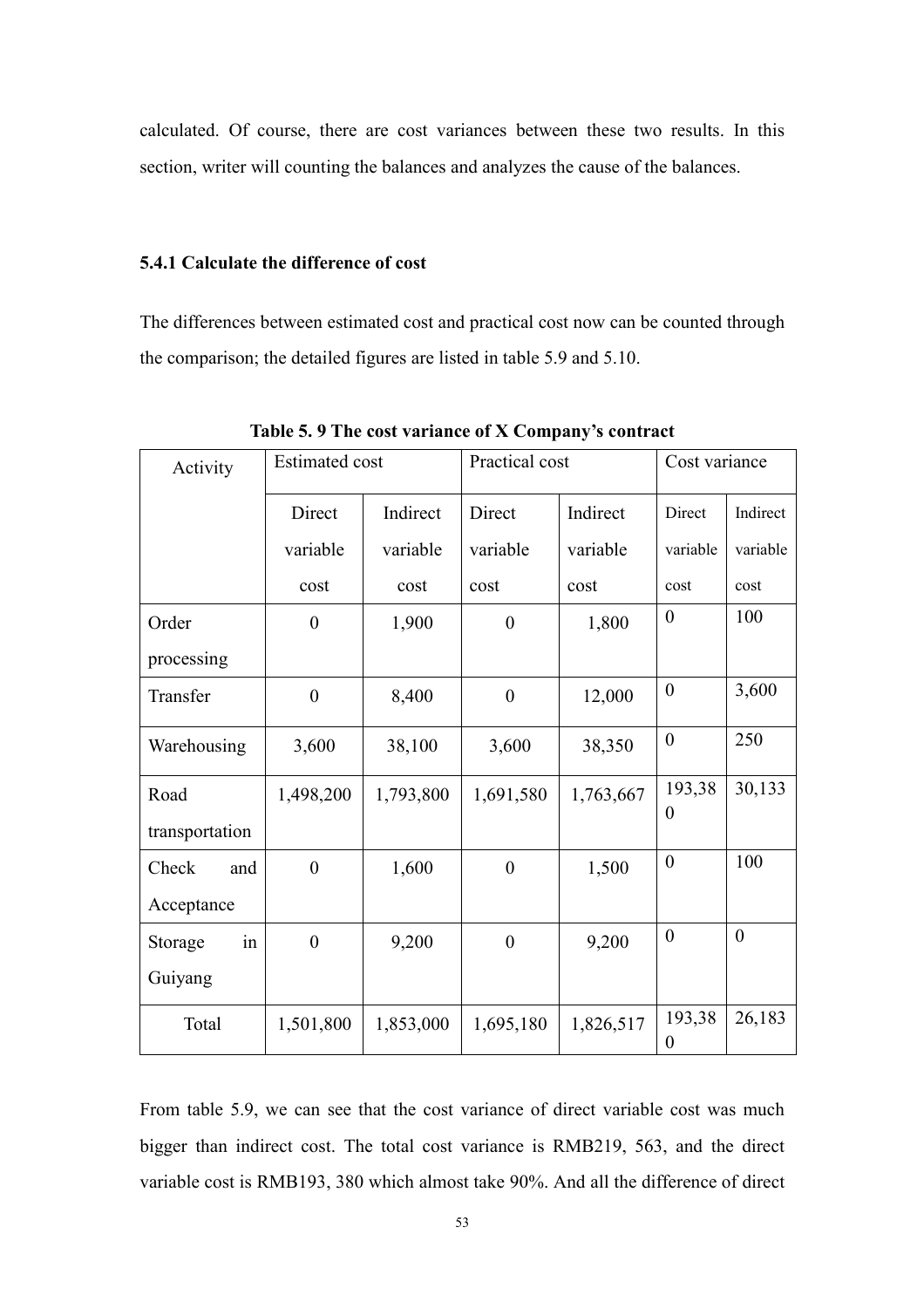variable cost was caused by road transportation which has RMB 193,380.

| Activity       | <b>Estimated cost</b> |           | Practical cost   |           | Cost variance    |                  |
|----------------|-----------------------|-----------|------------------|-----------|------------------|------------------|
|                | Direct                | Indirect  | Direct           | Indirect  | Direct           | Indirect         |
|                | variable              | variable  | variable         | variable  | variable         | variable         |
|                | cost                  | cost      | cost             | cost      | cost             | cost             |
| Order          | $\boldsymbol{0}$      | 1,900     | $\boldsymbol{0}$ | 1,800     | $\overline{0}$   | 100              |
| processing     |                       |           |                  |           |                  |                  |
| Transfer       | $\boldsymbol{0}$      | 8,400     | $\boldsymbol{0}$ | 12,000    | $\boldsymbol{0}$ | 3,600            |
| Warehousing    | 3,600                 | 32,267    | 3,600            | 32,517    | $\boldsymbol{0}$ | 250              |
| Road           | 1,532,250             | 1,833,750 | 1,730,025        | 1,803,750 | 197,77<br>5      | 30,000           |
| transportation |                       |           |                  |           |                  |                  |
| Check<br>and   | $\boldsymbol{0}$      | 1,600     | $\boldsymbol{0}$ | 1,500     | $\boldsymbol{0}$ | 100              |
| Acceptance     |                       |           |                  |           |                  |                  |
| Storage<br>in  | $\boldsymbol{0}$      | 9,200     | $\boldsymbol{0}$ | 9,200     | $\overline{0}$   | $\boldsymbol{0}$ |
| Guiyang        |                       |           |                  |           |                  |                  |
| Total          | 1,535,850             | 1,887,117 | 1,733,625        | 1,860,767 | 197,77<br>5      | 26,350           |

Table 5. 10 The cost variance of Y Company's contract

As table 5.10 showed, the cost variance of direct variable cost also is the major part. The total cost variance is RMB224, 125, and the direct variable cost is RMB197, 775 which almost take 90%. In specific, RMB 197,775 was caused by road transportation. And the cost variance of Y Company was higher than the cost variance of X Company. The courses of cost variance are explaining in next section.

# 5.4.2 Examination of the reasons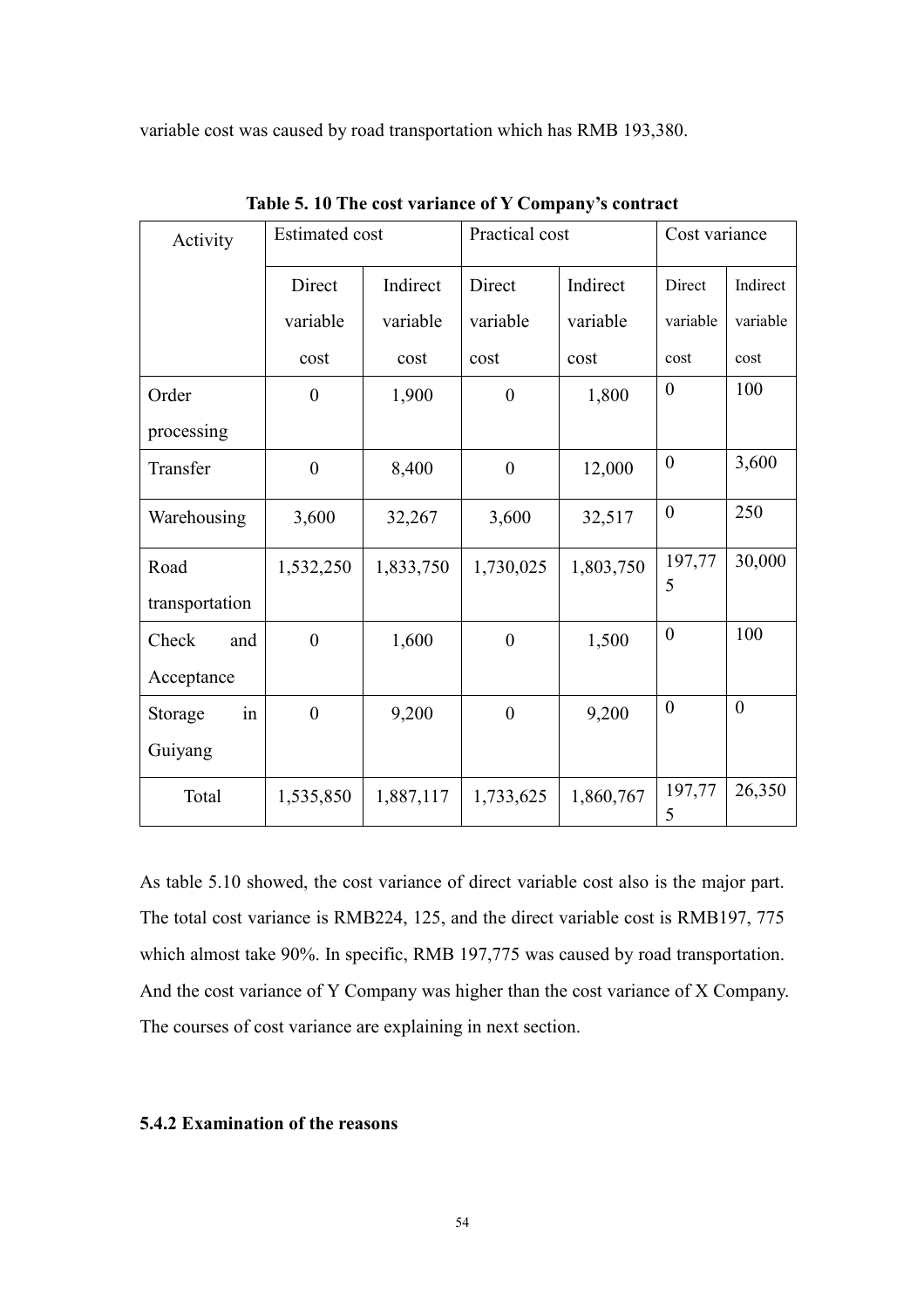The analysis of cost variances should divided into two aspects, value-added activity cost variances and non value-added activity cost variances. First, analysis the value-added activity cost variances. Order processing, transferring, warehousing and road transportation are all belong to value-added activities, here take road transportation as example because it is the most representative item.

The direct variable costs of highway transportation are composed of fuel fees and road toll charges, and it is the changes of both items induce the cost variances. When SQ Company estimating the cost, the estimated distance is 1,527 miles, but in reality, since the maintenance of highway, the distance changed into 1,650 miles. The deviation of running distance was one of the reasons that induced the cost variance. Besides, the fuel price increased from estimated RMB5.1/l to RMB5.4/l, deviated from the standard cost. It is another reason of cost variances. The cost variance of direct variable cost = (real activity cost×real activity quantity) — (standard activity  $cost \times standard$  activity quantity) =  $(5.4 \times 1650)$  —  $((5.1 \times 1527)$  = RMB1122.3

The indirect costs of road transportation are Depreciation charge of car transporters, insurance fee, highway maintenance fees, communication fee, carriers' maintenance fee, cost of tires, transport administration fee, and Annual examination fee. Most of these objects are unchanged, only cost of tires has been changed. So, the cost variance of indirect cost was caused by the decrease of these expenses. The cost variances of indirect  $\cos t = 600 - 400 = \text{RMB200}$ . This figure indicates that the cost consciousness of staff has improved, so the indirect cost was reduced. SQ Company should promote this way of cost reduction.

The non value-added activities cost has cost variances as well as value-added activities. As non value-added activities, the standard cost should be zero. In fact, the non value-added cost =  $1500 + 9200 = \text{RMB10,700}$ , it is RMB100 lower than estimated cost, but still exist. To be more specific, the RMB100 was reduced by the communication fees and other charges of inspector. In fact, both X and Y Company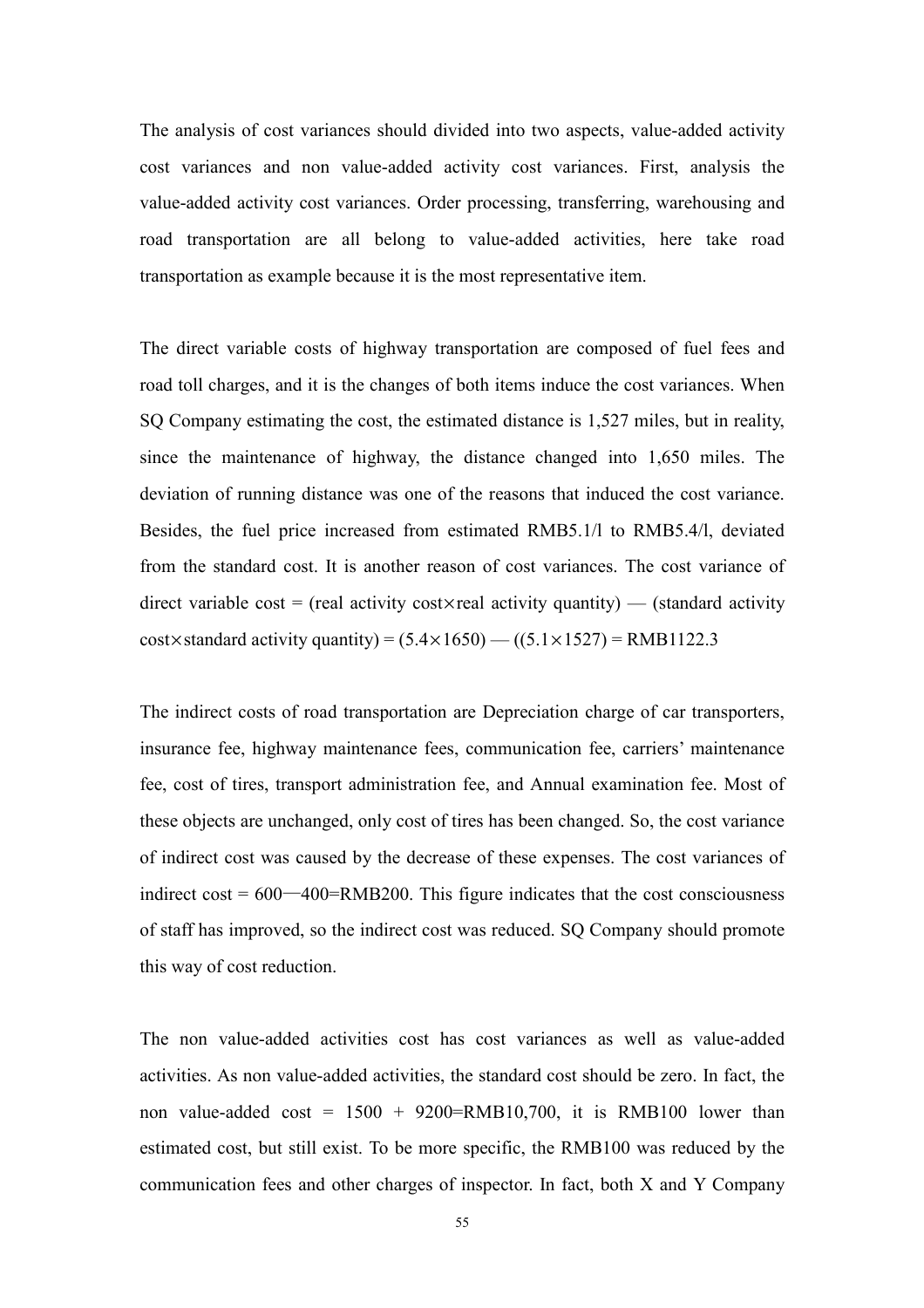have inspectors in destination, thus the payments of inspector, RMB1,400 can not provide any value for customers or SQ Company. In other words, cargo acceptance could be abolished at all.

## 5.5 Analysis of two logistics services

Although the total quantity of cars is same for two contracts, it is obviously that the costs are differently, because the different company has different requirements. The cost of Y Company was higher than X Company. And in order to satisfying the demand of Y Company, SQ Company has great difficulty in the dispatch of transporters, such as the high ratio of empty load. But Y Company pays RMB1.8/mile for each FLYER car, and X Company pays RMB1.7/mile for each BYD F3. It is RMB0.1/mile for each car, actuate SQ Company carry on the contract of Y Company, and earn more profit than X Company's contract. From this case, SQ Company controlling several ways to improve service quality as well as decrease logistics cost. First of all, realize economies of scale. Large numbers of transporters are indispensable to accomplish the transportation task. At the same time, it is also necessary to satisfy the customization at present. Enlarge the amount of carriers could make the management of carriers more convenient and content. And the development of SQ Company is the enlargement of its convoy to some extent. More transporters, higher market share.

Moreover, sharpen information technology. Information system is very important in finished-vehicle logistics system, it could improve the efficiency of service as well as reduce the cost. By the use of internet, EDI, GPRS and other technology, SQ Company could link its outlets together to optimize the resource allocation and get better control on the whole process. Through the tracking and tracing, company could reduce the waste in the procedure, improve the service quality and make adjustment at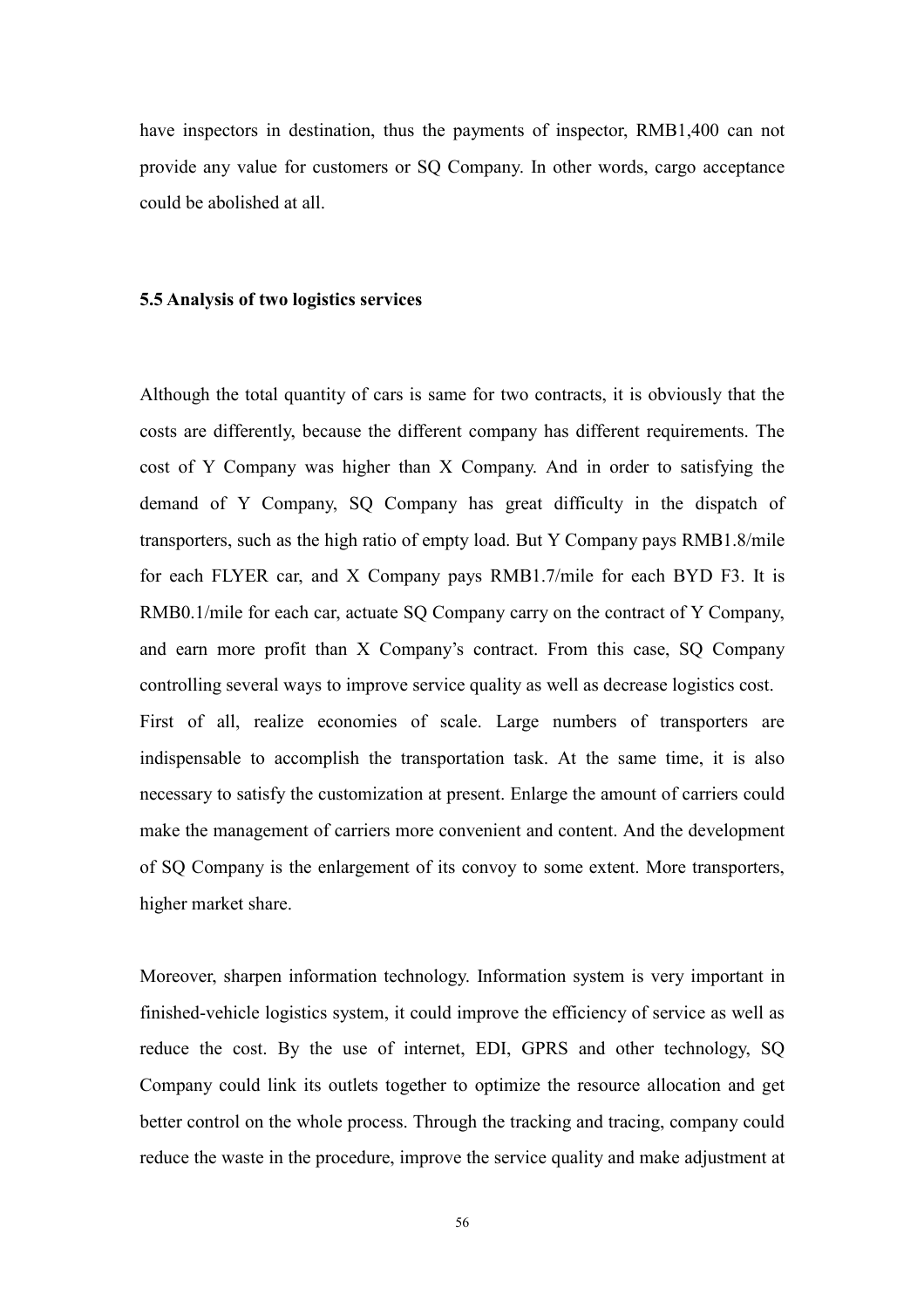any moment.

Last, the company should train the employees to suit for the new challenge. Personnel are the key point of the company, workers and drivers are as important as manager.

#### 5.6 Suggestion of cost control measurement

The logistics cost was more convenient to check by ABC method, and the another advantage of ABC is that the manager could manage and control the cost by activity management. Activity management means regard the enterprise as the activity pool which made up of the customer needed activities. When managing the activity pool, the manager should aimed at improve the efficiency of value-added activities, eliminate the non value-added activities, try to realize the continued improvement of company. Generally speaking, there are four steps in activity management: activity confirmation, analysis of cost driver, performance evaluation and report the non value-added activity cost. Activity management mainly use following ways to reduce the cost. Firstly, definite the non value-added activities, and then eliminate them. Second, chose the activity which has the lowest cost. For instance, different marketing strategy has different marketing activities, and different activities induce different cost. If other conditions are same, the manager should chose the strategy which has the least activity cost to reduce the total cost. Third, improve the efficiency of value-added activities, or optimize the non value-added activities which could no be eliminated in the short term. The world famous engine and locomotives manufacture-Hardley Davidson reduce 75% machine setups activities by this way, and lower the cost in large extent. Fourth, share the activities within the company. In other words, increase the number of cost driver without the raise of activity cost. In this way, the unit activity cost could be lower. For example, when the company designs a product, the designer should in consideration of fully utilizing the current components, instead of design and produce more newly parts.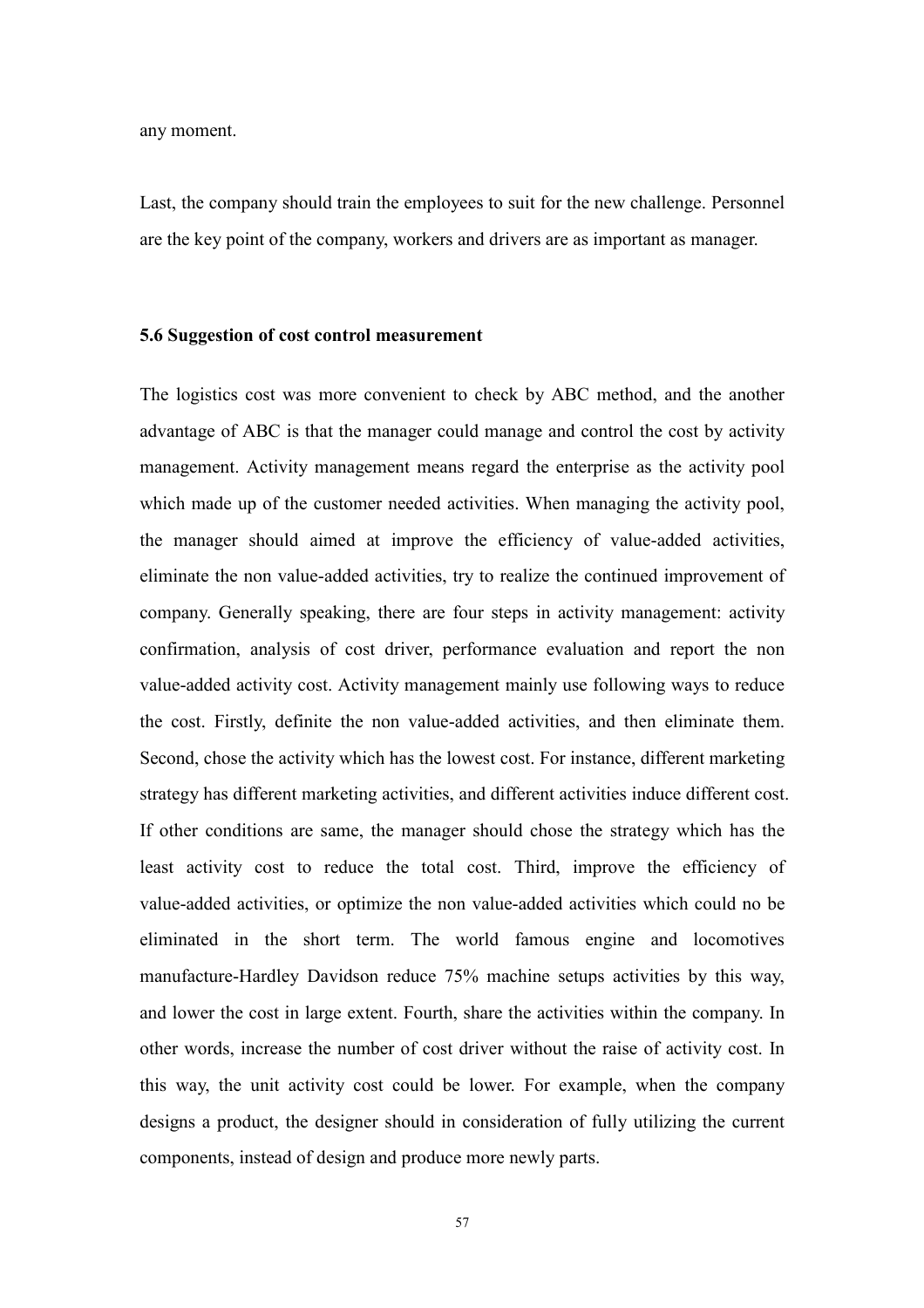For SQ Company, here are some specific suggestions which based on the activity management. First, both cargo entering the warehouse and delivery from the warehouse were operated by labor, it is dangerous, inefficient and high cost activity. The advanced equipments should be introduced into SQ Company instead of labor work.

Next, cost of warehousing accounts for high percentage in total cost. SQ Company should put stress on simplifying the procedures, optimize the utilization of the area and shorten the warehouse period. Such as applying operational research on warehousing management, proceed reasonable planning on the layout and number of warehouse, and improve the cost control of warehousing.

Third, road transportation costs the most found in logistics service, it is huge. One of the major parts is the penalty of over-loaded. It is emergent that change the auto-mobile transporters' type or use other ways to avoid the penalty.

Besides, the non value-added activities such as cargo acceptance should be canceled to reduce the unnecessary costs.

Last but not least, SQ Company should strengthen the cost consciousness of their employees. Reduce the cost of every department in the company, and apply ABC method in the whole company.

Chapter five aim at building the cost control system of SQ Company which based on ABC method. The first step is divide activities into value-added and non value-added. Next, fix the standard of cost. Then, calculate practical cost, and compare it with standard cost. In addition, writer analyzes two logistics contracts, state the later one could bring more profit for SQ Company. Finally, writer give several suggestions for SQ Company in the view of cost control management.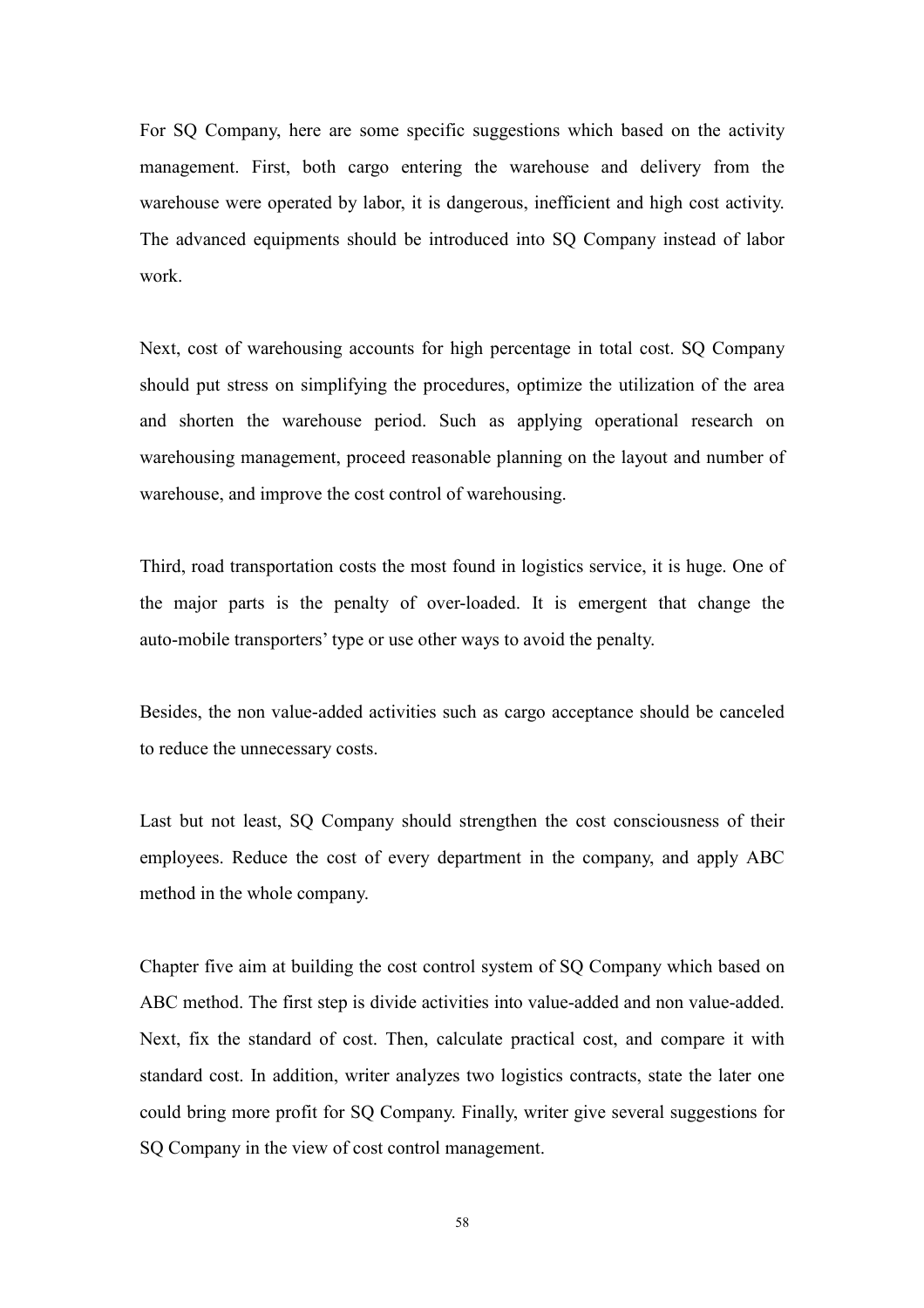# Chapter VI Conclusion

With the development of auto-mobile manufacture industry, the third party auto-mobile logistics industry also growing fast, and SQ Company was one of them. But this new industry still has some problems, such as poor costing method and cost management. This dissertation mainly research on the costing method and cost control system of SQ Company, which is the finished-vehicle logistics company. Introducing activity based costing method in the company, and build the cost control model on the basis of activity based costing.

In the beginning part, the writer make a brief introduction of ABC, reviewed the origin and theory of ABC. Then, stated the general situation of SQ Company, give a specific case which use the traditional costing method, and point out the advantages and disadvantages of this method. Next, the writer tries to carry on the ABC in SQ Company. First, analyze whether ABC method could use in the company. And then, build two kinds of costing model, one is based on the fundamental theory of ABC, another one is in terms of the characteristics of activities. Through the comparison, choose the second one for SQ Company. When build the costing model, the writer estimated the logistics cost of two contracts, analyze the cost structure, also discussed the way to reduce the cost. The establishment of cost control system was on the ground of costing result. The writer determined each kind of standard cost, calculate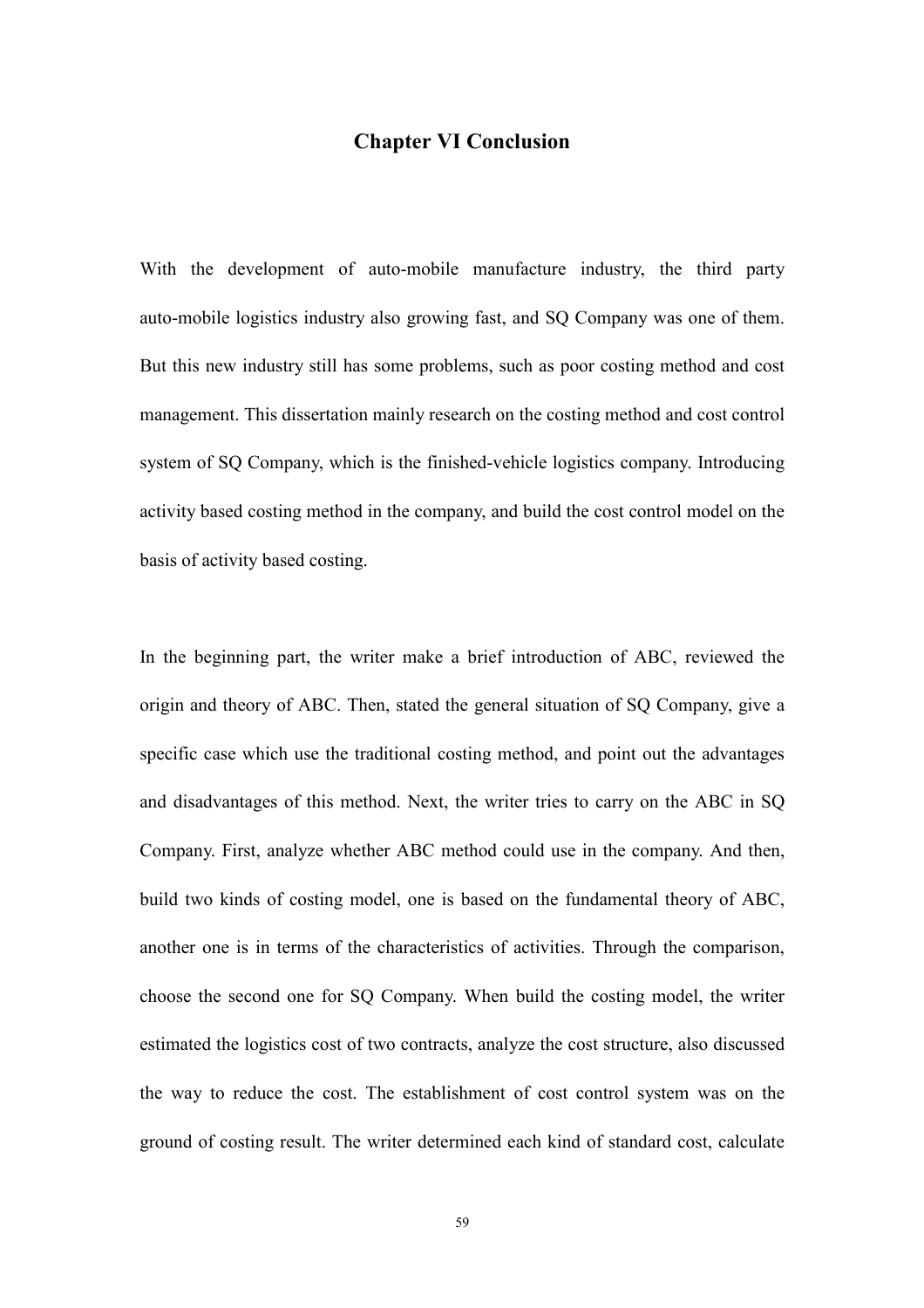the practical cost, compare the estimated cost to the real cost, and explain the reason of cost variances.

Because the limitation of time and the resources, this dissertation only researches on how to applying ABC method in SQ Company (an automobile transport company). There must be some deficiencies in the paper, and the theory, model and system which mentioned by the writer are remained to be probing and improvement.

Implement ABC method in third party logistics industry is a fresh research area, it is a broad discipline. Many problems are still needs further study. First, the theory of ABC needs to improve. Such as how to chose the cost driver, as well as the establishment of activity costing system. Second, the costing method and cost control model in this paper just suit for the logistics service which has simple structure and the number of activities and resources are relative low. But for the logistics service which operates in longer term in the meantime, get involved in large quantity of activities and resources, the biggest challenge is how to getting data information and huge calculated amount. Advanced activity costing software is the key of the further studying. Third, pay more attention on putting activity cost management and other management or strategy all together. Provide more accurate and particular information for decision maker.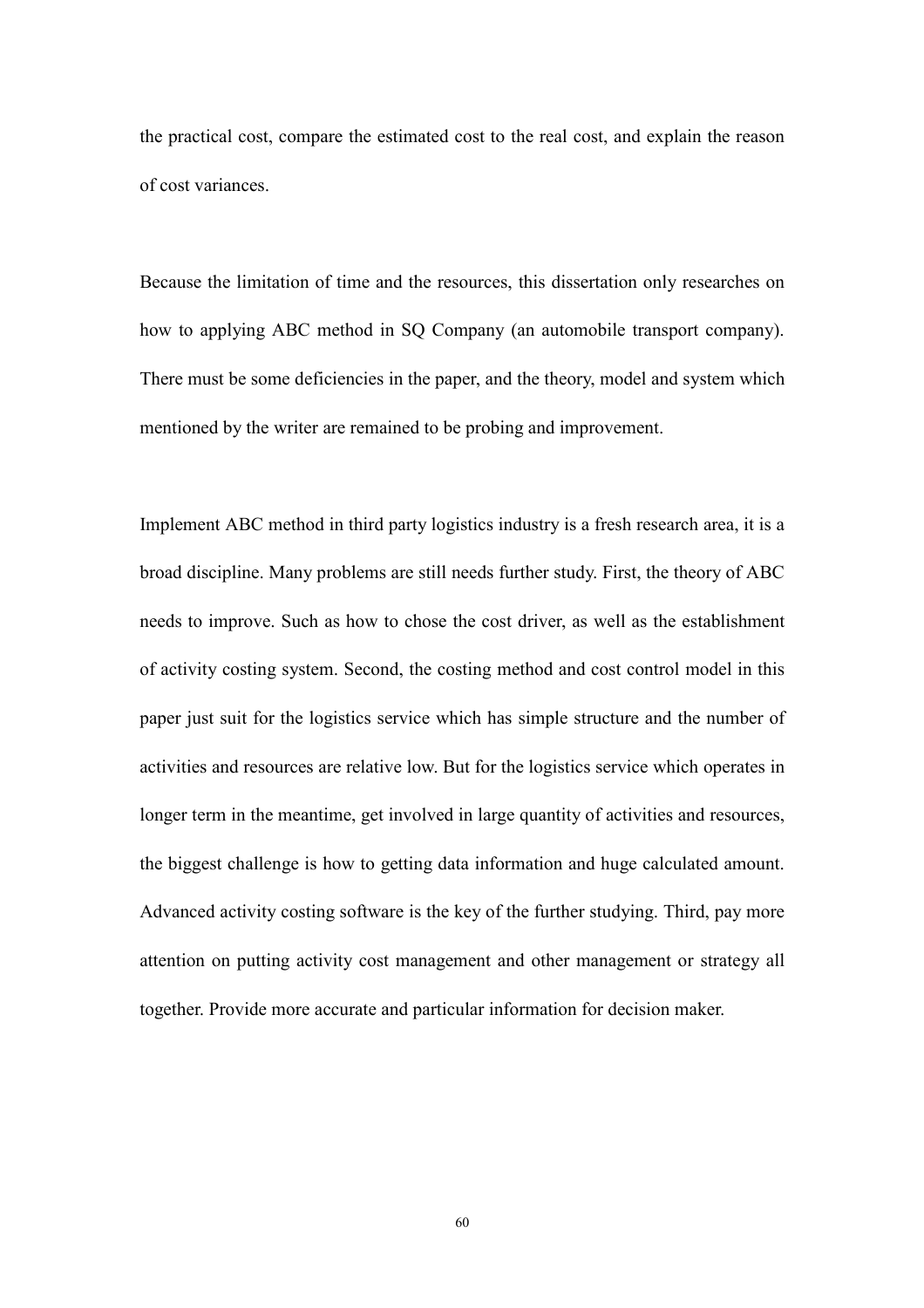# References

(1) A. James Brimson. (1991). Activity Accounting: An Activity Based Costing Approach. Accountancy. Vol 22-6, 118-129

(2) Baziotopoulos. (2008). An Investigation of Logistics Outsourcing Practices In the Greek Manufacturing Sector. PhD thesis

(3) Chen Xiaolong. (2002). Application of Activity-Based Costing Method in Logistics Cost Management. Contemporary finance & economic. Vol 9, 16-19

(4) Dong Qianli. (2000). Research on the Theory and Practice of Third Party Logistics. Study on railway economics and management. Northwest University Publications.

(5) F. Jeremy. (1992). Integrated Logistics Management: Total Cost Analysis and Optimization Modeling. International Journal of Physical Distribution & Logistics Management. Vol 22.

(6) Guo Xiaoshun. (2002). Study on the application of ABC in logistics enterprises. Vol 5, 22-26

(7) Han Wei. (2008). Study on logistics cost control based on activity in finished vehicle enterprise

(8) Jian Lingxiang & Li Dongbing. (2004). Analysis of using activity based costing management in third party logistics enterprises. Proceedings of the  $9<sup>th</sup>$  Conference of Hong Kong Society for Transportation Studies

(9) Joon Jong No & Brian H. Kleiner. (1997). How to implement activity-based costing. Logistics Information Management, Vol 10-2, 68-72

(10) Long Shaoliang. (2004). The current situation and prospect of Chinese automobile logistics.

(11) P.N. Lomas. (1997). The implications of outsourcing, Frozen Food Age. Vol.46, 33~36

(11) Robin Cooper. (1990). Five steps to ABC system design. Accountancy. Vol 21,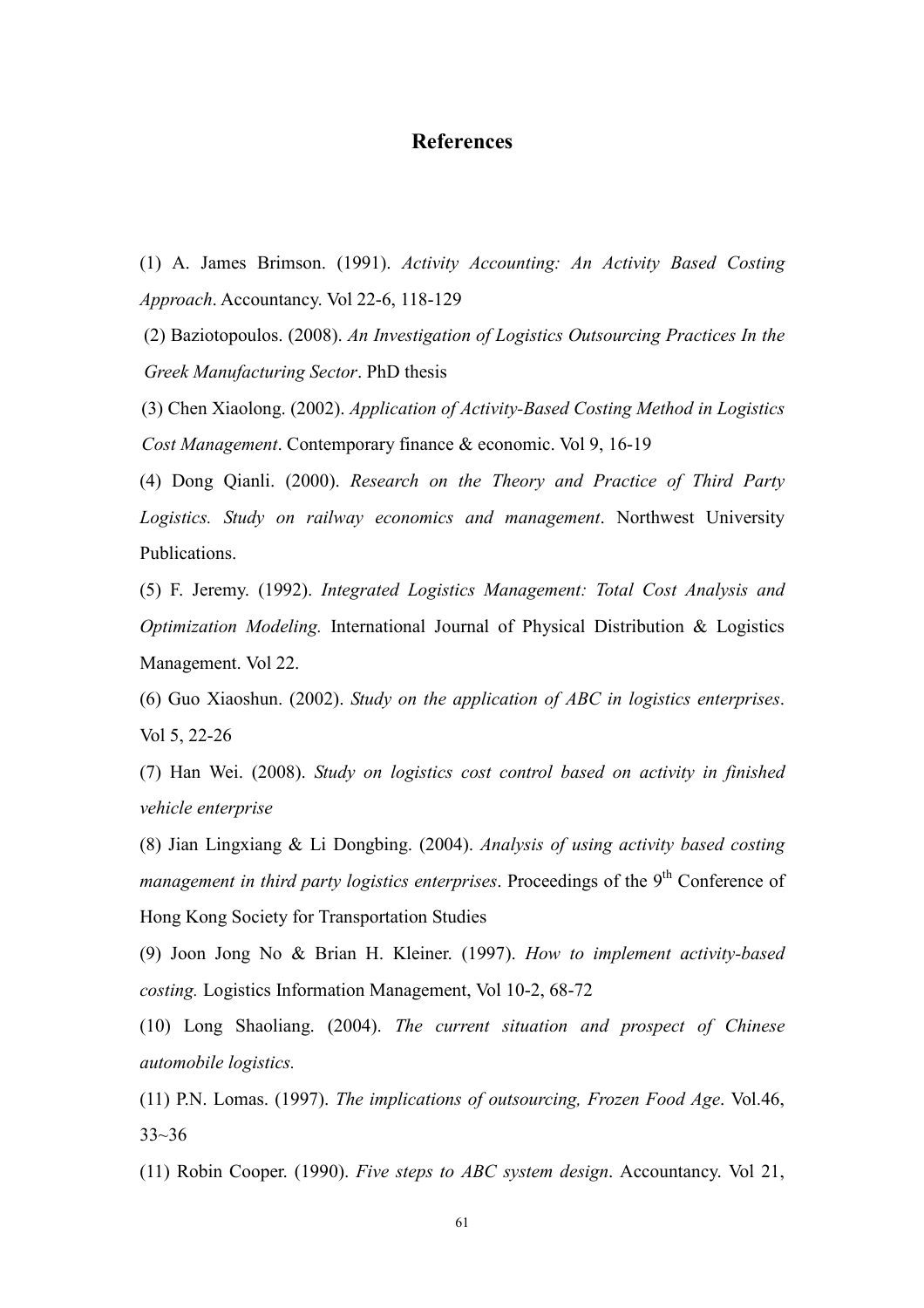235-251

(12) Robin Cooper & R. S. Kaplan.(1991). Profit priorities from activity based costing. Harvard Business Review. Vol.56,130-137

(13) Robin Cooper (1993). Hierarchies of activities and ABC concepts. Handbook of cost management. New York Warren Gorham and Lamont.

(14) Robin Cooper. & R. S. Kaplan. (1998). The promise and peril of integrated cost systems. Harvard Business Review (July-August). 109-119

(15) R. S. Kaplan & S. Robert and W. Bruns. (1997). Accounting and Management: A Field Study Perspective. Harvard Business School Press

(16) Wang Guangyuan. (1997). A review of ABC and the analysis of cost driver. Contemporary finance & economic. Vol 4, 21-24

(17) Wan Qin. (2007). The necessity of third party vehicle logistics strengthen cost management. Modern Logistics Paper. Vol 10-11, B02

(18) Wan Quan. (2007). Study on the operation mode of third party logistics in China's automobile manufacturing enterprises. Electronic Business. Vol 12, 14-18

(19) Wang Xiaoyong, Chun Xuejian & Liu Feng. (2003). A costing method for logistics-Activity Based Costing. Logistics Technology.

(20) Xiong Jinan. (2002). Activity cost control for third party logistics. Logistics Technology. Vol 9, 10-13

(21) Yang Hui. (2006). The effective way for third party logistics enterprise reduce their cost and improve efficiency. Market Analysis. Vol 24, 124-125

(22) Yu Xuying. (1994). On the Basic Framework of New Management System Taking Activity Based Costing Management As Its Core. Contemporary finance & economic. Vol 4

(23) Yu Xuying. (1997). The Contemporary Management Accounting is Facing with a New Great Break-through. Accounting Research. Vol 7, 40-43

(24) Zhao Yuhong (2007). Research of Logistics cost calculation and control method on third party logistics enterprise